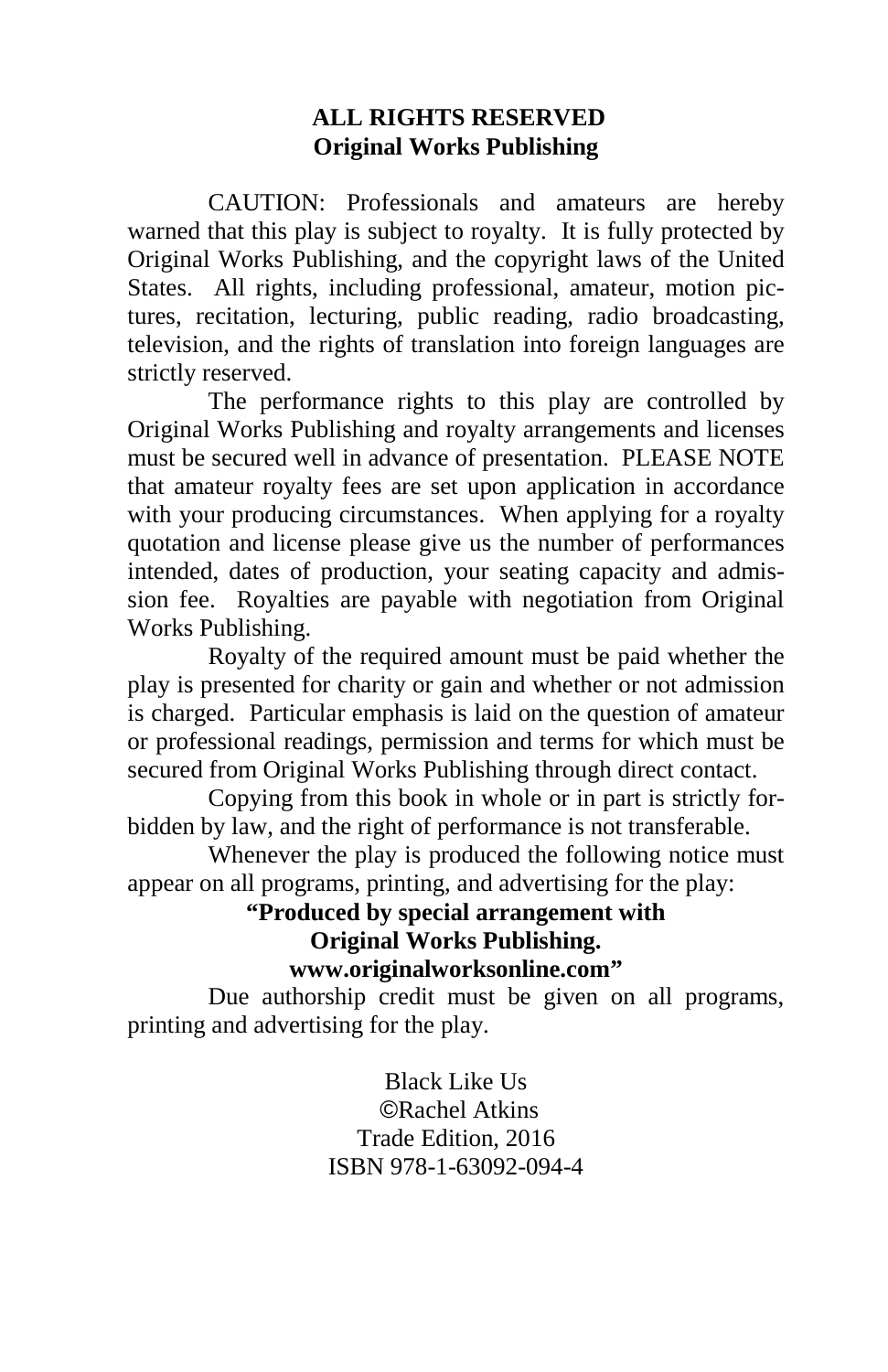*Also Available From Original Works Publishing* 



# **The Mighty Scarabs by Cornell Hubert Calhoun III**

**Synopsis:** The ball stops bouncing for everyone... eventually. When the heroes of Cleveland's East Technical High School basketball team won the state championship in '55 the world was theirs for the taking. Thirteen years later, the ball has stopped bouncing and reality has set in. A funny, lyrical and mournful exploration of what happens to inner-city hardwood stars when the glory days are a distant memory.

**Cast Size:** 5 Males, 4 Females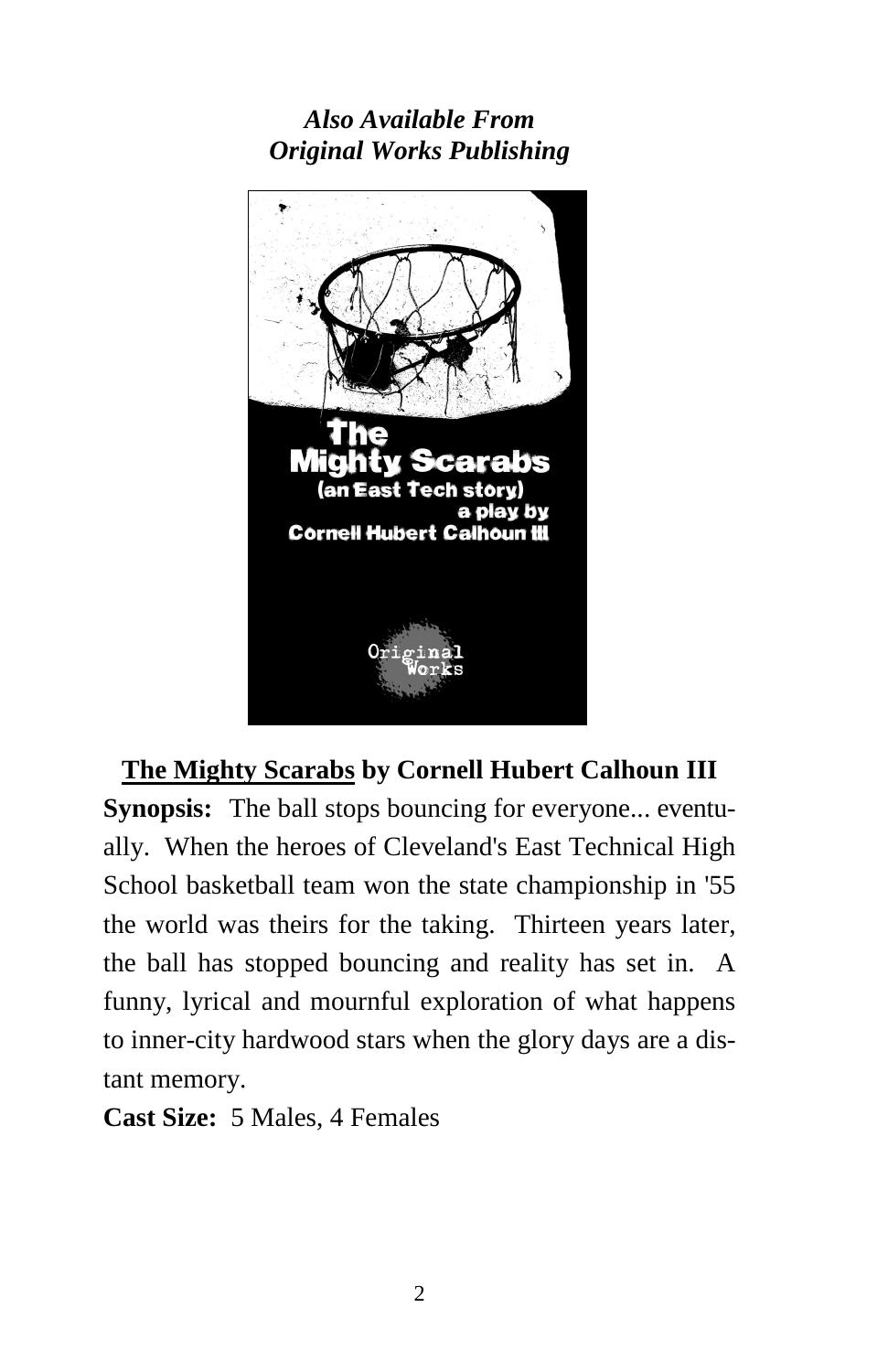# **BLACK LIKE US by Rachel Atkins**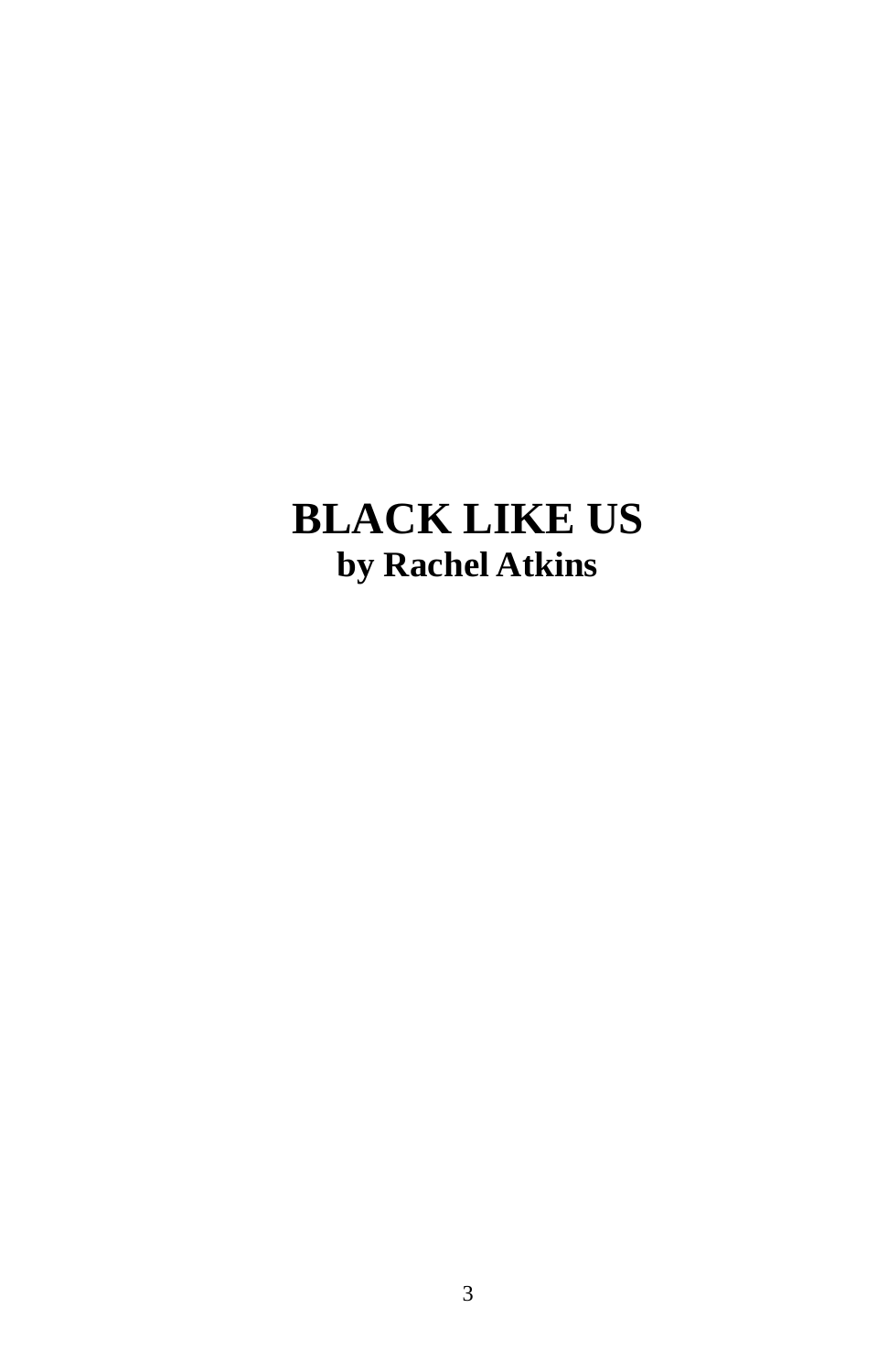# **What Does It Mean To Be** *Black Like Us***?**  A Foreword by Allyson Hobbs, Ph.D

*"I've often wondered why more coloured girls . . . never 'passed' over. It's such a frightfully easy thing to do. If one's the type, all that's needed is a little nerve." <sup>1</sup>* --Clare Kendry in Nella Larsen's novel, *Passing* (1929)

Countless African Americans have passed as white, leaving behind families, friends, and communities. Lives were lost only to be remembered in family stories. To pass as white was to make a worrisome decision to turn away from a black racial identity and to claim to belong to another racial group. In today's multiracial society, the decision to pass may seem foolish or a type of betrayal; it may seem unethical, immoral or an unnecessary form of deception. To many, passing may be understood as a desperate act compelled by the limitations of the bygone era of segregation. Once one circumvented the law, fooled coworkers, deceived neighbors, tricked friends, and sometimes duped children and spouses, there were enormous costs to pay. The experiences of those who passed as white open a window onto the enduring problem of race in American society and onto the intimate meanings of race and racial identity for African Americans. The predicaments of those who could pass as white offer a lens to view the changing meanings of race in American history. From the late eighteenth century to the present, racially ambiguous men and women have wrestled with complex questions about the racial conditions of their times, and they have fashioned complex understandings about their places in the world.

In Rachel Atkins' play, *Black Like Us*, Florence's decision to pass as white is motivated by love. As the play unfolds, the audience wonders whether Florence could have known just how far-reaching the consequences of her act would be. The repercussions of her decision are ex-

<sup>1.</sup> Nella Larsen, Passing (New Brunswick, 1986), 157–158.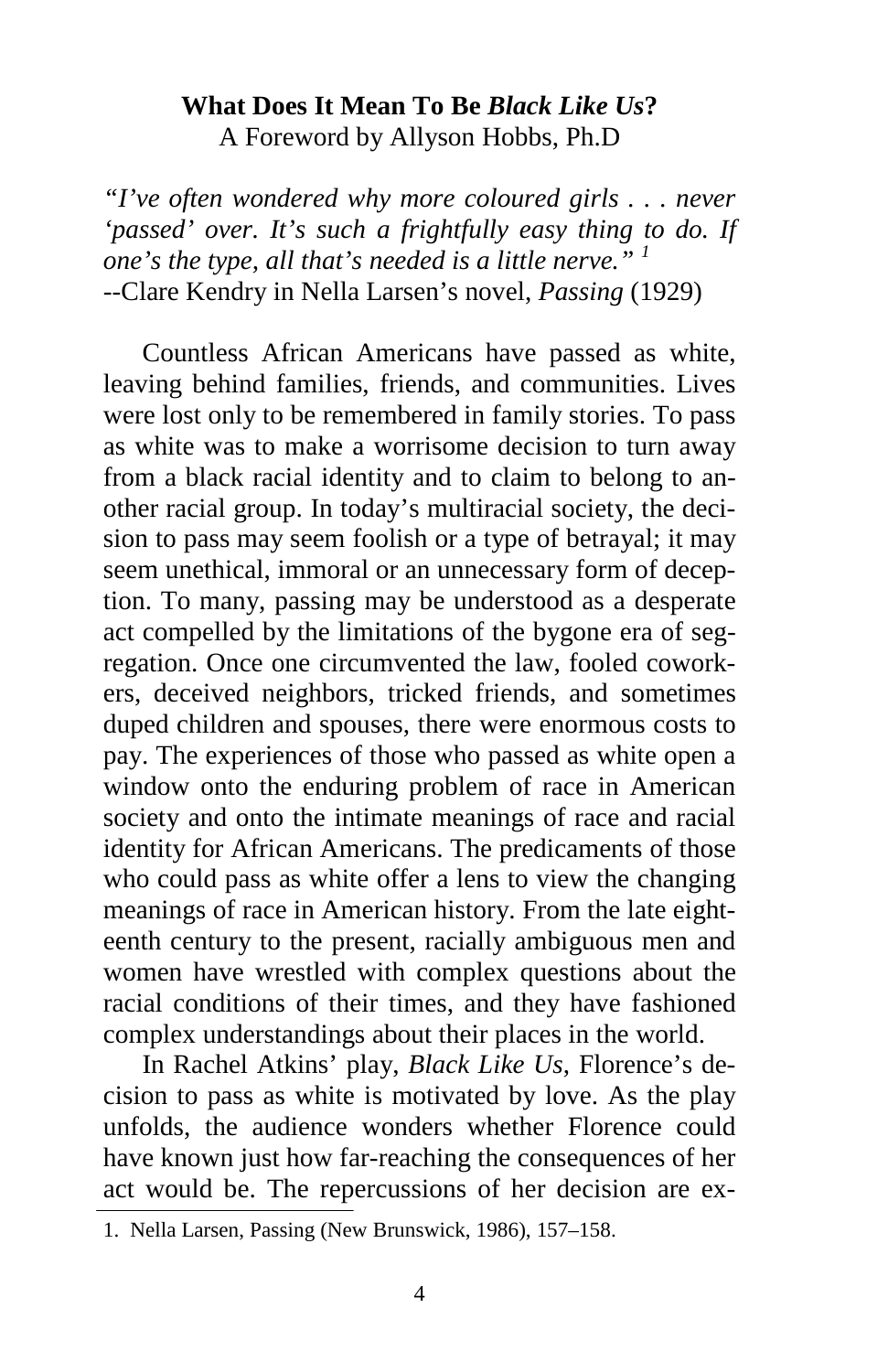perienced most painfully by her sister, Maxine, but also by Maxine's children. At first glance, Florence's decision seems simple, romantic, and daring. But soon, the audience finds that passing is not a "frightfully easy thing to do," as Clare Kendry insisted in Nella Larsen's 1929 novel, *Passing*. We learn of the havoc Florence's decision has wreaked and the family it is has divided. Long after Florence makes this decision, the alienation and the isolation remains.

During the long years of Jim Crow segregation, passing meant striking out on one's own and leaving behind a family and a people. Benefits accrued to these new white identities. But a more complete understanding of this practice requires a reckoning with the loss, estrangement, and separation that accompanied, and often outweighed, its rewards. As early as the 1940s and through the 1960s, personal testimonies published in the black press began to declare that the losses caused by passing were simply too much to bear. It was time to give up and "come home."

Throughout *Black Like Us*, the audience observes that the practice of passing affected those who were left behind almost as keenly as it affected those who passed. When the pioneering black sociologist E. Franklin Frazier asked his students at Howard University to write family histories in the 1930s and 1940s, many found that they were incapable of the task. Too many family members had passed as white, leaving many unanswered questions and gaps in genealogies. As anthropologist Caroline Bond Day conducted the research for her master's thesis, *A Study of Some Negro-White Families* (1932), she bemoaned the difficulties of gathering information because of the problems posed by "one or more [family] members who are 'passing' either entirely, or only temporarily for purposes of obtaining lucrative employment."  $2$  Passing to work, often known as

<sup>2.</sup> Caroline Bond Day, "A Study of Some Negro- White Families in the United States," (master's thesis, Harvard University, 1932), 6. Caroline Bond Day Papers, Peabody Museum Archives, Harvard University.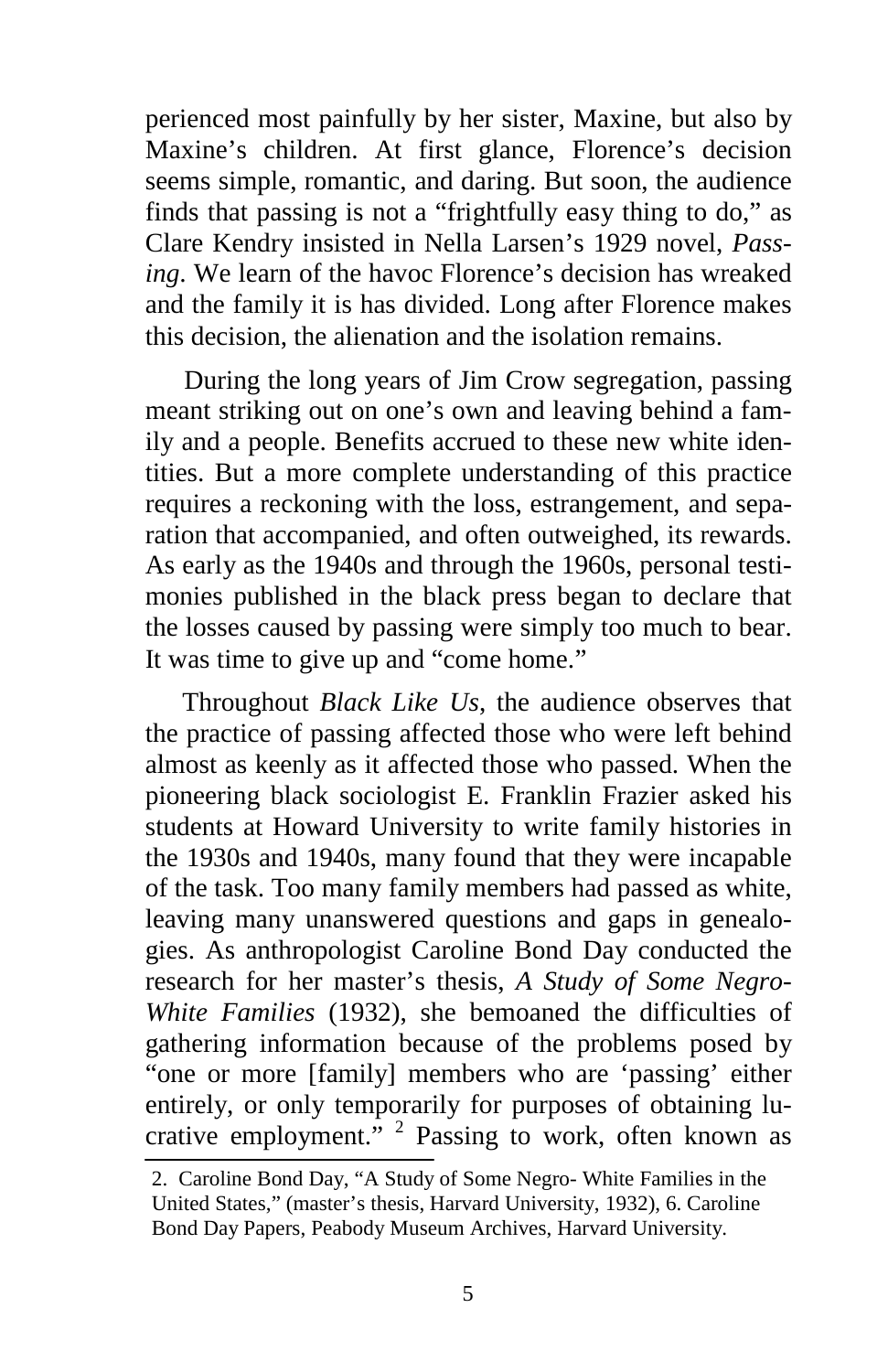"nine-to-five passing," was one of the most common forms of passing during the Jim Crow era as it enabled nearly white men and women to access employment reserved for whites only. Passing worked as an effective strategy to expand one's employment opportunities, especially in white-collar professions. Outmaneuvering racially restrictive hiring practices and enjoying otherwise unfathomable professional success and upward mobility made passing an economically rewarding practice and allowed African Americans the delightful enjoyment of "getting over" on whites or "fooling our white folks" as novelist and poet Langston Hughes described it. But the fun of passing was usually short- lived; even "nine-tofive" and other forms temporary passing required sacrifices and created anxiety that few could tolerate. Tangled family histories, fuzzy lineages, and forgotten bloodlines made many of Day's and Frazier's questions difficult, if not impossible, to answer.

In a memoir of her mother's life, Ronne Hartfield reflected on the expansive sense of black family feeling and captured an enduring theme: "It is said that colored people all over the world will ask each other upon first meeting, 'Who are your people?'"<sup>3</sup> Hartfield's question signaled the importance of locating black individuals within larger familial networks and sets of kinfolk. Shepherd was quite familiar with the practice of passing: her aunt passed to sell perfume as a counter girl in New Orleans, one of her brothers passed and married a white woman, and another brother passed to work as a foreman at the Link-Belt factory in Chicago. Despite Shepherd's intimate exposure to passing, she could not make sense of the familial dislocations that passing permanently necessitated: "In slavery

<sup>3.</sup> Ronne Hartfi eld, Another Way Home: The Tangled Roots of Race in One Chicago Family (Chicago, 2004), 88. Also see Chapter 1, "Now, Who Are Your People?: Norfolk, Virginia, and Littleton, North Carolina, 1903–1918," in Barbara Ransby, Ella Baker and the Black Freedom Movement: A Radical Democratic Vision (Chapel Hill, 2003), 12– 45.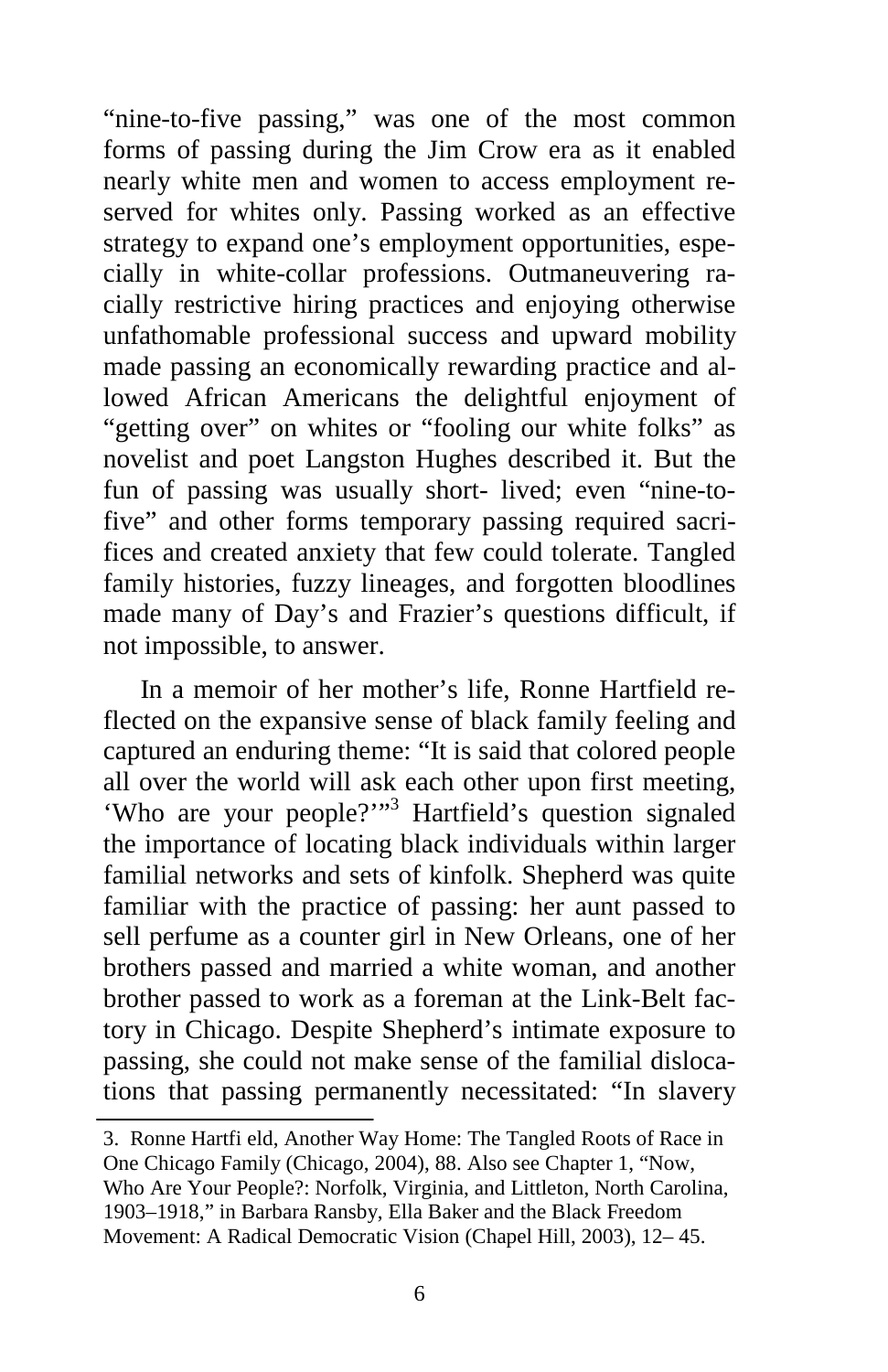days, people got cut off from their families and everything they knew like that, and that was sad, but then there was nothing they could do about it. But these passing people who choose to do that? I can't make any sense out of that at all. All they get in return for giving up everything is people can think they're white. People think I'm white anyway and I don't feel any different. I have my family and my true history. That means something."<sup>4</sup>

Losing one's family and one's "true history" upset the collective character of African American life; it undermined the ability for traditions, stories, jokes, and songs to be shared across generations. In stripping away one's ascribed status, passing offers a sharper angle of vision onto the personal meanings of racial identity from the perspective of black individuals and communities. The communal politics of passing demonstrate the insufficiency of explanations of passing as a rebellious, individualistic practice and instead reveal the ways that race operated on the most private levels and in the innermost reaches of black communities.

But the practice of passing has two sides: passing produces painful losses, but it also, paradoxically, is the source of levity and humor. Perhaps this is because it reveals the bankruptcy of ideas about racial purity and racial difference. In the final scenes of *Black Like Us*, the grandchildren of Florence and Maxine meet at a suburban Starbucks. The awkward but comic reunion begins with Maxine's granddaughter Tanya looking around at the Starbucks and wondering aloud, "how much whiter can you get?" Then as the grandchildren try to get to know each other, the full range of emotions that conversations about race and family relationships produce come tumbling out: anger, disappointment, powerlessness, and confusion. There is no tidy ending to this reunion and we are left to wonder if this family will be able to overcome the

<sup>4.</sup> Hartfield, 42.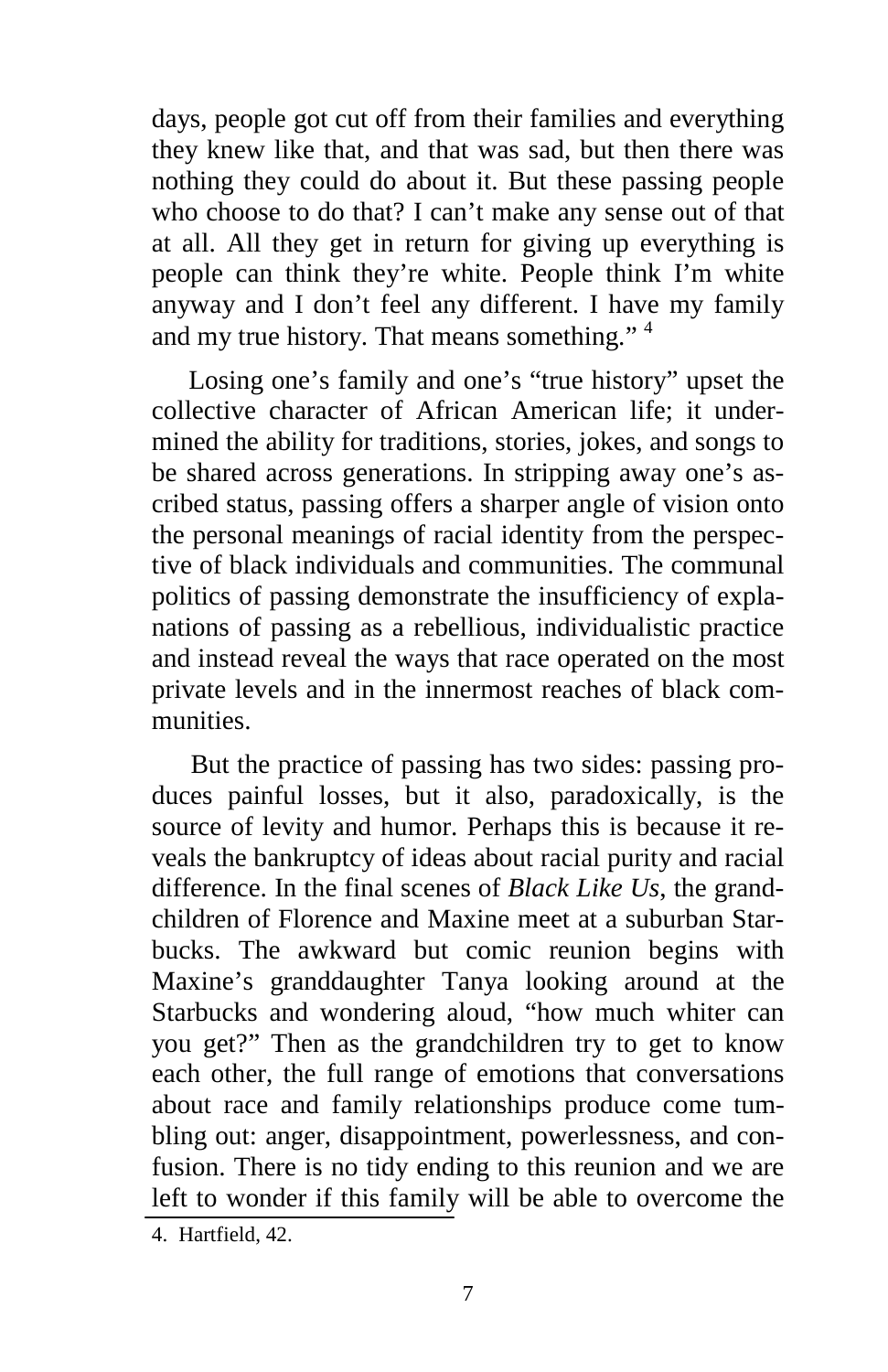distance and the misunderstandings that have been created by secrets and distrust. Atkins ends the play in the past, in 1951. Perhaps our current racial conditions remain too fractious to serve as a satisfying conclusion to this play.

Without question, racially ambiguous people in the twenty-first century are living through a very different moment than those who lived in the 1920s or the 1820s. The racial dynamics of the new millennium have created an array of choices that were inconceivable and unavailable to mixed-race people in the past. By the beginning of the twenty-first century, the racial landscape had changed and new choices and possibilities emerged. American society began to move toward recognizing mixed-race identities. This change was reflected not only in personal attitudes and experiences but also in federal racial classifications. In 1993, multiracial activists challenged the onedrop rule and argued that mixed-race people should be officially recognized on the 2000 census. In 1997, the U.S. Census Bureau's policy changed for the first time in almost eighty years to allow individuals to "mark one or more" categories. Numerous mixed-race organizations, magazines, college classes, and websites appeared and began to garner greater public attention. The friendly embrace of hybridity in the twenty-first century does not signal the achievement of a "postracial" age, nor does it support the colorblind thesis that race no longer matters. On the contrary, the increasing acceptance of hybridity underscores just how germane race continues to be to contemporary American society. Race is reproduced all around us, at every level of society, including in our everyday lives. But underneath, the core issues of race and identity remain. Hybrid identities are still racialized identities. Racially ambiguous people are racially marked and still must negotiate the terrain of a racist society. As individuals remain racially marked, the practice of passing will continue to remind us of the speciousness of these markings.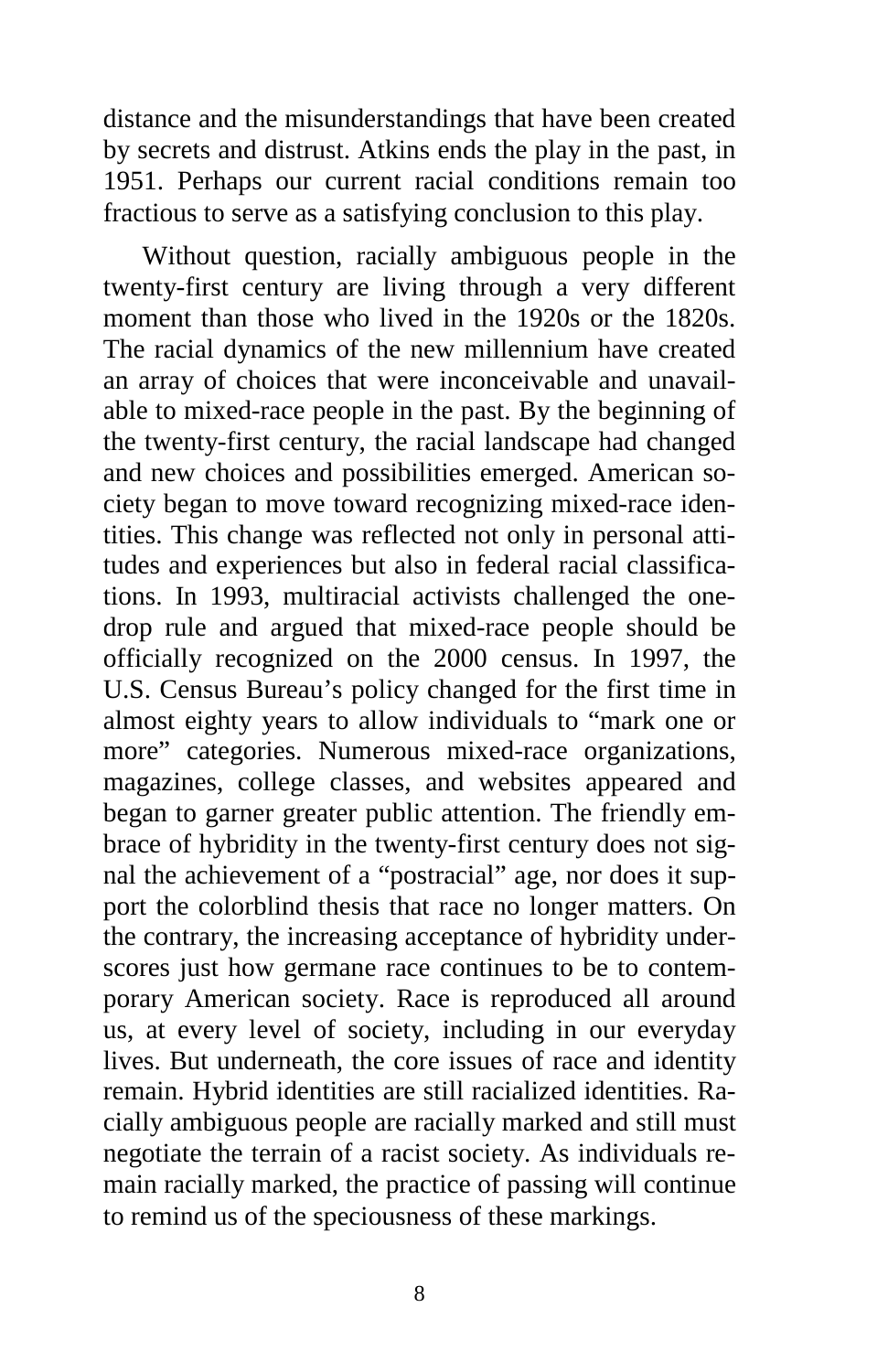BLACK LIKE US was originally commissioned as a 10 minute play by Live Girls! Theater, Seattle, Washington, and subsequently developed and produced as a one-act by Rain City Projects and Annex Theatre in Seattle. The fulllength play of BLACK LIKE US was developed and produced in collaboration by Annex Theatre and Brownbox Theatre in Seattle. The play opened on January 31, 2014 at Annex Theatre, with the following cast and production staff:

Maxine - Dior Davenport Florence- Chelsea Binta Donna – Devin Rodgers Tanya - Marquicia Dominguez Denise - Kia Pierce Amy - McKenna Turner Sandra - Alyson Scadron Branner Michelle - Lindsay Evans

Producer – Tyrone Brown Director - Jose Amador Assistant Director- Pilar O'Connell Stage Manager- Christine Lange Set Designer - John Clarke Costume Designer - Julia Evanovich Lighting Designer - Tess Malone Sound Designer - Shane Regan Props Designer - Samantha Armitage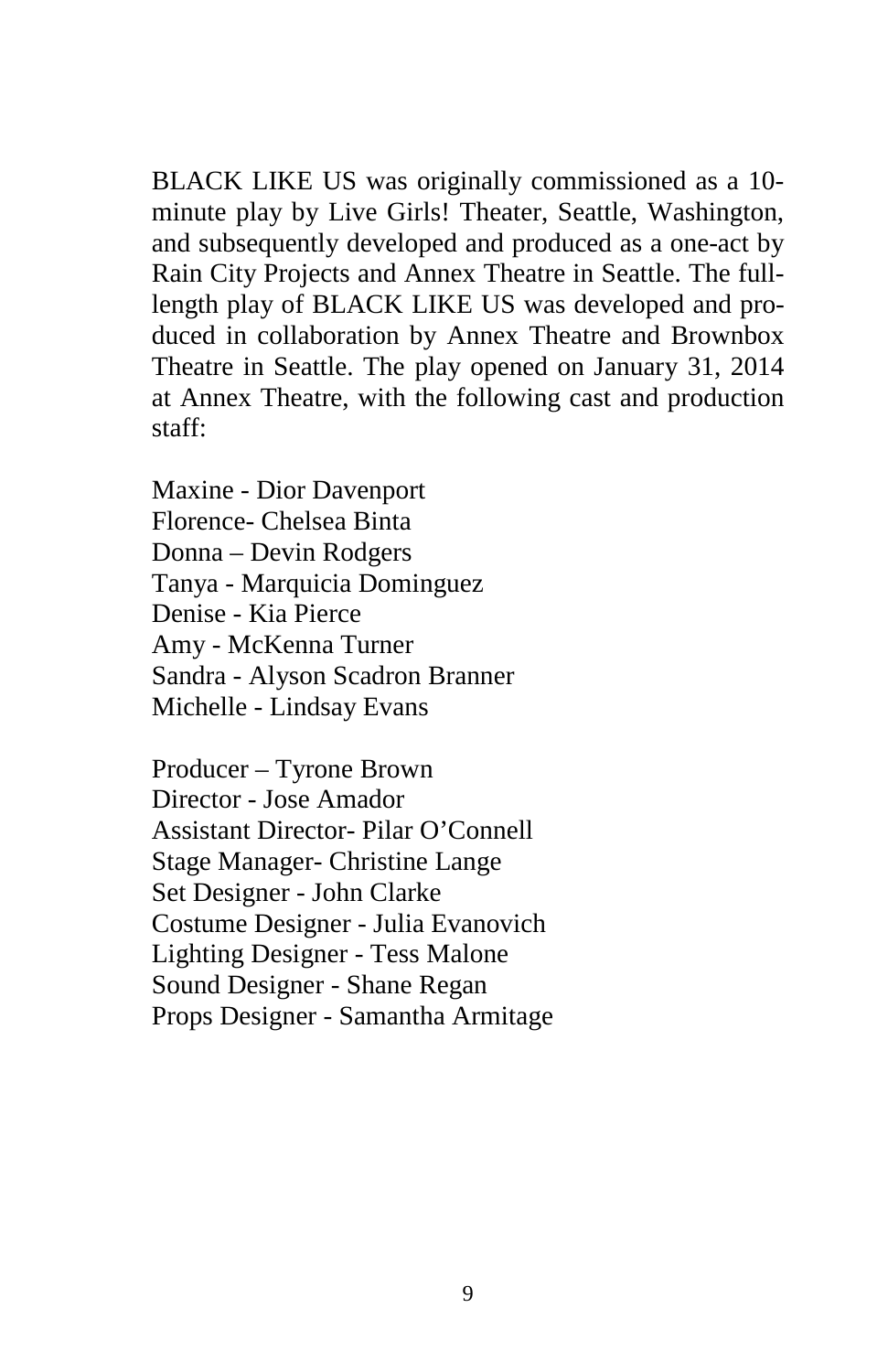## **Synopsis**

In 1958, a young African-American woman makes the life-changing decision to start passing for white, creating a ripple effect through multiple generations. In 2013, her granddaughters accidentally discover her secret and seek out the family she left behind. Moving back and forth through time, what happens in between is a frank and funny look at the shifting boundaries of tolerance, as they are all faced with the many questions of what identity really means.

## **Cast**

5-8 women, ages 20-50 (able to play a range of ages), racially diverse

### **Characters**

- FLORENCE: a light-skinned African-American woman who chooses to start passing for white in 1958, romantic, a dreamer
- MAXINE: FLORENCE's sister, darker skinned, a civil rights activist, opinionated, stubborn
- DONNA: FLORENCE's daughter, family-focused wife, mother & daughter, a peacemaker
- MICHELLE: DONNA's daughter, FLORENCE's granddaughter, the organized one
- AMY: DONNA's daughter, FLORENCE's granddaughter, the emotional one
- SANDRA: DONNA's daughter, FLORENCE's granddaughter, the "yummy mummy"
- TANYA: MAXINE's granddaughter, hotheaded, dramatic
- DENISE: MAXINE's granddaughter, rational, calm

# **Optional double casting:**

FLORENCE/TANYA MAXINE/DENISE DONNA/SANDRA

This is a play about racial identity. Please cast in a way that is racially conscious to support the story and issues it explores.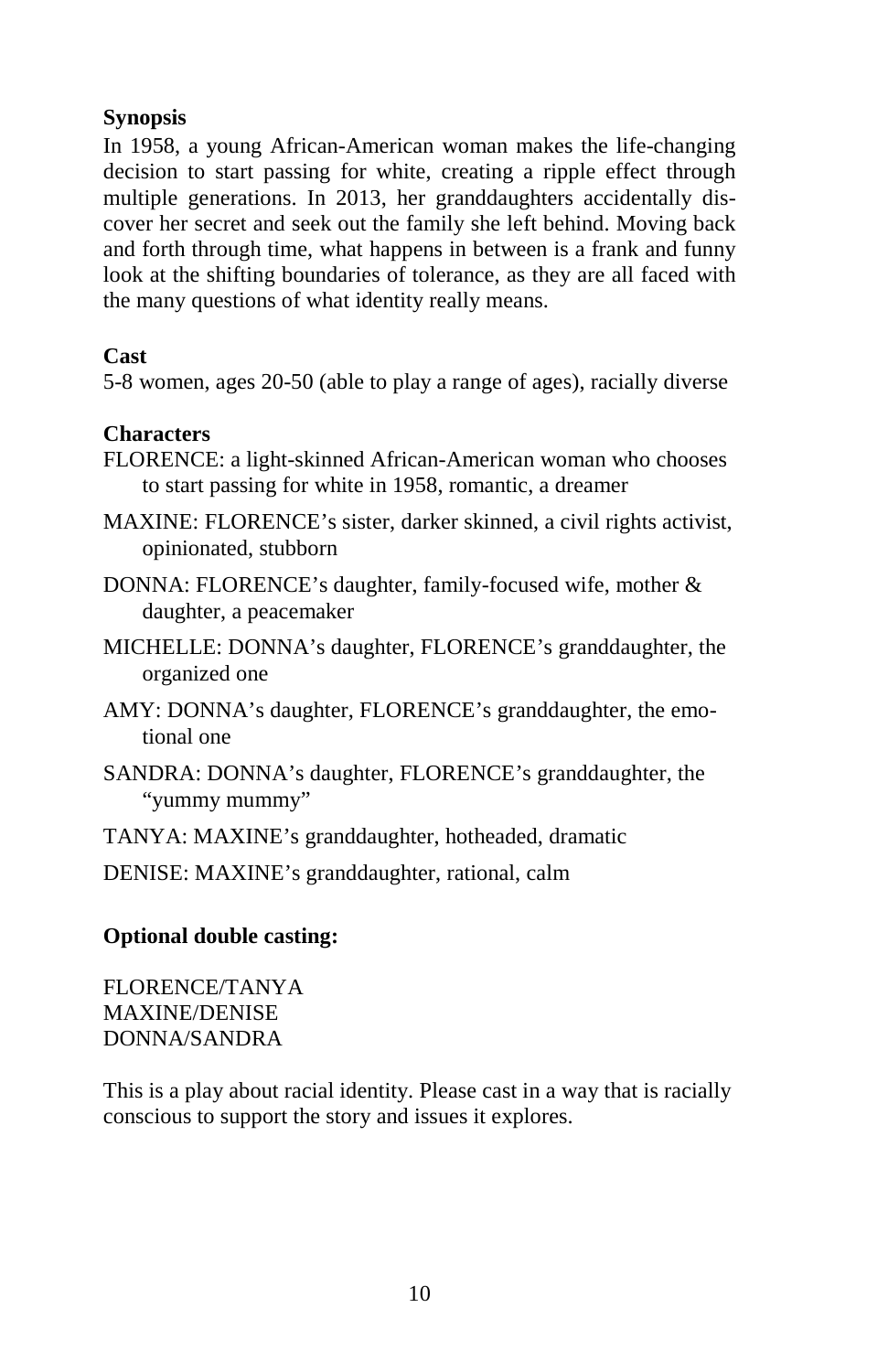**Settings & Times:** 

A variety of settings in Seattle from 1951-2013

#### **Scene Breakdown:**

#### ACT 1

Scene 1—1958, Florence's bedroom—Florence, Maxine (mid-20s)

Scene 2—2013, Donna's house—Amy, Michelle, Sandra

Scene 3—1971, Bon Marché perfume counter—Florence, Maxine (mid/late 30s)

Scene 4—2013, Starbucks—Sandra, Michelle

Scene 5—1986, Maxine's porch—Donna, Maxine (late 40s/early 50s)

Scene 6—2013, Amy's apartment—Amy, Sandra

Scene 7—2013, Tanya's kitchen—Tanya, Denise

#### ACT 2

Scene 1—1995, Donna's house—Donna, Florence, Maxine (late 50s/ early 60s)

Scene 2—2013, Donna's house—Michelle, Amy, Sandra

Scene 3—1996, outside Safeway—Florence, Maxine (late 50s/early 60s), Donna

Scene 4—2013, inside car—Amy, Michelle

Scene 5—2013, Starbucks—Tanya, Denise, Sandra, Amy, Michelle

Scene 6—2013, outside Starbucks—Amy, Michelle, Sandra

Scene 7—1951, Florence & Maxine's kitchen—Florence, Maxine (late teens)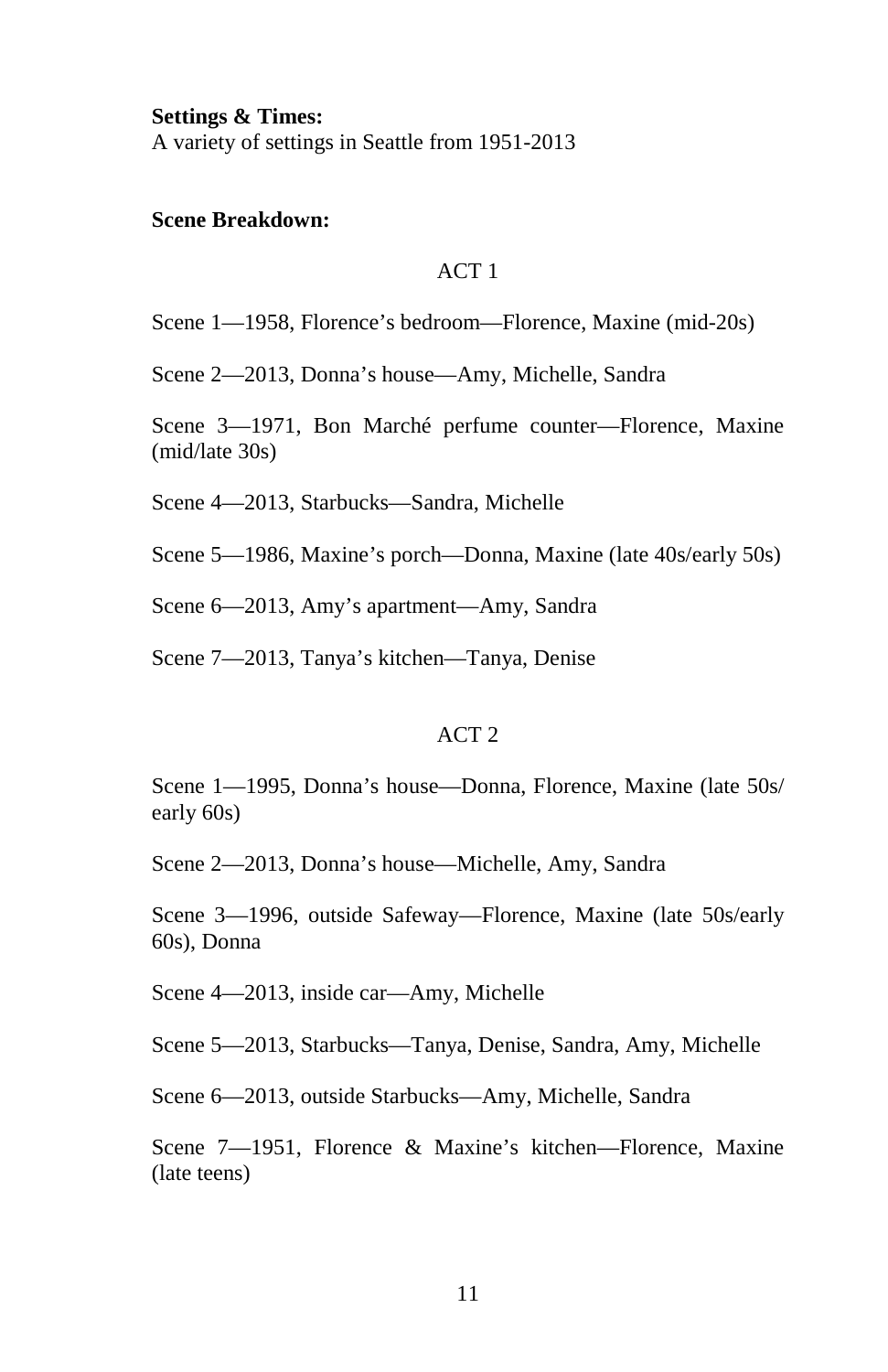#### **BLACK LIKE US**

#### **ACT 1**

#### **Scene 1: 1958**

*(Early morning. FLORENCE is in her bedroom, folding clothes, etc. —preparing to pack.)* 

- MAXINE: *(entering)* What in the world are you up to so early?
- FLORENCE: *(startled, overlapping)* Oh my lord, you scared me!
- MAXINE: Jumpy…
- FLORENCE: I just didn't think anyone else was awake yet—
- MAXINE: Because no sane person should be.
- FLORENCE: Well, you didn't need to come sneaking in here like some kind of cat burglar.
- MAXINE: So what are you doing up?
- FLORENCE: Nothing.
- MAXINE: Since when does Florence Walker get up before nine AM on a weekend if she doesn't absolutely have to? Let alone do her hair?
- FLORENCE: I couldn't sleep.
- MAXINE: What are you doing with all this stuff?
- FLORENCE: Just a little spring cleaning. You know, airing some things out, keeping them fresh.
- MAXINE: Who'd you get that helpful hint from, Betty Crocker?
- FLORENCE: For goodness sakes, Maxine, how many times do I have to tell you? Betty Crocker is for cooking! It's *Good Housekeeping* magazine, and it wouldn't kill you to look at the articles I clip for you once in a while—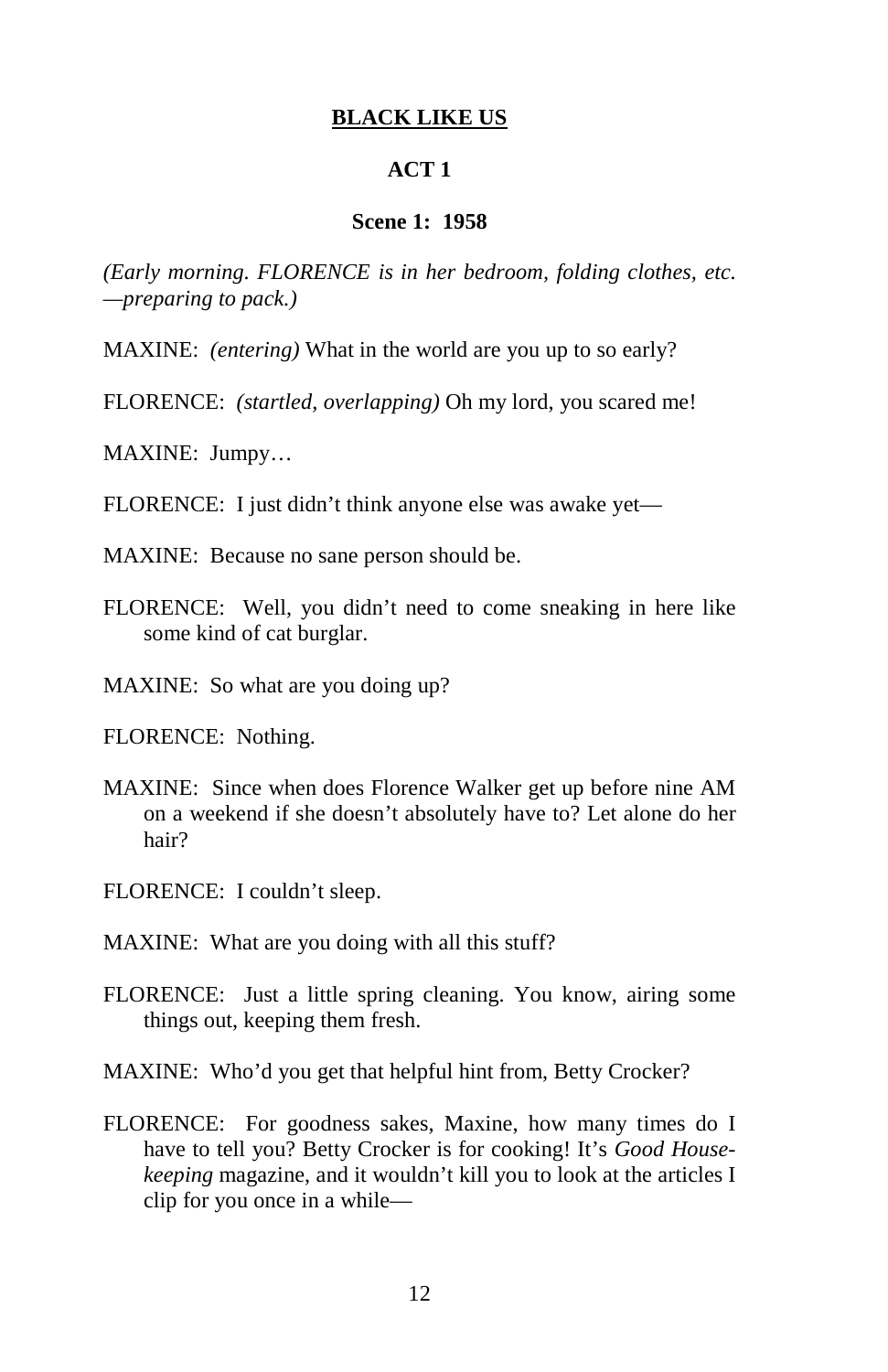- MAXINE: Thank you, Grammy. I'm pretty sure I'll survive.
- FLORENCE: I'm just saying.
- MAXINE: *(picking up a folded dress)* Ooh! This is new! Did you get it with your employee discount?
- FLORENCE: I put it on layaway while I saved up. Isn't it gorgeous?
- MAXINE: *(holding dress up to herself, teasing)* How does that song of yours go? *(singing)* "I feel pretty, oh so pretty—"
- FLORENCE: Keep your voice down! You'll wake Mama and Daddy!
- MAXINE: Every other Negro in America is going ape for Chuck Berry, and all my sister listens to is musical theatre. It's embarrassing.
- FLORENCE: Seems like you've been listening too, you know the words so well.
- MAXINE: I can't help but hear when you're playing the damn thing all the time.
- FLORENCE: Maxine!
- MAXINE: At least it's better than that *(singing)* "One-eyed, onehorned, flying purple people eater—!"
- FLORENCE: I'll have you know that song was a Number 1 Billboard hit! Now give me back my dress, please. It's delicate.
- MAXINE: *(not giving it back)* A dress like this must be for something special.
- FLORENCE: No, not really.
- MAXINE: Maybe some*one* special?
- FLORENCE: I just—wanted a new dress, that's all.
- MAXINE: Girl, you have always been the worst liar. Come on, lay it on me.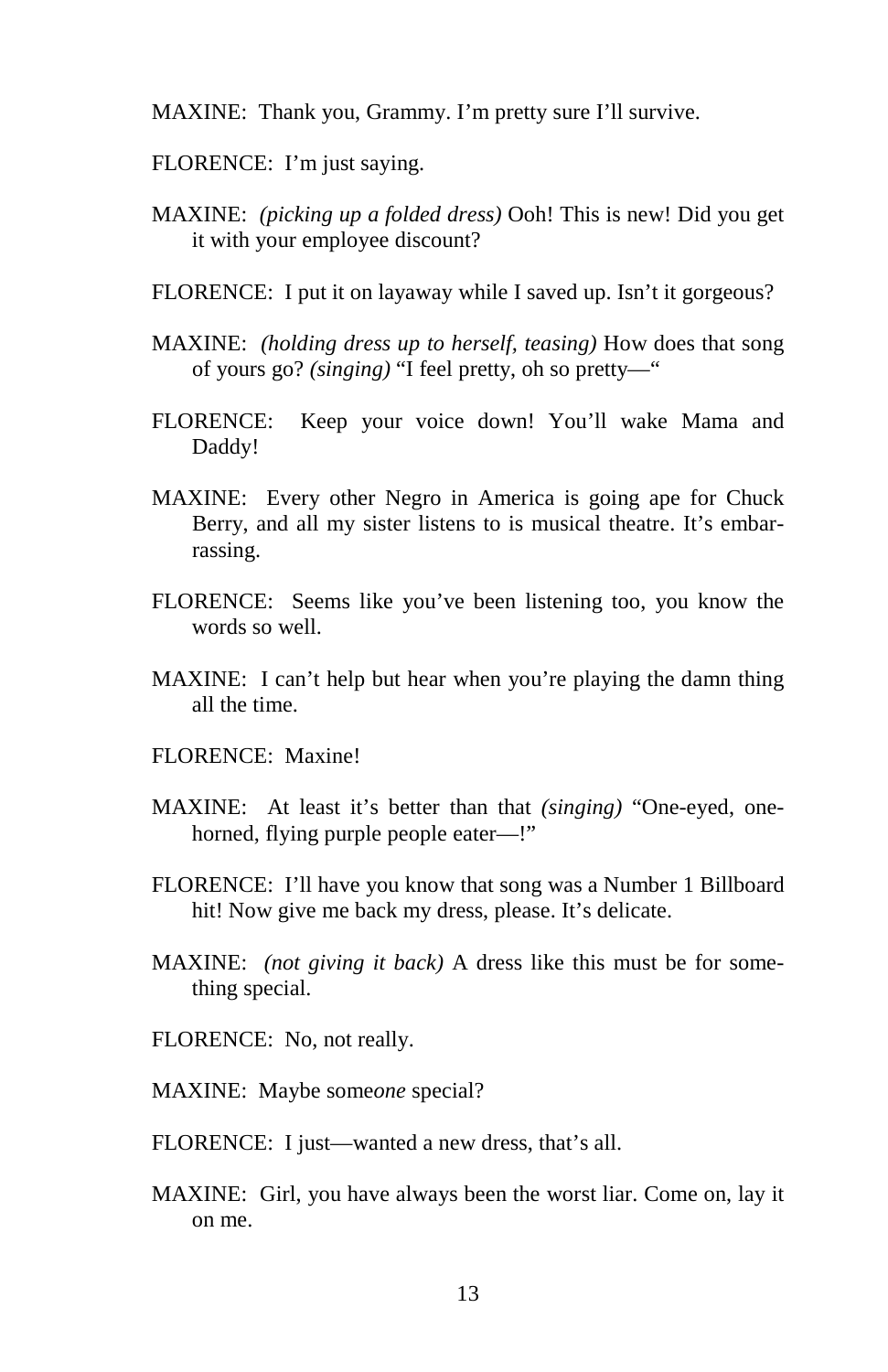FLORENCE: Maxine—

- MAXINE: I'm serious. You want me to unhand this dress? Or you want me to start singing again? *(starting to sing)* "One-eyed, onehorned…"
- FLORENCE: All right, all right. *(taking the dress)* It's for a man.
- MAXINE: I knew it! This "friend" you keep going to meet? Mama and Daddy will not be happy when they find out you've been seeing some man who hasn't come to pay his respects.
- FLORENCE: I know.
- MAXINE: So what's the big secret? *(teasing)* Does he listen to Elvis?

FLORENCE: No.

MAXINE: He's a Communist!

FLORENCE: Maxine! I wouldn't date a red!

- MAXINE: Is he someone Daddy wouldn't approve of?
- FLORENCE: You could say that.
- MAXINE: Well, stop beating around the bush and say it then! Who is this Joe Doe?

FLORENCE: His name is Michael Rossetti. He's Italian.

- MAXINE: Come again?
- FLORENCE: You heard me.
- MAXINE: Yes, but I thought I heard you say he's white.

FLORENCE: He's Italian.

MAXINE: Have you lost your mind?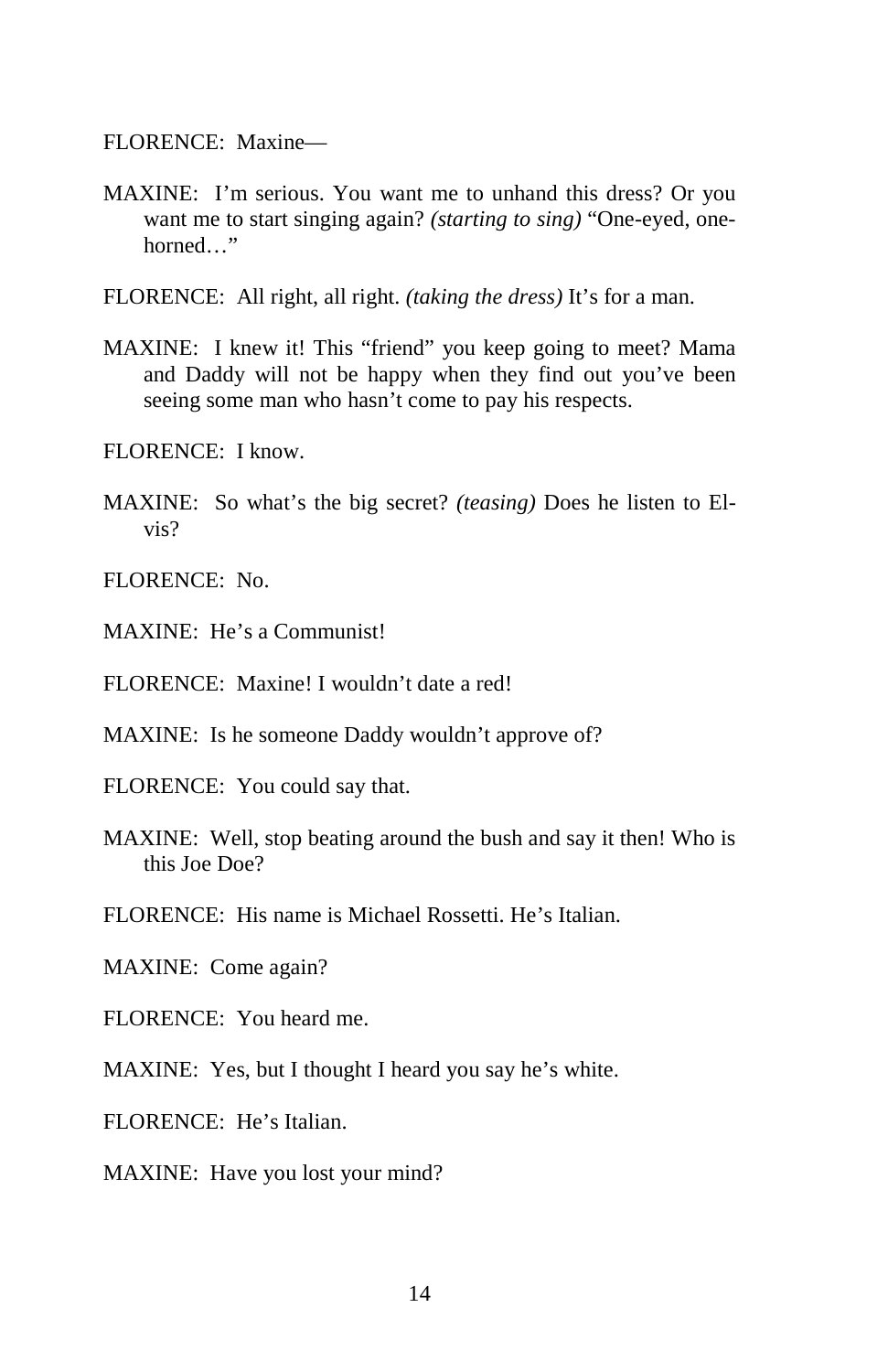- FLORENCE: Maxine. Remember when I went to apply for my job at the Bon? Well, when I walked in…they offered me a counter position! How could I say no to a counter job?
- MAXINE: But only white girls work the counters at the Bon Marché.
- FLORENCE: I know! I'm a salesgirl in the perfume department.
- MAXINE: I thought you were working in the stockroom.
- FLORENCE: I never said I was, did I? I just—didn't correct you when you assumed—
- MAXINE: So you lied.
- FLORENCE: No, I just didn't tell the truth.
- MAXINE: And what about to the people at the Bon?
- FLORENCE: I just—didn't correct them either. And then I met Michael. He was buying Chanel No. 5 for his mother's birthday.
- MAXINE: What is this now, one of your dime store romance novels? He came up to your counter and swept you off your feet?
- FLORENCE: He was so sweet. Handsome. We got to talking. He's done so many interesting things in his life, you wouldn't believe it. Maxine! He's been to New York City, and saw *West Side Story* live on Broadway!
- MAXINE: *(sarcastically)* Gracious me, a match made in heaven.
- FLORENCE: Then it was the end of my shift, and he invited me for a Coke…it just—happened.
- MAXINE: It just happened.
- FLORENCE: And now I love him! And he loves me. So much.
- MAXINE: He loves you? But what does he think? About who you are? What you are?
- FLORENCE: He thinks I'm— Italian. Like he is.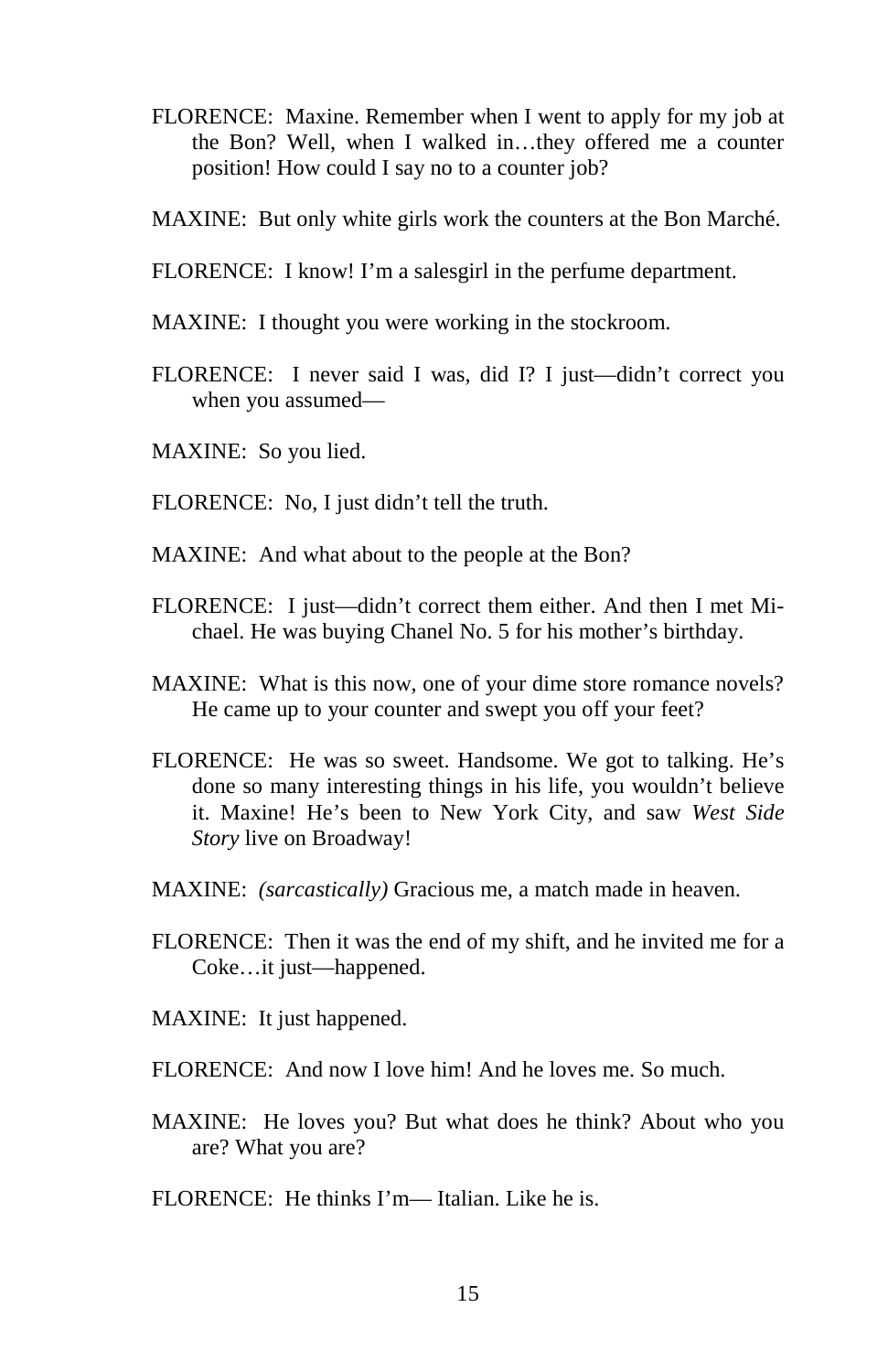- MAXINE: Oh my lord. I'm surprised you didn't tell him you were Spanish, so you could really be living *West Side Story*. You do remember it's a tragedy in the end, right? Like Romeo and Juliet?
- FLORENCE: Maria is Puerto Rican.
- MAXINE: I can't believe this—my own sister.
- FLORENCE: Don't be so high and mighty. It's not like I'm the first Negro in history to pass. Don't tell me you wouldn't try it if you could.
- MAXINE: Don't even start with me on that, Florence.
- FLORENCE: He wants to marry me, Maxine!
- MAXINE: Marry you? Girl, you really are a walking cliché.
- FLORENCE: Well, I wouldn't know about things like that because I'm not educated like you are. Daddy could only afford to send one of us to college and that was you, remember?
- MAXINE: That is not what this is about.
- FLORENCE: No, it's about me trying to be happy! See, this is why I kept him a secret. I knew you wouldn't get it.
- MAXINE: You're right about that. How in the world do you think this is going to work? What about when he wants to meet your family?
- FLORENCE: He thinks I don't have any.

MAXINE: So now you're Little Orphan Annie?

FLORENCE: I told him my family died.

MAXINE: What!

FLORENCE: It wasn't anything personal—

MAXINE: And they say Negroes are the stupid ones.

FLORENCE: He's not like that.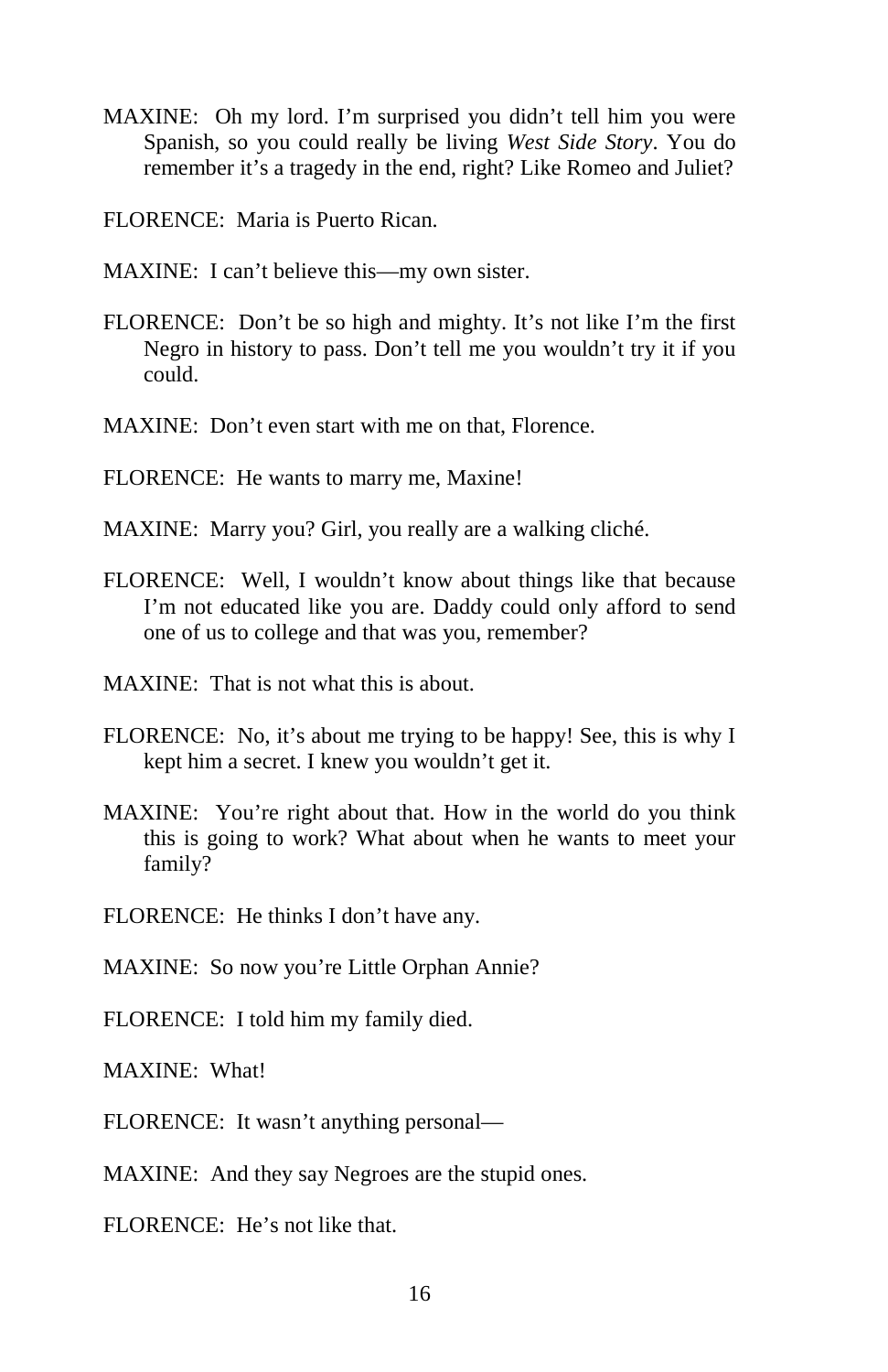MAXINE: Please. They're all like that, Florence.

FLORENCE: You've never been in love.

- MAXINE: I'm not talking about love, Florence! Haven't I tried to help you understand what's going on out there? I showed you Dr. King on that television program!
- FLORENCE: Who?
- MAXINE: The busses in Montgomery? Hello? Those high school kids in Arkansas?
- FLORENCE: The pictures in *Jet* magazine of that mutilated boy in his coffin? No, thank you.
- MAXINE: Exactly! That boy was lynched because of the color of his skin. Don't you want to make sure something like that never happens again? We're organizing here, Florence.
- FLORENCE: Didn't you already try that? This isn't the South.
- MAXINE: Yes, fine, we couldn't get a local chapter off the ground the first time. But that was a couple years ago. There's a movement starting now, and not just in the South.
- FLORENCE: But this isn't about some cause. This is about me and my life.
- MAXINE: I don't see how you can separate them.
- FLORENCE: Of course you don't. But I can. Listen. I have the chance to live a different life. An easier life. When I'm with Michael, it's like there's this bubble of protection around me.
- MAXINE: Help change things and we can all have that.
- FLORENCE: And you say I'm a cliché?
- MAXINE: It's people like you and thinking like that keeping us in our place.
- FLORENCE: I'm sorry, Maxine. I don't want to fight with you.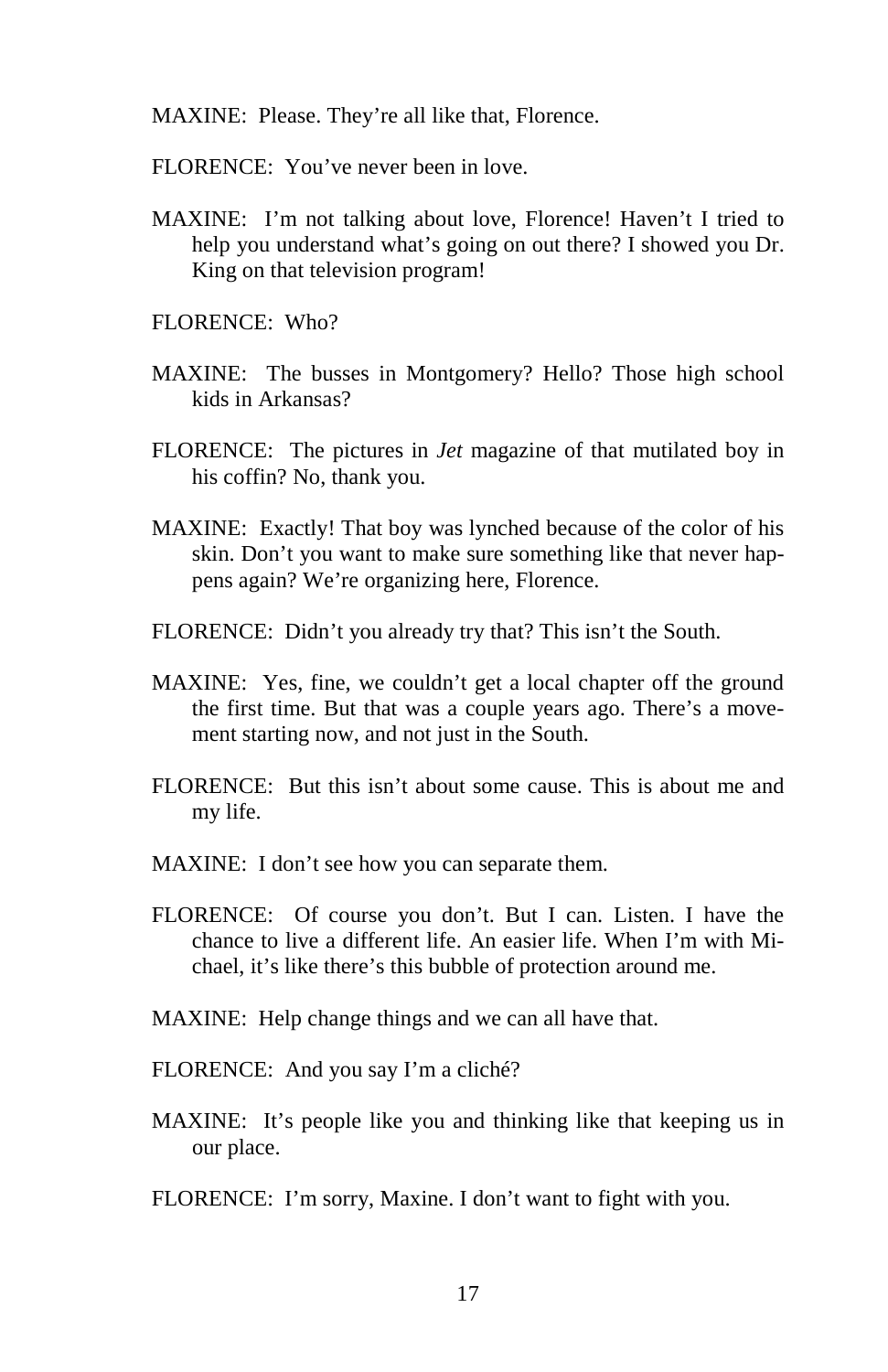- MAXINE: I don't want to fight either. But have you really thought this through? What happens once you marry him? You keep playing Eye-talian? Betty Crocker-etti's gonna teach you how to make spaghetti and meatballs?
- FLORENCE: That's not—
- MAXINE: The girl who got caught out on every lie she ever told is suddenly going to be able to get away with a lie every minute of every day for the rest of her life?
- FLORENCE: It's been working for the last six months.
- MAXINE: Sure, at your job! On a date! But married to it?
- FLORENCE: Married to *him*. To Michael. It'll be worth it.
- MAXINE: So clue me in. What exactly is your plan?
- FLORENCE: Well, Michael's up for a job in Portland, and you know I've always wanted a June wedding, so once I have my room at the Y—
- MAXINE: I'm sorry, your what?
- FLORENCE: The thing is, Michael already thinks I live at the YWCA.
- MAXINE: Right—because you killed off your family.
- FLORENCE: The Y is a perfectly respectable place for a young single woman to have a room.
- MAXINE: But it's the y-*W*-c-a. W for white.
- FLORENCE: It's W for women and you know it.
- MAXINE: White or Women, it doesn't matter because it's no Negroes allowed in that building and you know *that*. *(FLORENCE imitates as MAXINE says the following)* Once a week to swim in the pool and that's it, and even then only because they drain and clean it right after. *(MAXINE gives FLORENCE a look and she stops)* You can't get a room there.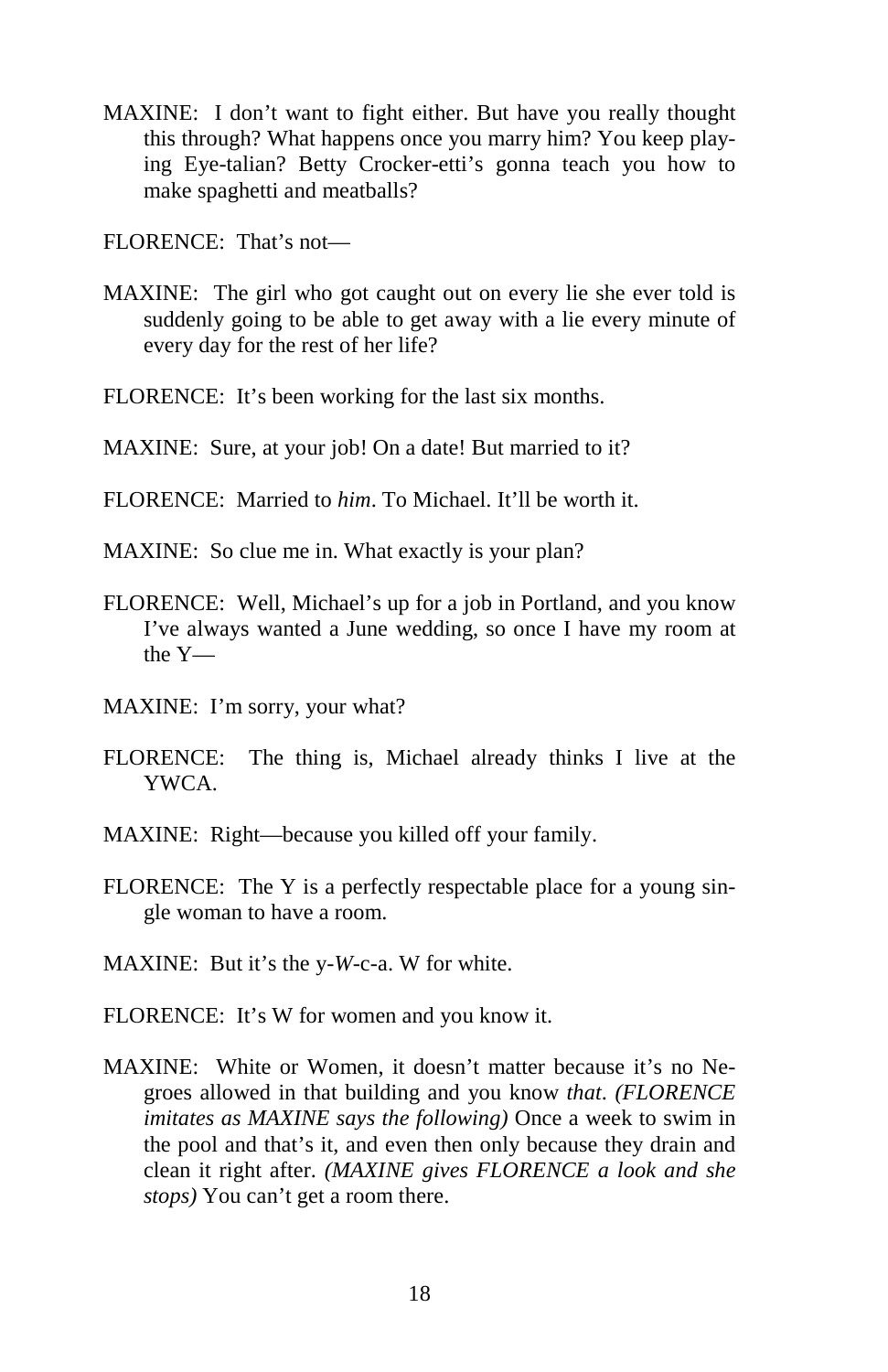FLORENCE: I can.

- MAXINE: Wait a minute. Is this why you're up so early? Are you packing to leave? "Spring cleaning," my eye! And you called *me* a cat burglar—you're sneaking out right now! And then what? That's it? We never see you again?
- FLORENCE: I don't know.
- MAXINE: If we run into each other on the street, we pretend we don't know each other?
- FLORENCE: I don't know!
- MAXINE: Not that we'll ever run into each other, if you're going to be *passing* from now on.
- FLORENCE: You could be happy for me. I'm in love, Maxine! You don't find that every day.
- MAXINE: You're actually willing to give everything up so you can live this lie.
- FLORENCE: Maxine, please try to understand. I'm not like you. I've never been like you. It's not about college or music, or trying to change the world. I just want to be happy. And Michael makes me so happy! If you could only meet him, you'd see!
- MAXINE: But I can't, can I?
- FLORENCE: All I've ever wanted is a comfortable life with a home and babies and a husband I love. I'm going to have that now.
- MAXINE: But at what cost? And what about those babies? What if they turn out—like me?
- FLORENCE: Don't spoil it for me, Maxine.
- MAXINE: You think it can't happen? I'm just saying—how can you know? Look at the two of us. *(Pause)* What am I supposed to tell Mama and Daddy?
- FLORENCE: You could go back to bed and pretend you never saw me. You've always been the better liar.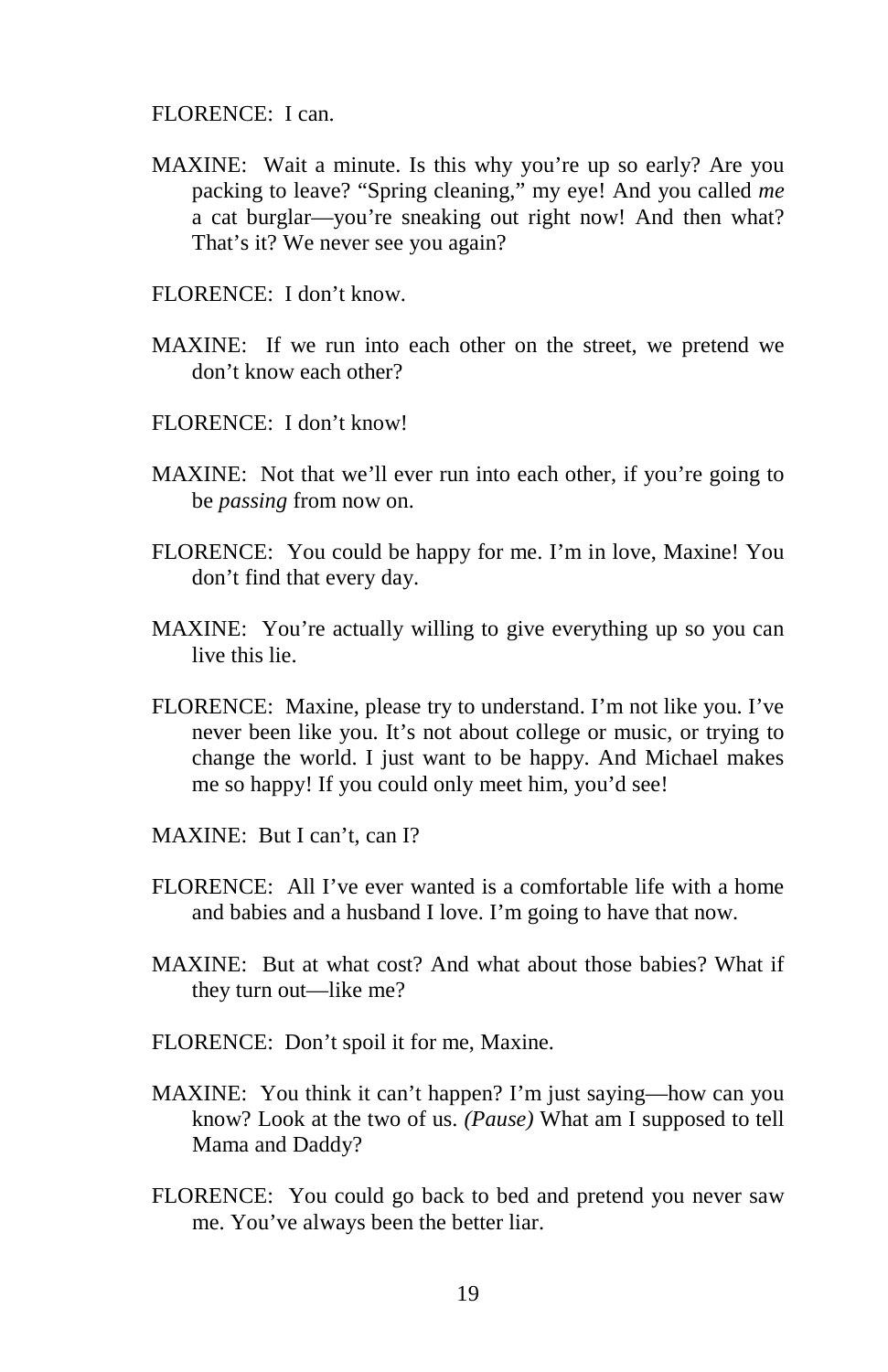MAXINE: Seems like you're a better liar than I thought.

FLORENCE: Maybe so.

*(Pause)* 

- MAXINE: Listen. What's your hurry? It's the crack of dawn on a Saturday morning! You've got the whole rest of your life to spend with this Michael. How about we both go back to bed, get up again at a reasonable hour…?
- FLORENCE: You're not going to change my mind, Maxine.
- MAXINE: I know. I heard you! I'm just saying, what's one more day? Give us one more day.

FLORENCE: Maxine—

MAXINE: You and Michael will still love each other tomorrow. Come on. Come on…how can you say no to a last request from your only sister…? *(the clincher)* What would Maria do?

FLORENCE: All right.

MAXINE: All right! Well, I am going back to bed. You should too. You want your beauty rest, don't you?

FLORENCE: Yes, Grammy.

MAXINE: But I will see you at the breakfast table.

FLORENCE: Sweet dreams, Maxine.

*(MAXINE exits. FLORENCE watches her go, listens, waits, then pulls out a suitcase, puts her pile of clothes into it, and exits. She is leaving.)*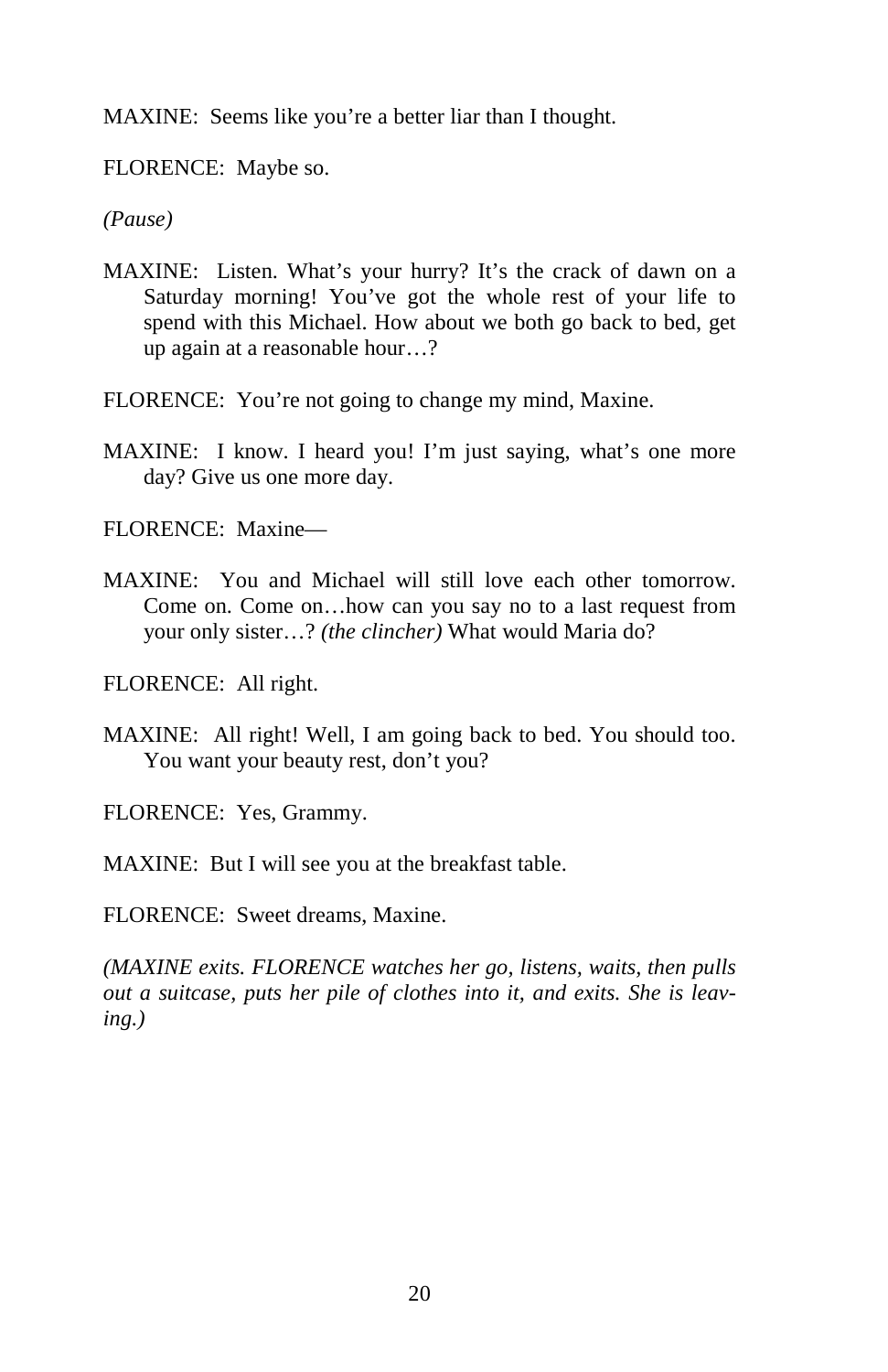#### **Scene 2: 2013**

*(MICHELLE & AMY are in their mother's house, sorting through her belongings.)* 

- AMY: When I die, you have my permission to take a match to everything. Torch the place.
- MICHELLE: That sounds exciting. How about a Hindu funeral pyre? We'll set you on top and all your wives can hurl themselves into the flames.
- AMY: My wives?
- MICHELLE: I'm just saying.
- AMY: Seriously, this is bullshit. All this crap. What was she holding onto it for?
- MICHELLE: For us. In case we wanted it. You know. Someday. After. Now.
- AMY: OK, some of it. Family heirlooms, yes. But this? *(holds up some kind of ridiculous object)* I mean, come on. Do you even have any idea what this is?
- MICHELLE: I think it might have been Grammy's…? Just put it in the donation pile.
- AMY: Donation? Michelle. Who the hell is going to want this?
- MICHELLE: I don't know, someone might. It's usable.
- AMY: Usable? You can't even identify it!
- MICHELLE: Well, we can't just let it become landfill.
- AMY: You really are turning into Mom. That's the attitude that got us sifting through all this crap in the first place!
- MICHELLE: It's not crap. It's her stuff. It's her.
- SANDRA: *(entering)* Who wants a donut? *(stops)* Oh my god, is this is far as you've gotten?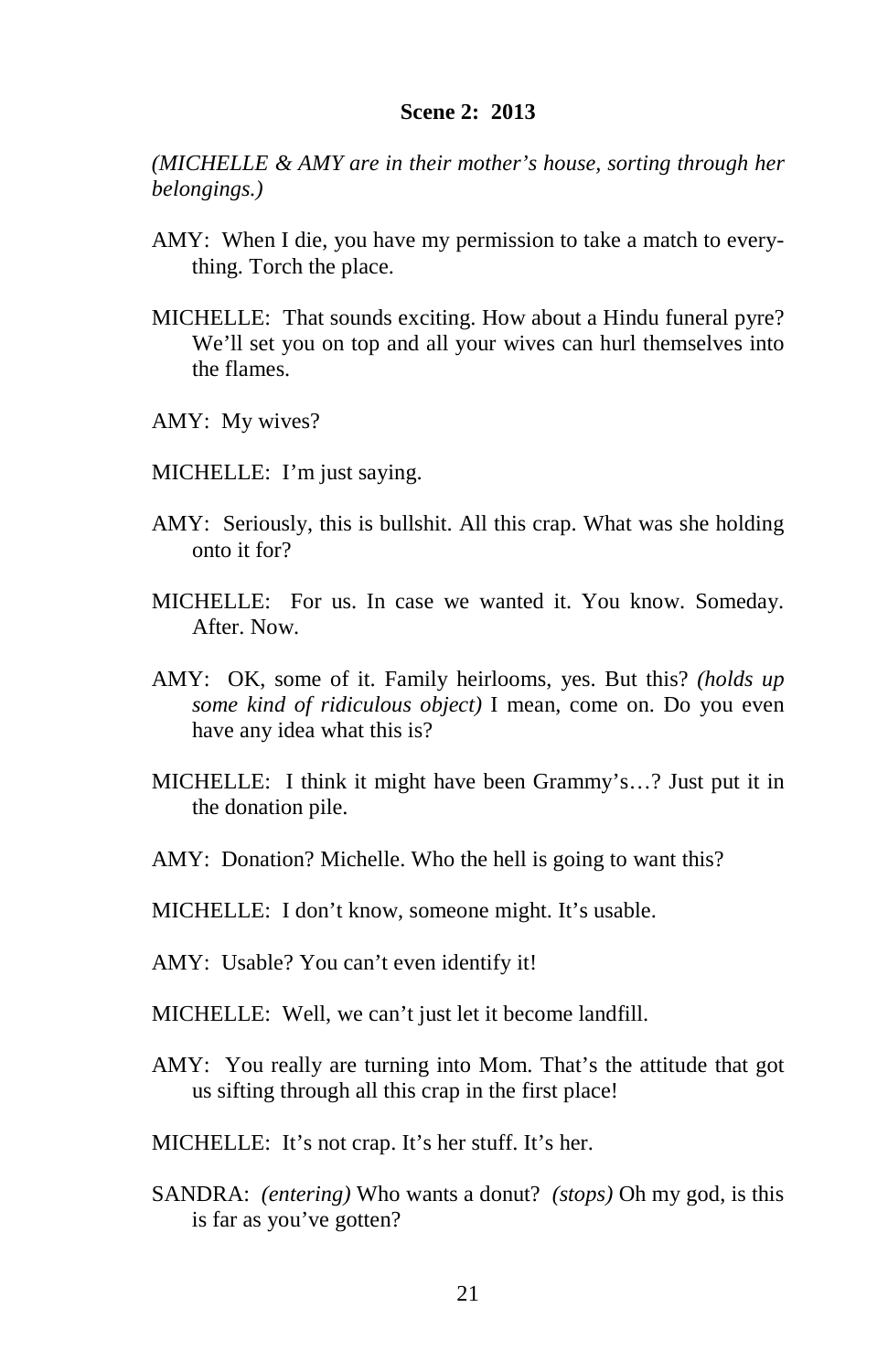AMY: *(sarcastically)* How was your mani/pedi?

- SANDRA: Divine. Look! *(AMY refuses to look)* What's wrong with her?
- MICHELLE: She's pissed because you're late.
- SANDRA: But I brought Krispy Kreme!
- AMY: I'm pissed that she's late because she went to get a mani/pedi!

SANDRA: *(tempting AMY)* They're still hot…!

AMY: *(taking a donut)* You are pure evil.

- SANDRA: It's just so rare that I get any time at all without the kids! You have no idea how many BJs I had to promise David—
- MICHELLE: *(interrupting)* I really don't want—
- SANDRA: *(overlapping)* Just kidding! But seriously, he has no idea how hard it is to be alone with them all the time…
- AMY: *(overlapping)* It sorta sounds like he does, actually—
- SANDRA: *(overlapping)* …It's just such a treat to get to do something nice for me for a change. The two of you don't get it because you don't have kids, but—

MICHELLE: Right.

SANDRA: I mean— *(stops herself)* 

AMY: Nice.

SANDRA: Sorry, Michelle. I didn't mean to bring up the whole—

MICHELLE: I know.

- SANDRA: You guys just have to keep trying. You're gonna be a great mom someday.
- AMY: Quit while you're ahead, Sandra. Seriously.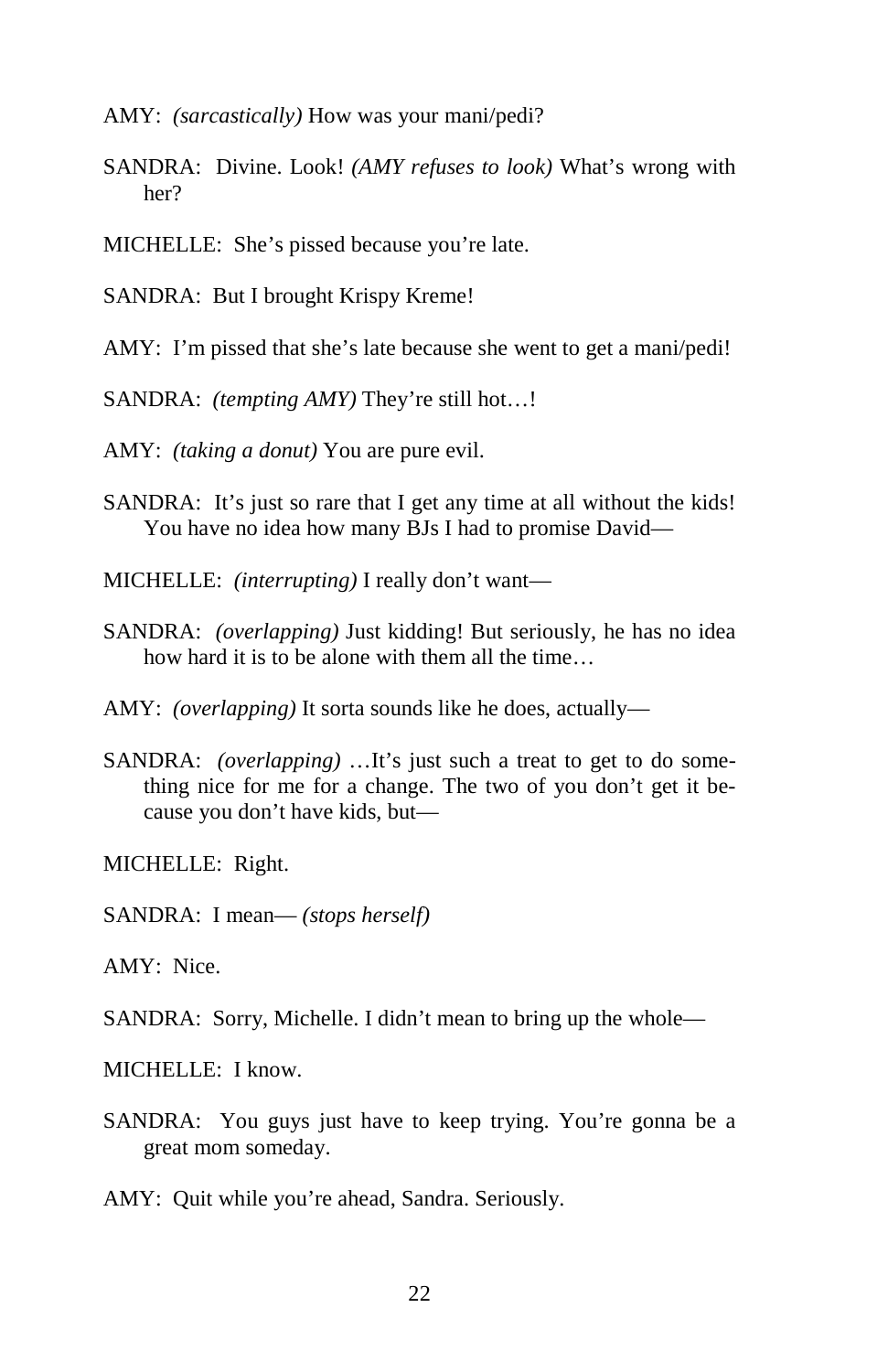- SANDRA: Well. Anyway. Do you want to give me something to do or…?
- AMY: So how many blowjobs did you have to promise David—?

MICHELLE: No! Amy!

AMY: What? She brought it up!

SANDRA: *(picking up the same object that AMY did)* What's this?

AMY: Excellent question! I was just asking Michelle the same thing.

SANDRA: *(investigating)* Well, whatever it is, what's inside it?

AMY: I don't know.

SANDRA: *(finding a key)* A key? To what?

MICHELLE: No idea.

SANDRA: Mom didn't have anything she kept locked, did she?

AMY: No.

- MICHELLE: Wait a minute, yes. The other day, I found this box, I was wondering… *(starts looking)*
- AMY: What other day?

MICHELLE: *(looking)* I don't know, last week sometime.

- AMY: Why were you here? I thought we agreed—
- MICHELLE: *(still looking)* I know, but we have to get everything cleared out before we put it on the market and it just wasn't going to happen all in one weekend—
- SANDRA: But we were supposed to do this together.
- MICHELLE: *(still looking)* Yes, ideally, but I could be here and you couldn't and it seemed silly to leave everything to the last minute and then make ourselves crazy—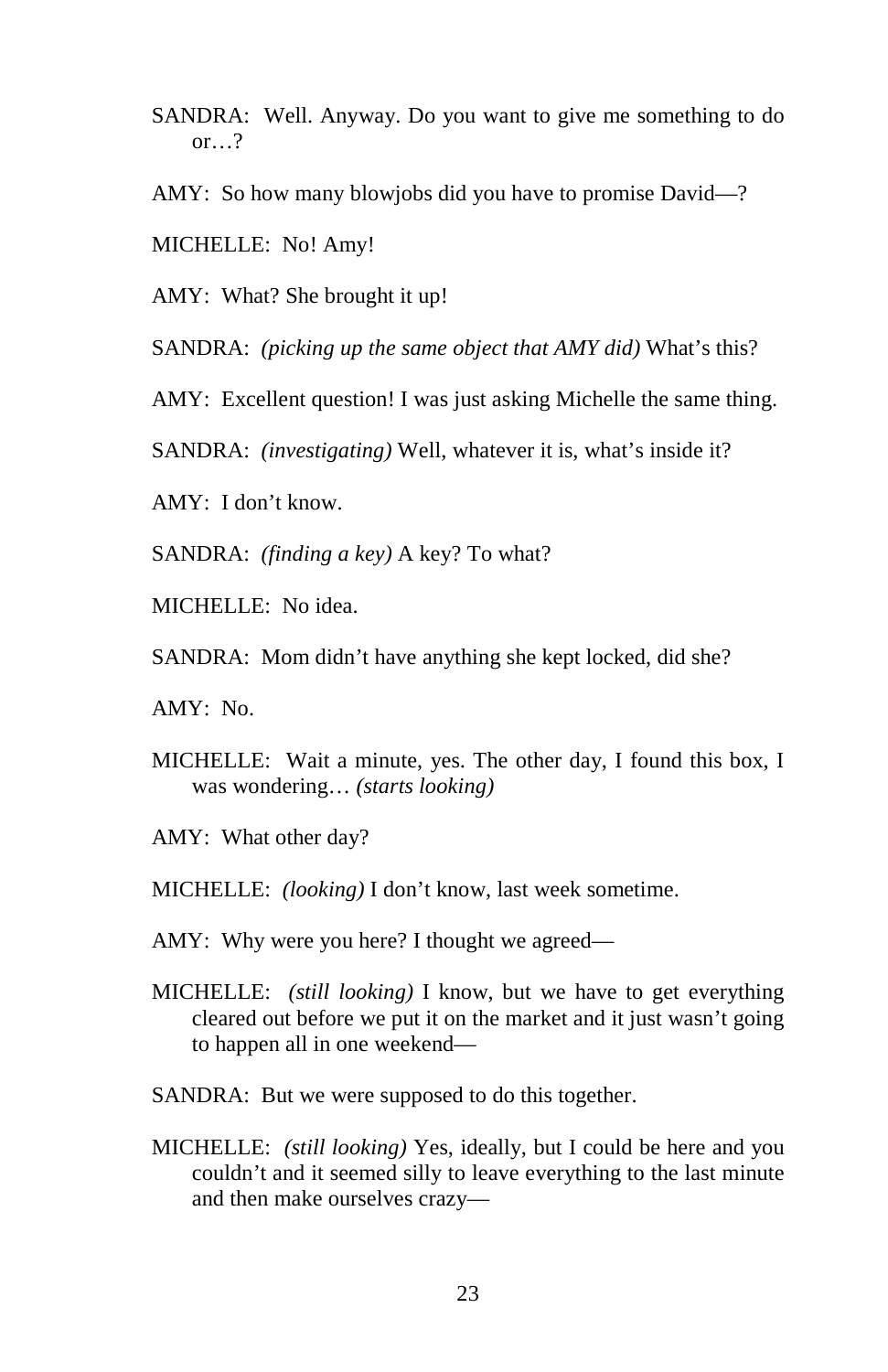AMY: So now we're supposed to feel guilty?

MICHELLE: No! I didn't—

AMY: But we do, because we were supposed to—

MICHELLE: But we couldn't. And now we are. And—here it is! *(finding box)*

AMY: I've never seen that box before.

SANDRA: Me neither.

MICHELLE: *(trying key)* It fits.

SANDRA: Wait a minute.

MICHELLE: What?

SANDRA: Maybe we shouldn't open it.

AMY: Why not?

SANDRA: *(meaningfully)* A locked box with a hidden key?

MICHELLE: This isn't an Agatha Christie novel, Sandra.

SANDRA: What if it's private?

AMY: You don't have to look.

SANDRA: But—that's not fair!

AMY: You know what Dad always said.

SANDRA & MICHELLE: Life isn't fair.

AMY: I was going to say "When ifs and buts become candy and nuts, we'll all have a Merry Fucking Christmas!"

SANDRA: I never understood that one.

AMY: So does it have to be unanimous, to open it or not?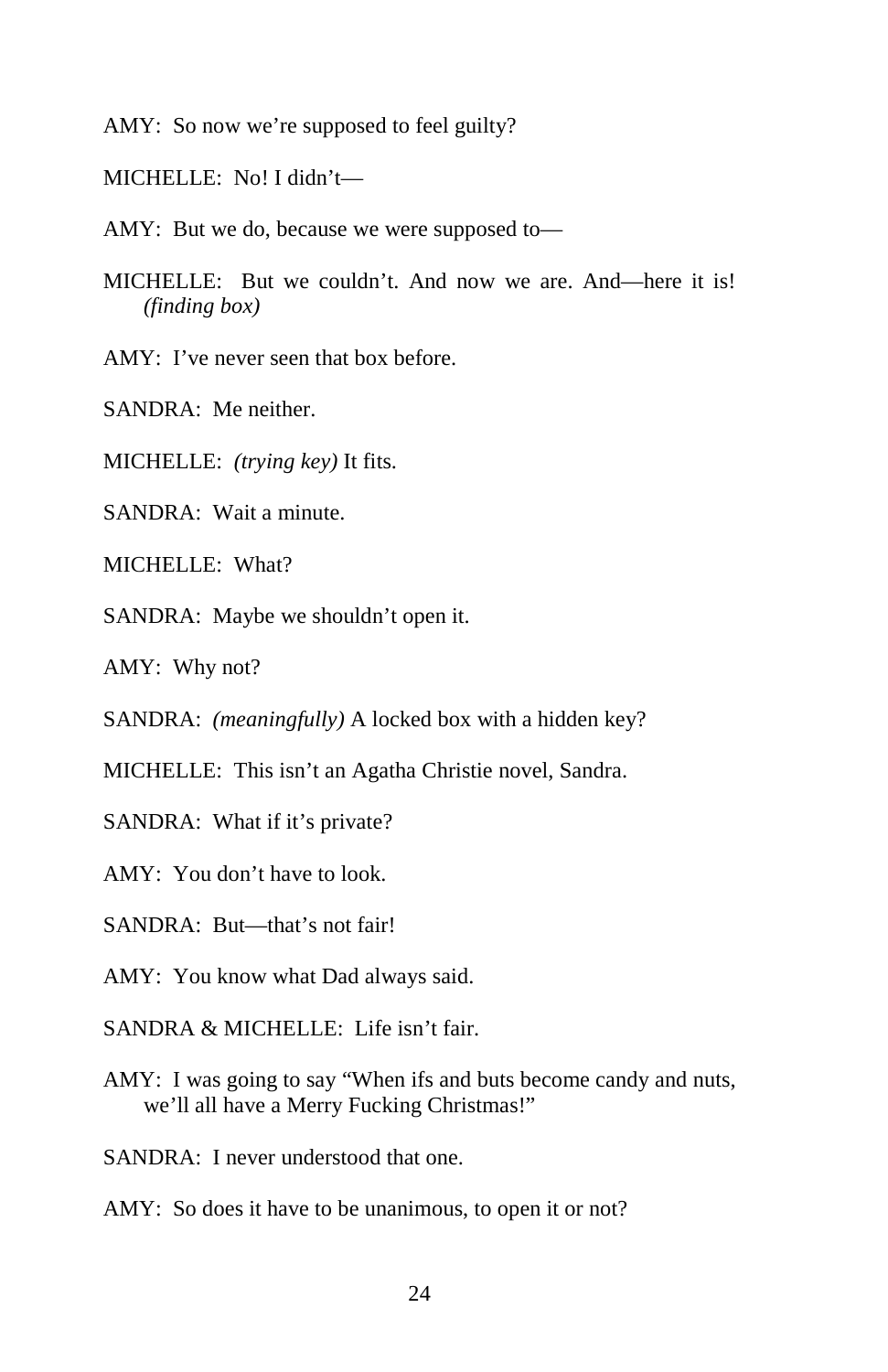SANDRA: Yes.

AMY: No.

MICHELLE: I don't know.

AMY: Michelle, you're supposed to be the tie breaker.

- MICHELLE: Sorry.
- AMY: There might be important stuff in there. Papers. Financial stuff. Money...
- SANDRA: OK, OK! But I don't want to know what's inside unless it's really important, OK?

AMY: Fine.

- SANDRA: Or money. *(exiting)*
- AMY: *(opening box & looking inside)* It's just Grammy and Grampy stuff. Social security cards, marriage certificate—nothing secret.
- MICHELLE: Then why hide the key?
- AMY: *(pulling out envelope)* Wait, what's this?
- MICHELLE: A letter?

AMY: Feels like pictures.

SANDRA: *(off)* Are you done yet?

MICHELLE & AMY: No!

AMY: *(hands envelope to MICHELLE)* Read it.

MICHELLE: Why me?

AMY: You're holding it.

MICHELLE: Fine. *(opens letter & reads)* Shit.

AMY: What?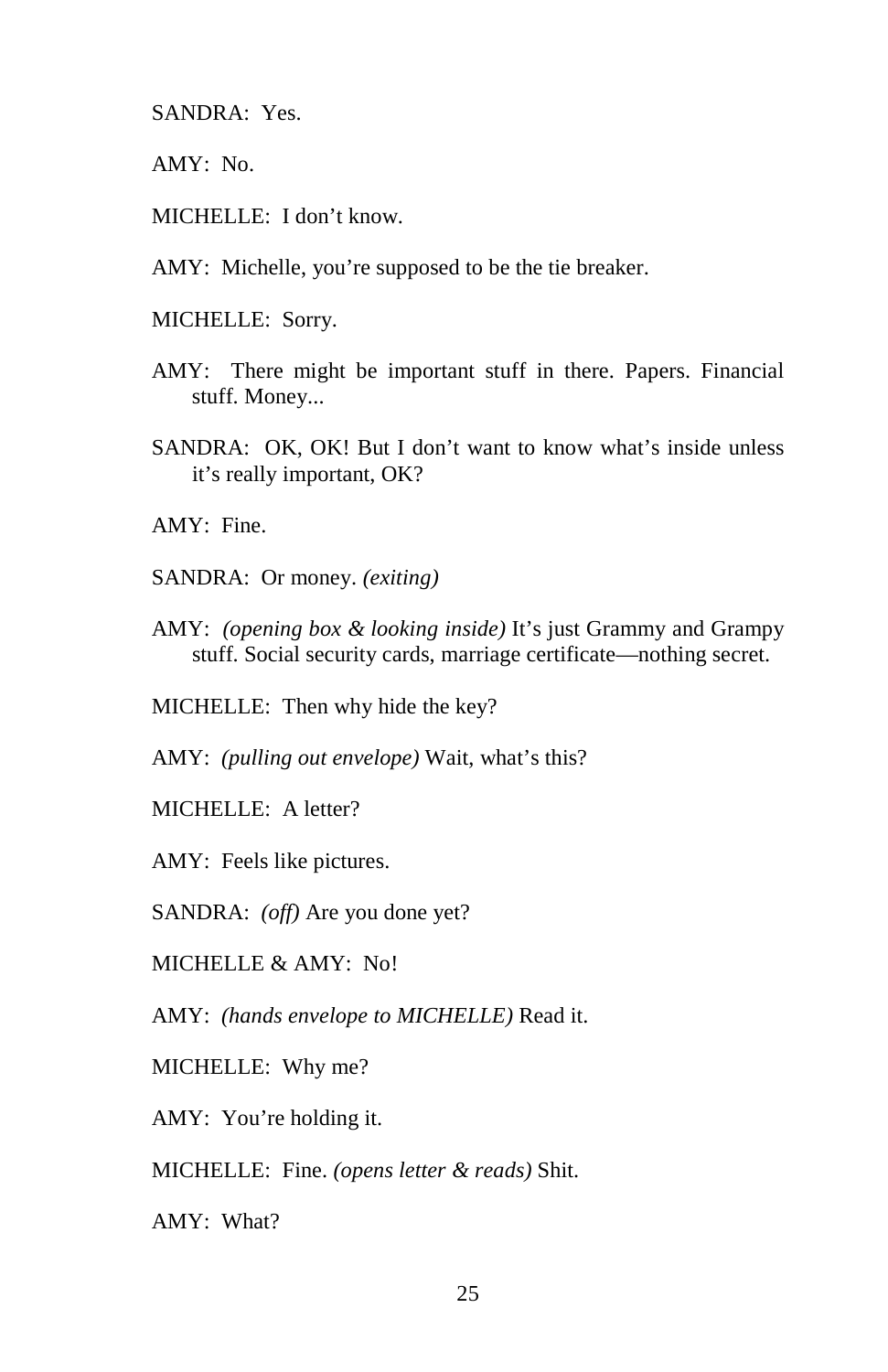MICHELLE: Maybe Sandra was right.

SANDRA: *(off)* What?

AMY: Are you serious?

SANDRA: *(off)* What?

MICHELLE: Maybe—

AMY: Get in here!

SANDRA: *(entering)* Oh no. Do I need to sit down?

AMY: Just read it, Michelle.

MICHELLE: OK, OK. *(reads)* "Dear Florence, we all missed you at the family reunion this year. I really hoped you might come to this one. Tony and Cheryl would love to meet their cousin someday. I know you said not to, but I thought you might like to see a picture of everyone. With love, your sister, Maxine."

AMY: What. The. Fuck.

SANDRA: Grammy had a sister? I never knew that.

AMY: Grammy had a sister? Sandra, look at the picture.

SANDRA: Grammy's sister was black?

AMY: Sandra. *Grammy* was black.

SANDRA: Maybe Grammy was adopted?

AMY: Really?

- MICHELLE: Highly unlikely. Besides, there's another picture in here, an older one, look.
- AMY: *(reading back of photo)* Walker family, 1951. That's Grammy, all right.

MICHELLE: They're definitely all related.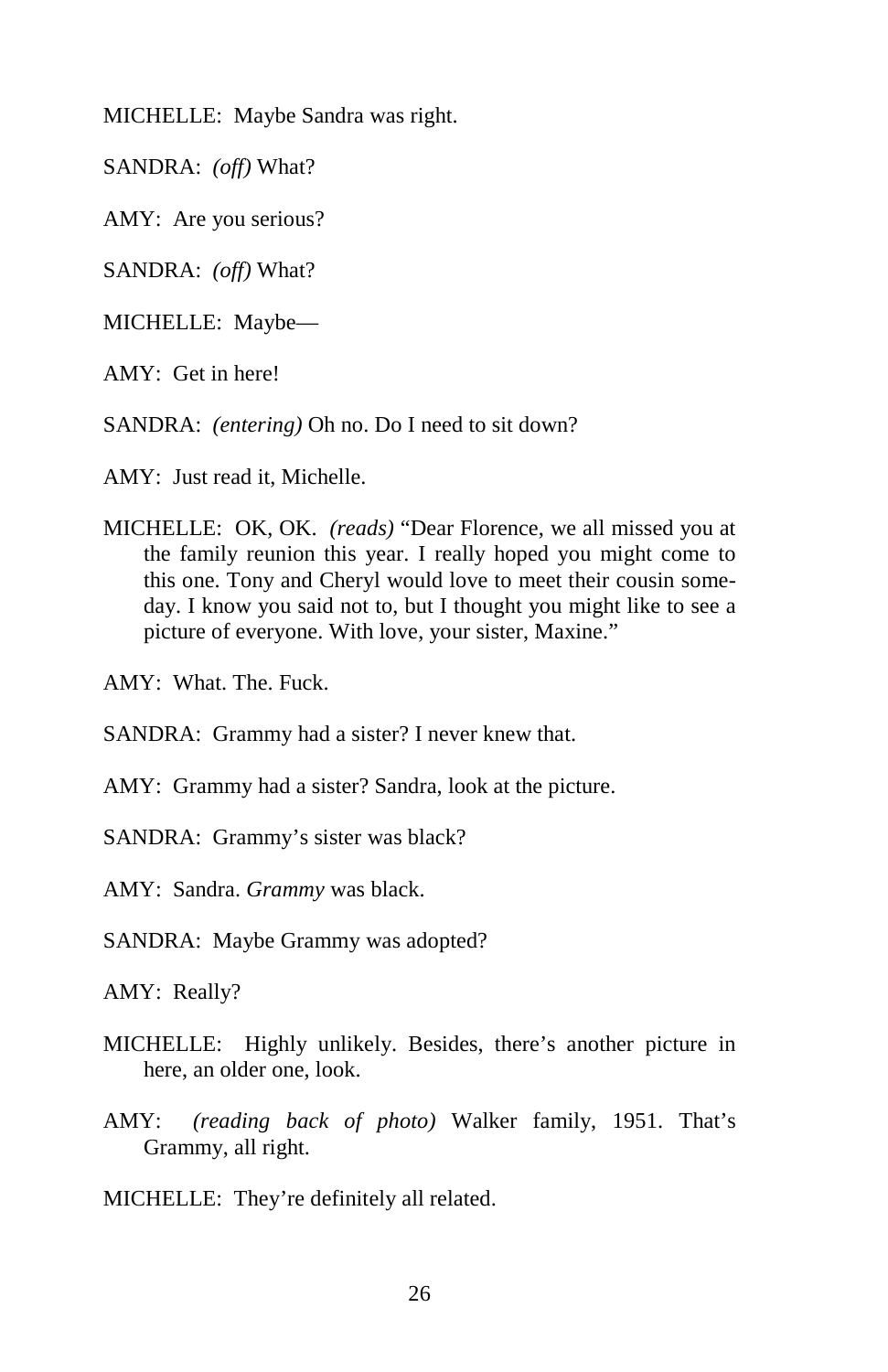SANDRA: But Grammy didn't look black.

AMY: I cannot believe you just said that.

SANDRA: You know what I mean!

MICHELLE: She must have, you know—passed.

SANDRA: Passed?

MICHELLE: For white.

AMY: She passed? What are we talking about, the 1800s?

MICHELLE: No, but sixty-something years ago? Pre-civil rights? It would have mattered back then.

SANDRA: But it's not like they were from the South.

MICHELLE: You think racism only existed in the South? Exists?

 $SANDRA:$  So then Mom was what? Mulatto? An—octoroon?

MICHELLE: I'm pretty sure we don't use those terms anymore.

- SANDRA: But how does it work? Is it like a Jewish thing? If your mother is, then that's what you are? Like David's father is Jewish, but not his mother, so technically he's not.
- MICHELLE: I don't think it's like being Jewish.
- SANDRA: Well then, is it about, like, percentages?
- MICHELLE: Maybe you're thinking of Native American tribal affiliations—?
- SANDRA: *(interrupting)* No, Michelle, I'm not thinking about Native tribal—whatever! I just want to know what we are!
- AMY: We're the same as we've always been.
- SANDRA: No, we're not. We're part black. I mean, African-American. Which do you think we're supposed to say? *(realizing)* Oh my god, this is going to be great for the kids' college applications!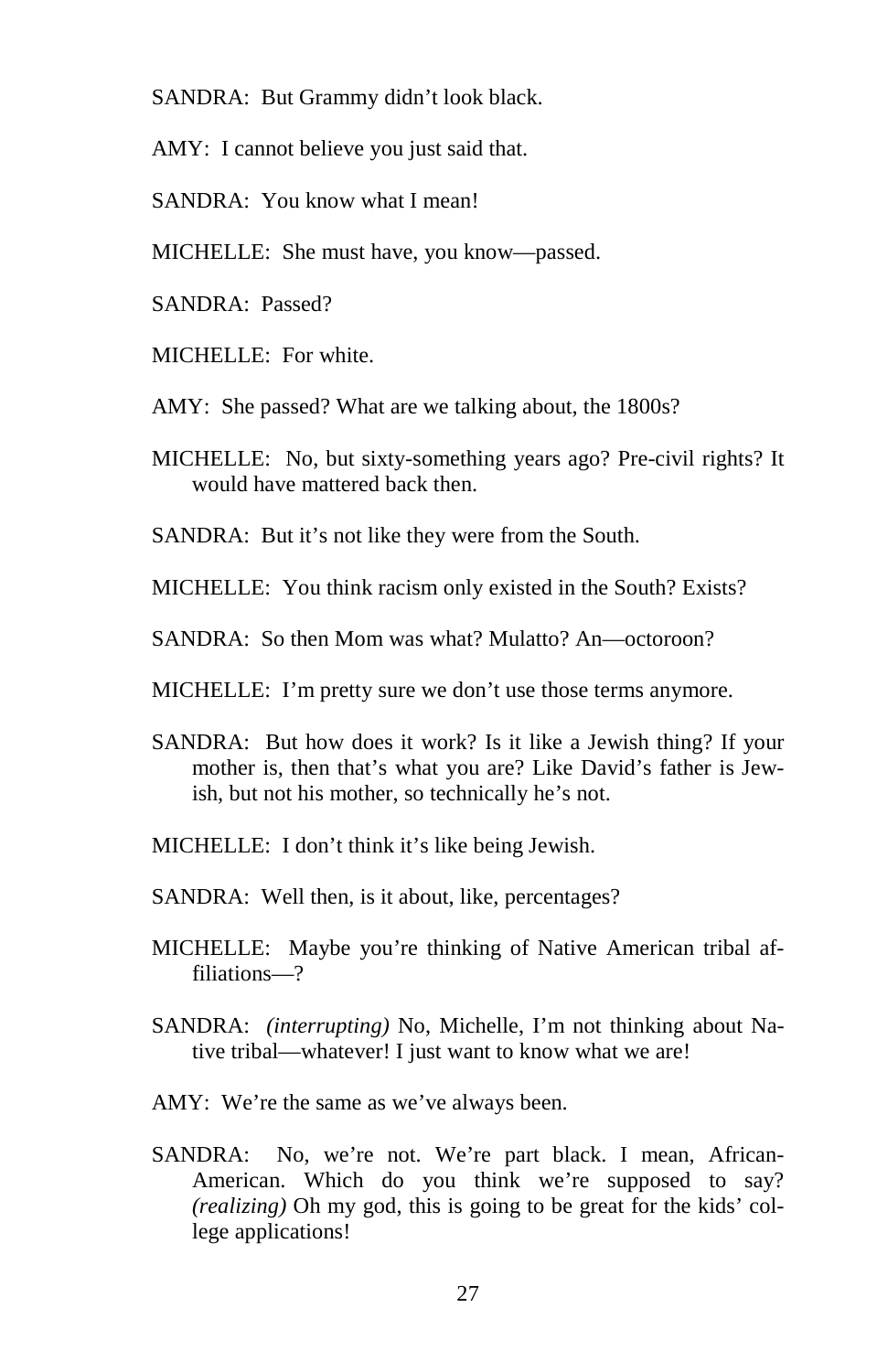- AMY: That is so racist.
- SANDRA: How can you call me racist when I'm saying I want us to be black? I mean, African-American?
- AMY: Asking that question is racist. Besides, your kids are barely in preschool.
- SANDRA: Are you kidding? This stuff counts *now*. Being a minority candidate for anything totally improves your chances of success.
- AMY: I cannot believe that's all you're thinking about.
- SANDRA: If you don't think this would have helped you with your financial aid situation, you are out of your mind.
- AMY: But why would Grammy do this? Why didn't Mom ever tell us?
- MICHELLE: Well, clearly Grammy kept it a secret. And who knows when Mom found out? *If* she even ever did.
- SANDRA: Do you think Grampy knew?
- AMY: We had a right to know.
- MICHELLE: Maybe Grammy was ashamed.
- SANDRA: In this day and age? Everyone's mixed something. Hello, Obama? It's so not a big deal.
- AMY: It *is* a big deal! If you gave yourself two seconds to think about it outside of what it's going to get you—it changes our whole—it throws everything about us into question. And it's not just about being black, or "African-American," or whatever, it's—there's been this secret. For generations. All that time we spent with Grammy. No photo albums, no family stories. Lies! This huge lie, our whole lives.
- SANDRA: So it was frustrating when we couldn't fill out our family tree in third grade. So what?
- AMY: And *why* she was lying? What if there was something more? Something worse?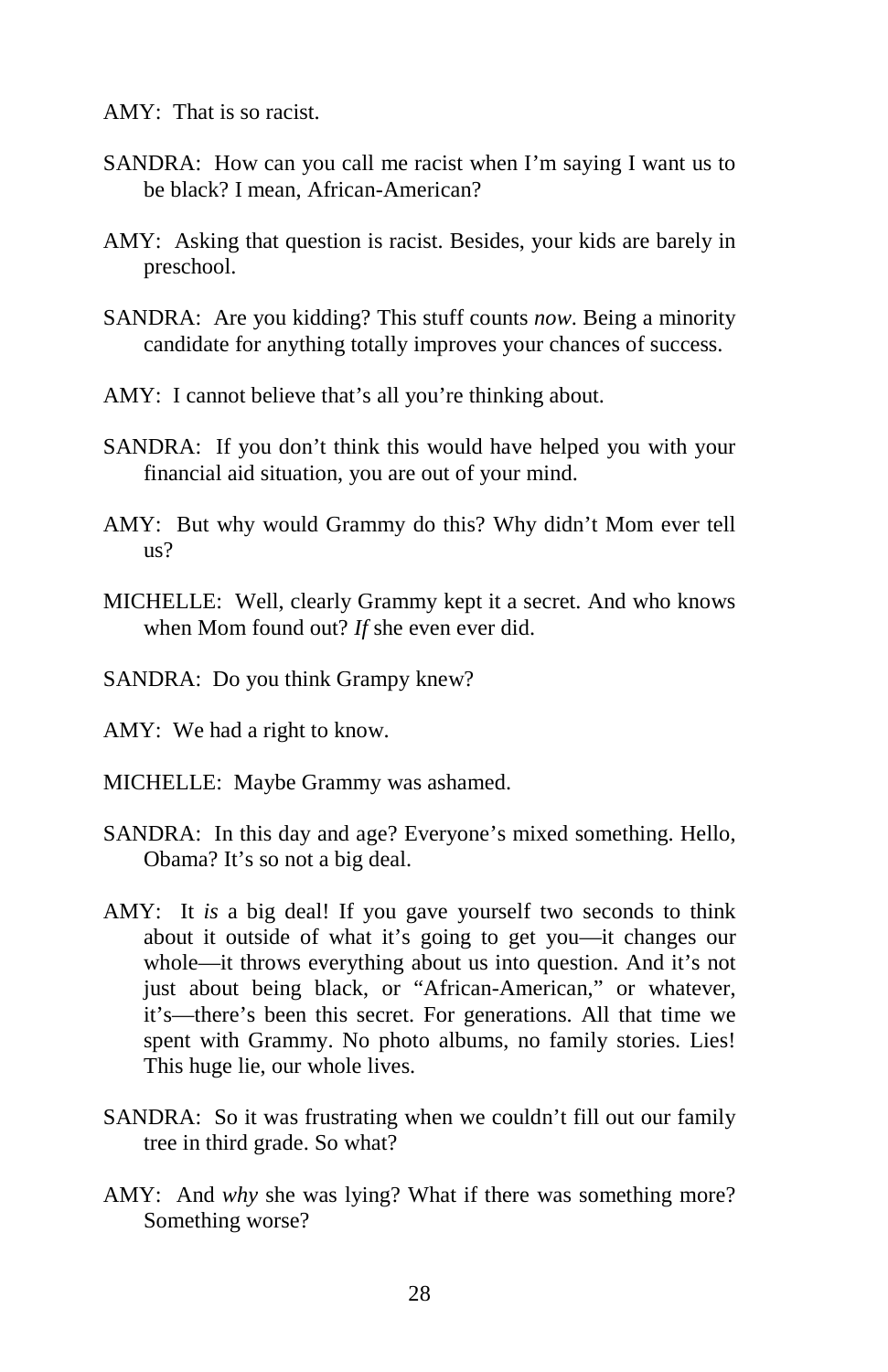SANDRA: *(gasps)* Worse than being black? Now who's racist?

- AMY: That's not what I meant!
- MICHELLE: Worse like what? They were bank robbers? Serial killers?
- AMY: We'll never know, right? Grammy was living this lie and she made all of us a part of it, and we'll never know how or why or anything—
- SANDRA: Maybe not. Maybe we could track down Maxine's kids. We've probably got cousins and stuff out there. Haven't you seen those commercials for Ancestry.com?
- AMY: No way.
- SANDRA: What? Why not?
- AMY: It's been a secret all these years and we don't know why? That's good enough for me. I say we lock this box back up and pretend we never saw it.
- SANDRA: But we did see it. I'm confused. You're upset about this being hidden from us, but you still want to keep it a secret? It just makes us more interesting. Aren't you curious?

AMY: No.

- SANDRA: Well, you can keep it a secret, but that doesn't mean I have to.
- MICHELLE: Actually, it might.
- SANDRA: What do you mean?
- MICHELLE: This is about all of us, right? If you tell people, it impacts Amy too. That's not fair.
- SANDRA: Life isn't fair!

MICHELLE: Maybe we need some time to think about it. Process.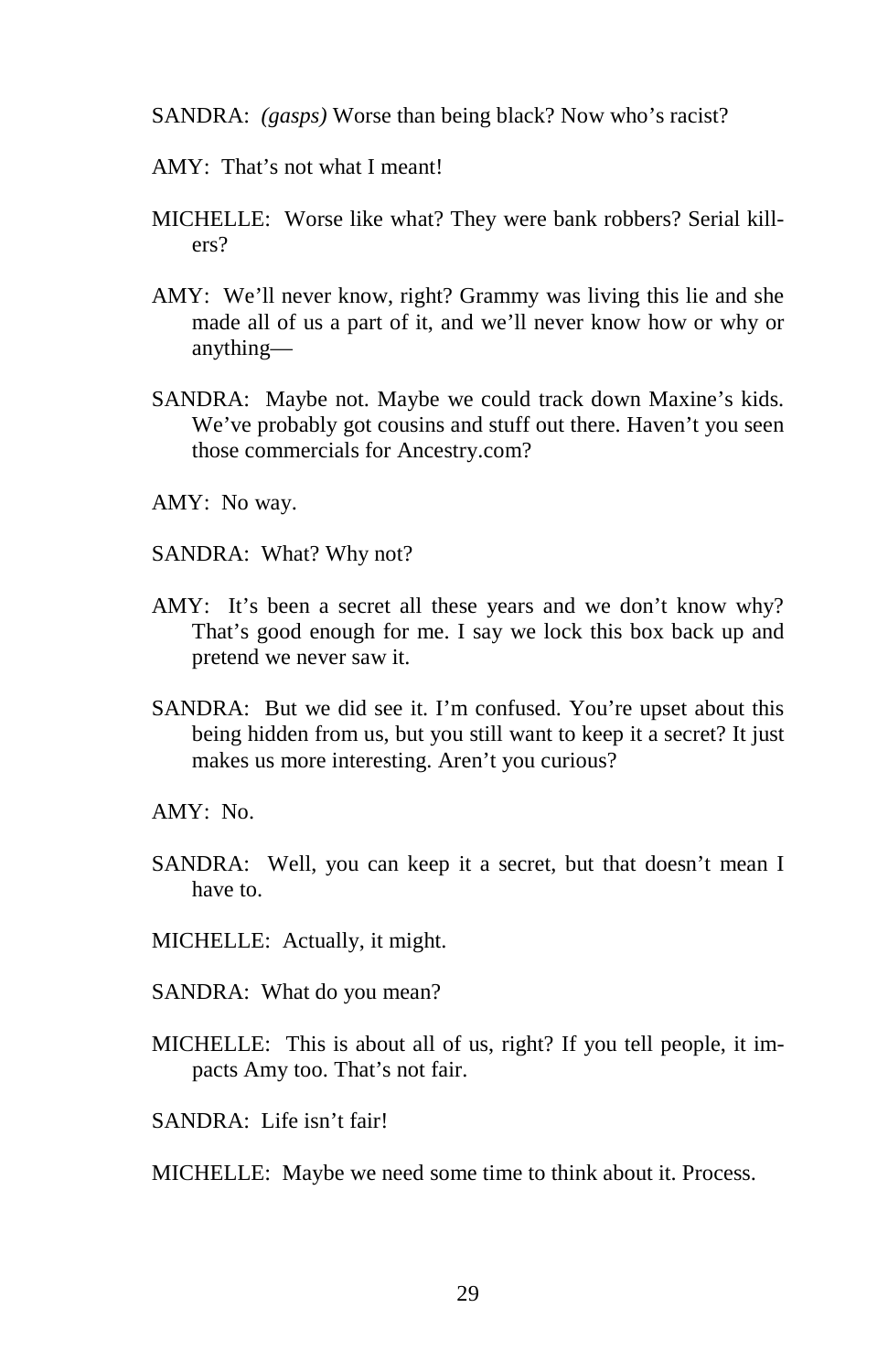SANDRA: I don't!

AMY: Well, maybe you should!

MICHELLE: We don't have to decide what to do this minute, do we?

SANDRA: Technically, no, but it's a slippery slope. How long do we keep putting it off? Until it's *my* kids finding that box after *we're* all dead?

AMY: Does it have to be unanimous?

SANDRA: No.

AMY: Yes!

SANDRA: Michelle, you're the tie breaker.

MICHELLE: I don't know!

- AMY: Our whole identity has changed and you're Silent Sally? You have to have an opinion.
- SANDRA: Yeah, you've hardly said anything except that Native American baloney. What gives?

MICHELLE: I knew!

AMY & SANDRA: What?

MICHELLE: I knew.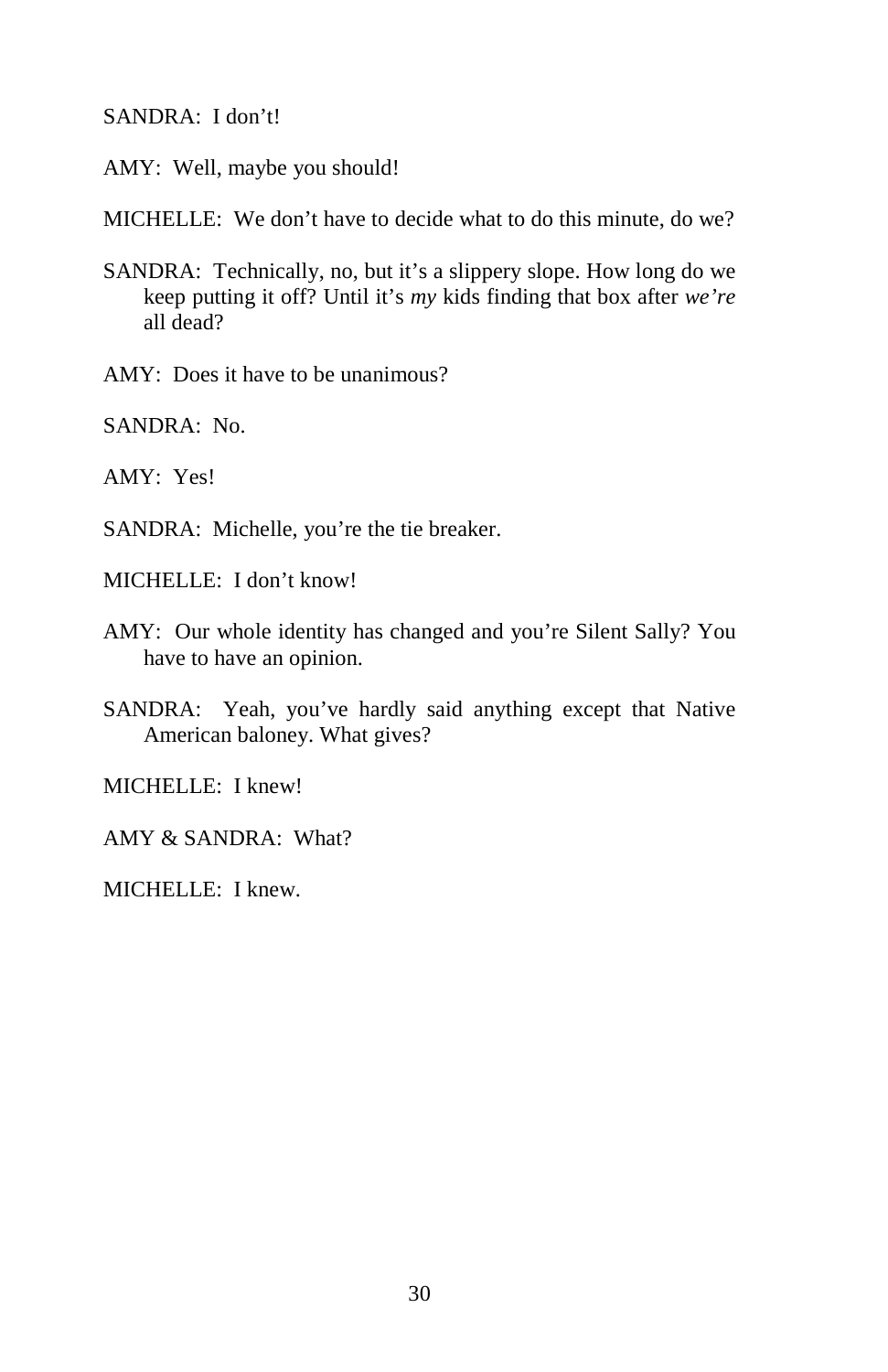#### **Scene 3: 1971**

*(At the perfume counter at the Bon Marché. FLORENCE is working & doesn't see MAXINE enter.)* 

MAXINE: Florence Walker, as I live and breathe.

FLORENCE: *(turning, startled)* Maxine—!

- MAXINE: Did you forget our date?
- FLORENCE: No—goodness, I'm glad to see you, but—we're supposed to be meeting *after* my shift.
- MAXINE: Can you blame me for being eager to see my only sister for the first time since—?
- FLORENCE: Maxine.
- MAXINE: Fine. I came early. I wanted to be sure that you were where you said you were.
- FLORENCE: *I* called *you*, didn't I? Why would I lie?
- MAXINE: Really?
- FLORENCE: Well, I'm sorry, but I can't leave my counter yet. Why don't I just meet you later at—?
- MAXINE: No, I'm sorry. My only sister, who I haven't laid eyes on in thirteen years, is behind the counter of my local Bon Marché department store like she never left, and yes, I'm a little early, but that's not convenient, so I should just smile politely and buy my Jean Naté—
- FLORENCE: Maxine—
- MAXINE: Oh no, you don't "Maxine" me, Florence Walker.
- FLORENCE: Please, keep your voice down! And it's Florence Rossetti now, remember?
- MAXINE: *(playacting)* Well, excuse me, Missus Rossetti, ma'am—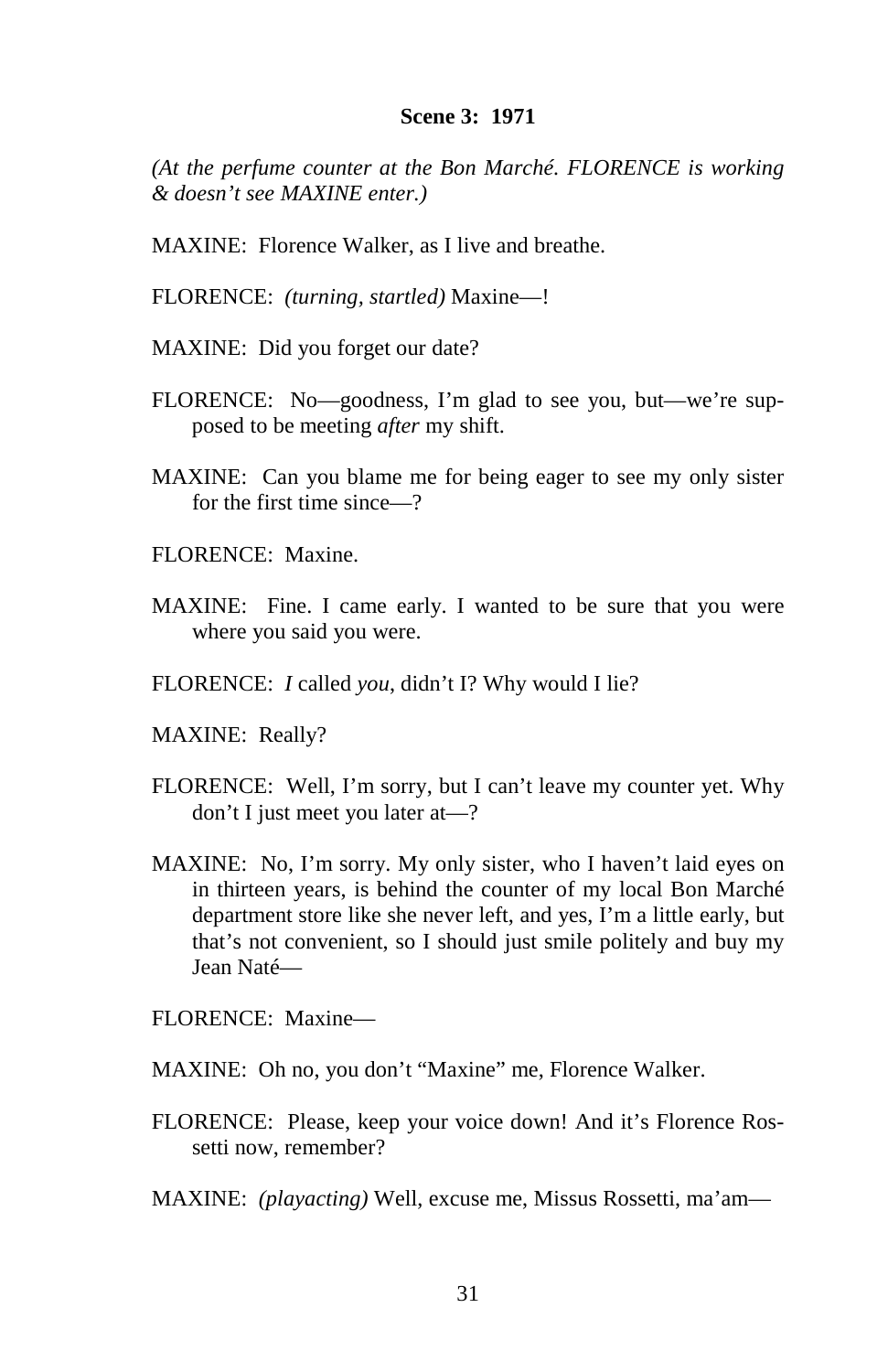- FLORENCE: That's not what I meant. It's just—I'm at work. I know we have a lot to talk about, but—
- MAXINE: I don't see any other customers, so why are you trying to get rid of me so fast? *(playacting)* In fact, miss, I'm having a terribly hard time deciding between the eau de toilette and the body splash, so you're going to have to give me some assistance on my purchase.
- FLORENCE: *(trying to start over)* Maxine! Don't you look wonderful? You've hardly changed a bit! Beautiful as ever.
- MAXINE: Well, they say Black is beautiful now. Or maybe you didn't hear that in Portland?

FLORENCE: Oh no, we heard it.

MAXINE: But you're still—

FLORENCE: Maxine.

MAXINE: Italian.

FLORENCE: Yes.

MAXINE: But what are you doing in Seattle?

- FLORENCE: Well, Michael's mother needed some help, so we moved back—
- MAXINE: Goodness me. Michael's mother needed your help? That must be hard.
- FLORENCE: Yes, it's really—
- MAXINE: But what about helping your own parents?
- FLORENCE: I know. I'm sorry! But it's not—I did—*(stops herself)*  I'm sorry.

*(Pause)* 

MAXINE: How's your little girl?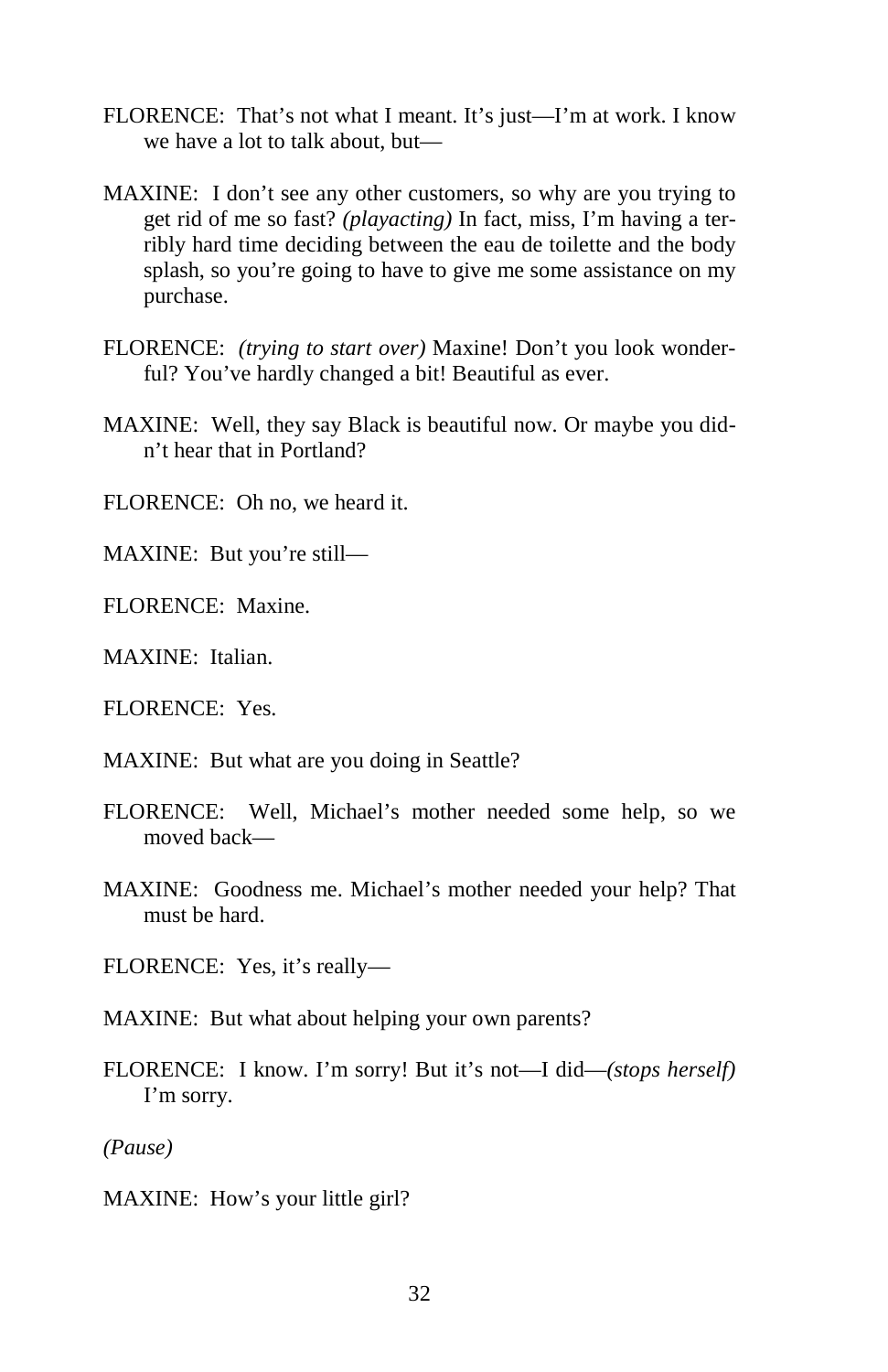FLORENCE: Donna? She's good.

- MAXINE: I still can't believe you missed the opportunity to name your only daughter Maria.
- FLORENCE: Maxine! *West Side Story* is so—1958.
- MAXINE: I remember. She's got a birthday coming soon, doesn't she?
- FLORENCE: She's going to be eleven years old already. Time does fly.
- MAXINE: You have a picture?
- FLORENCE: I—I do. Of course I do. *(takes photo out of her purse)*  Here she is. That was at her last dance recital in Portland. She does love ballet.
- MAXINE: *(looking at photo)* A ballet dancing Negro. Who would have thought that in 1958?
- FLORENCE: Maxine!
- MAXINE: She must look like her daddy.
- FLORENCE: She does.
- MAXINE: Lucky girl.
- FLORENCE: She's a sweet girl. You'd like her.
- MAXINE: *(returning photo)* Your sweet girl's not getting a little brother or sister?
- FLORENCE: Well, Michael—he's an only child, so—
- MAXINE: Because I remember you'd say you wanted a whole—
- FLORENCE: That was a long time ago. Michael and I are happy with our family just the way it is.
- MAXINE: Well, isn't that wonderful.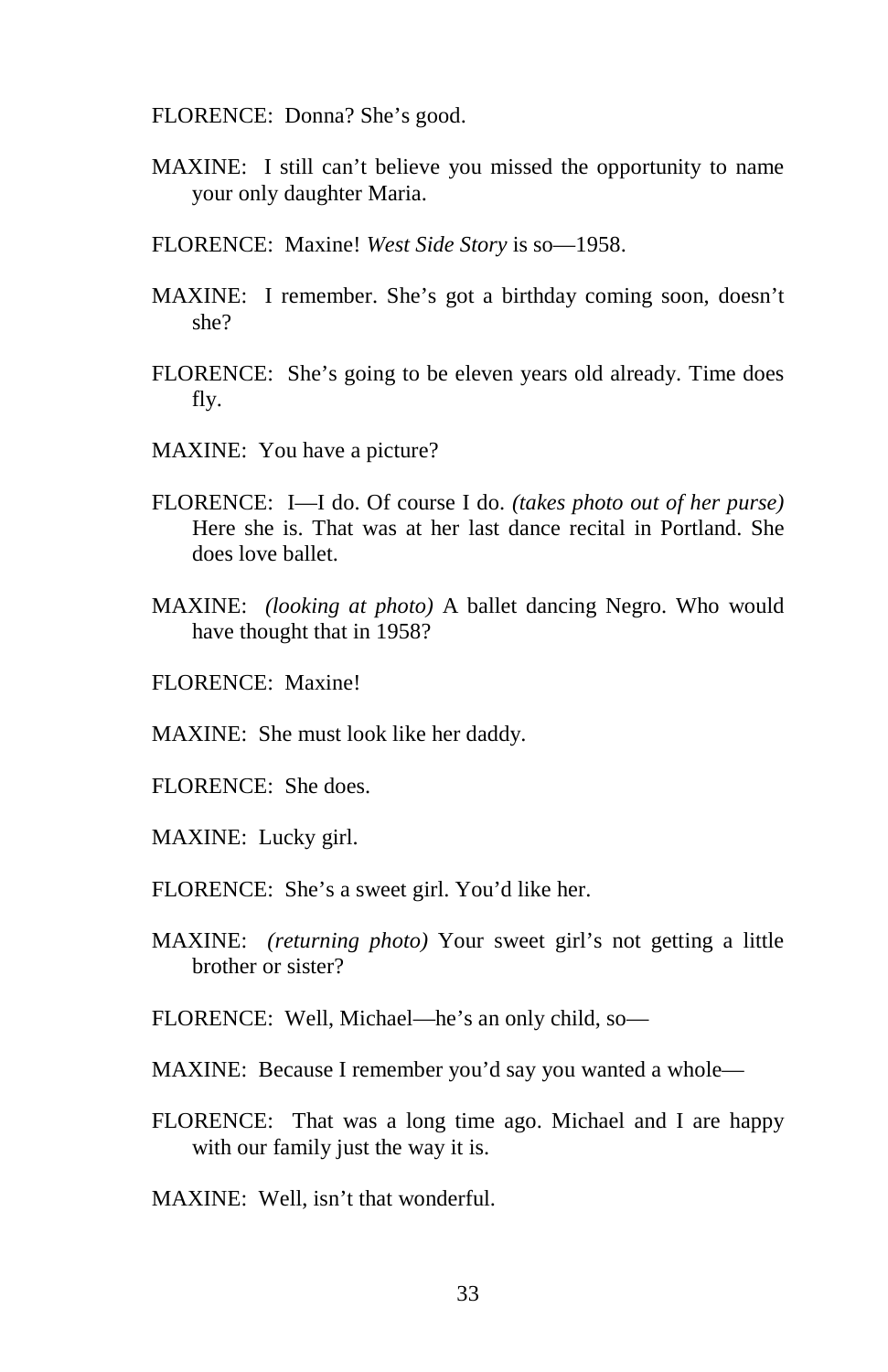FLORENCE: Thank you.

*(Pause)* 

MAXINE: *(pointedly)* Did you want to see a picture of my kids?

FLORENCE: Oh! Yes, of course I do.

- MAXINE: *(takes out picture)* Here's Cheryl. She's seven, the spitting image of her daddy, just like your daughter. And that's Anthony Junior. We call him Tony. No relation to *West Side Story*, of course. He's five, started kindergarten this year. Would you believe we still haven't really desegregated the schools in this city? Voluntary bussing, my eye!
- FLORENCE: *(looking at photo)* Is that—?
- MAXINE: That's them with their Grammy and Grampy Walker at the family reunion last summer. They look a little different, don't they? Mama and Daddy?
- FLORENCE: How long—?
- MAXINE: How long has Daddy been in the wheelchair? Since he had the stroke last year. He's doing a lot better now, and Mama's holding up as best she can. It could have been a lot worse. At least there wasn't any lasting brain damage—
- FLORENCE: Brain damage!
- MAXINE: And I was able to get them into a new place without so many stairs to climb. You know how Daddy always wanted a view—well, now he's got it, right out onto the lake. That's one thing that's changed since you've been gone. We finally got the city to pass that open housing ordinance. No more living in Coon Hollow!

FLORENCE: Maxine, please!

MAXINE: Funny enough, the city decided legal neighborhood discrimination wasn't such a good idea anymore, just a few weeks after Dr. King was killed. You do remember hearing about Dr. King now, don't you?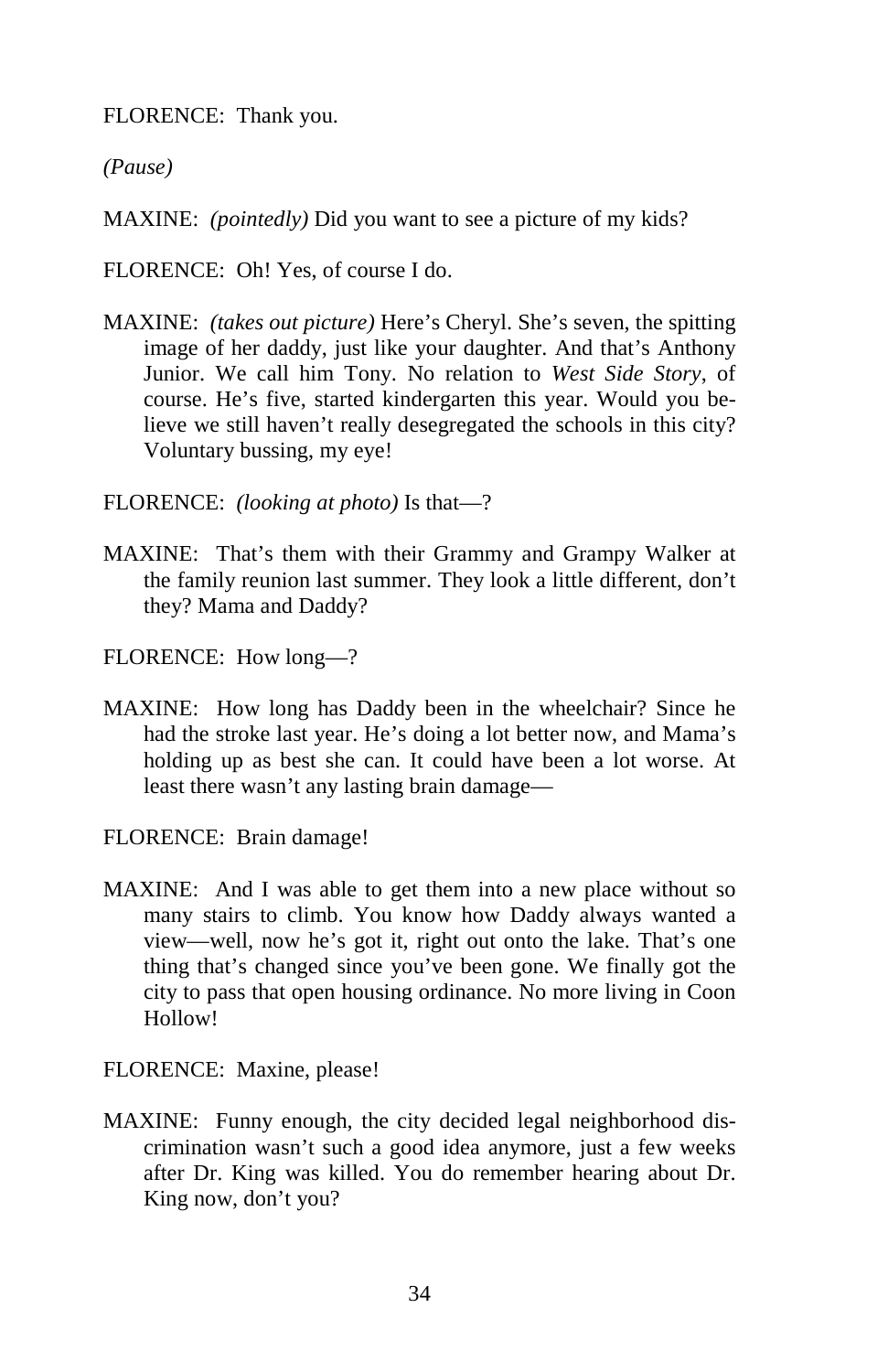FLORENCE: Of course I remember.

*(Pause)* 

- MAXINE: Florence! What am I doing here?
- FLORENCE: I want you to know I tried! I really tried to tell him. But all that activism. The marches, the protests, on the news, in your face, all the time. Michael couldn't—he wasn't—
- MAXINE: So you're married to Archie Bunker?
- FLORENCE: He's just—old fashioned. So much change in the world. It's been hard on him. And then—he was up for a promotion. He was sure he was going to get it, and then they promoted someone else right out from under him. Someone…
- MAXINE: Black.
- FLORENCE: Yes. Some kind of new equal opportunity employment something.
- MAXINE: I'm familiar with it.
- FLORENCE: Michael took it really hard. He quit. But then with the economy being what it was, he couldn't find another job. That's why we're back in Seattle. I had to go back to work. We're living with his mother!
- MAXINE: And that's an excuse?
- FLORENCE: No, but—how much can you ask a man to take? Besides, it's been so long—
- MAXINE: I know exactly how long it's been. But maybe finding out his wife is a *sistah* would put some of his other problems into perspective.
- FLORENCE: I couldn't. I can't.
- MAXINE: So you're just going to keep on this way.
- FLORENCE: I have to.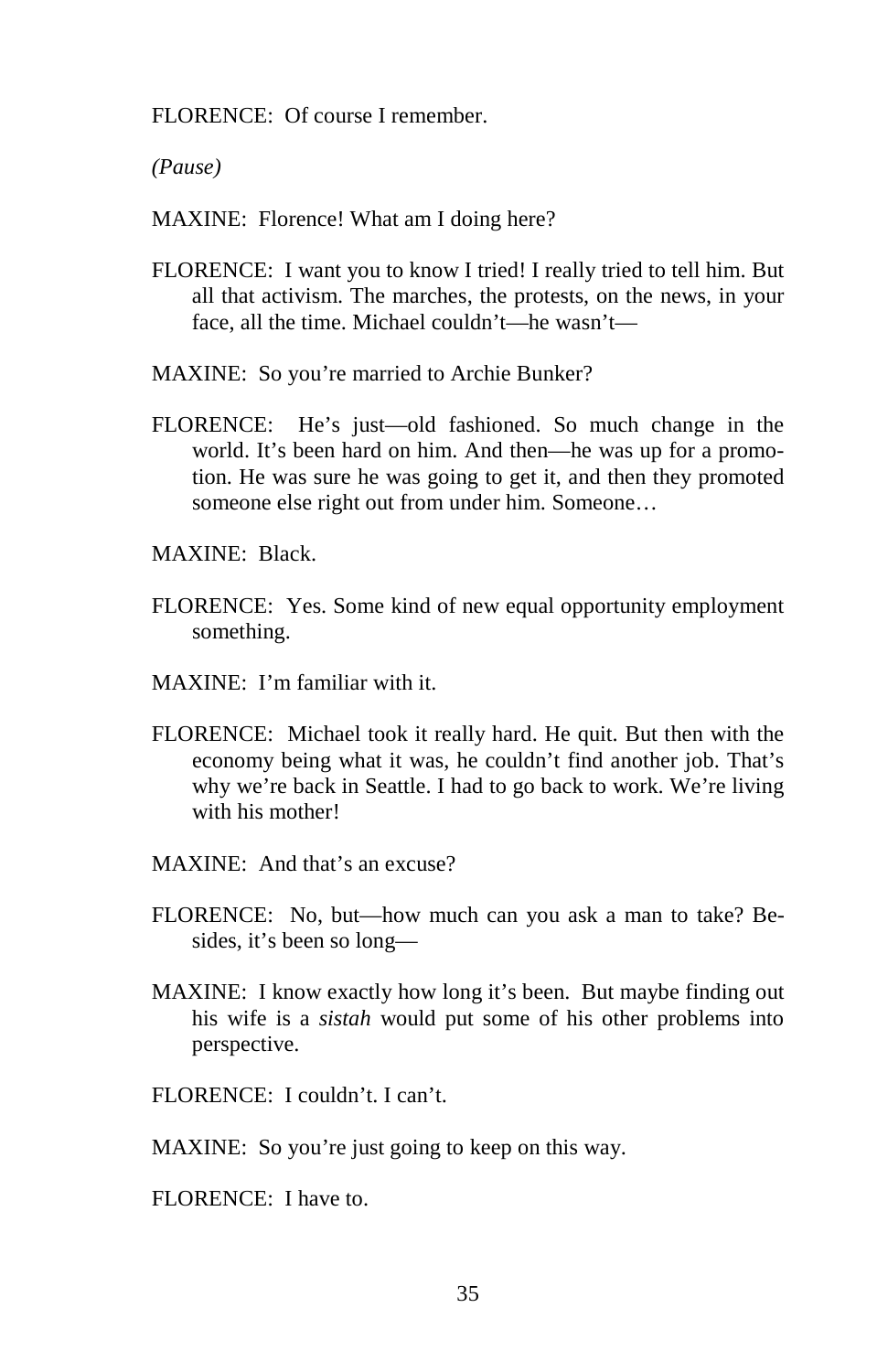MAXINE: Your daughter?

- FLORENCE: Is a normal, happy little girl, and I want her to stay that way. This isn't how I thought things were going to turn out. I don't expect you to understand.
- MAXINE: So what was supposed to happen when you arranged this sisterly get-together today?
- FLORENCE: I guess I was hoping—
- MAXINE: Because anyone can shop at the Bon Marché now. What if I'd just come in and seen you? Or what if I was working here too? Even *I* could get a counter job now, you know. Equal employment opportunity, thanks to the Congress of Racial Equality. Ever hear of it?
- FLORENCE: Of course!
- MAXINE: We finally got organized here. So *we* made that happen. *I*  made that happen.
- FLORENCE: I just need a little more time.
- MAXINE: You've had thirteen years, Florence. Enough is enough. I've changed my mind about the Jean Naté. I'll take my business elsewhere.
- FLORENCE: Will you still meet me after my shift?
- MAXINE: Why don't you wait for thirteen years and see if I show up?
- FLORENCE: Why does it always have to be all or nothing with you?
- MAXINE: Because if there's one thing *I've* learned in the past thirteen years, it's that things really are one or the other. Black or white. Maybe on your side of the color line you can't see the difference. But over here on my side, it's crystal clear.
- FLORENCE: But I'm trying to tell you—I don't want to be on opposite sides. Can't we find a way to meet in the middle?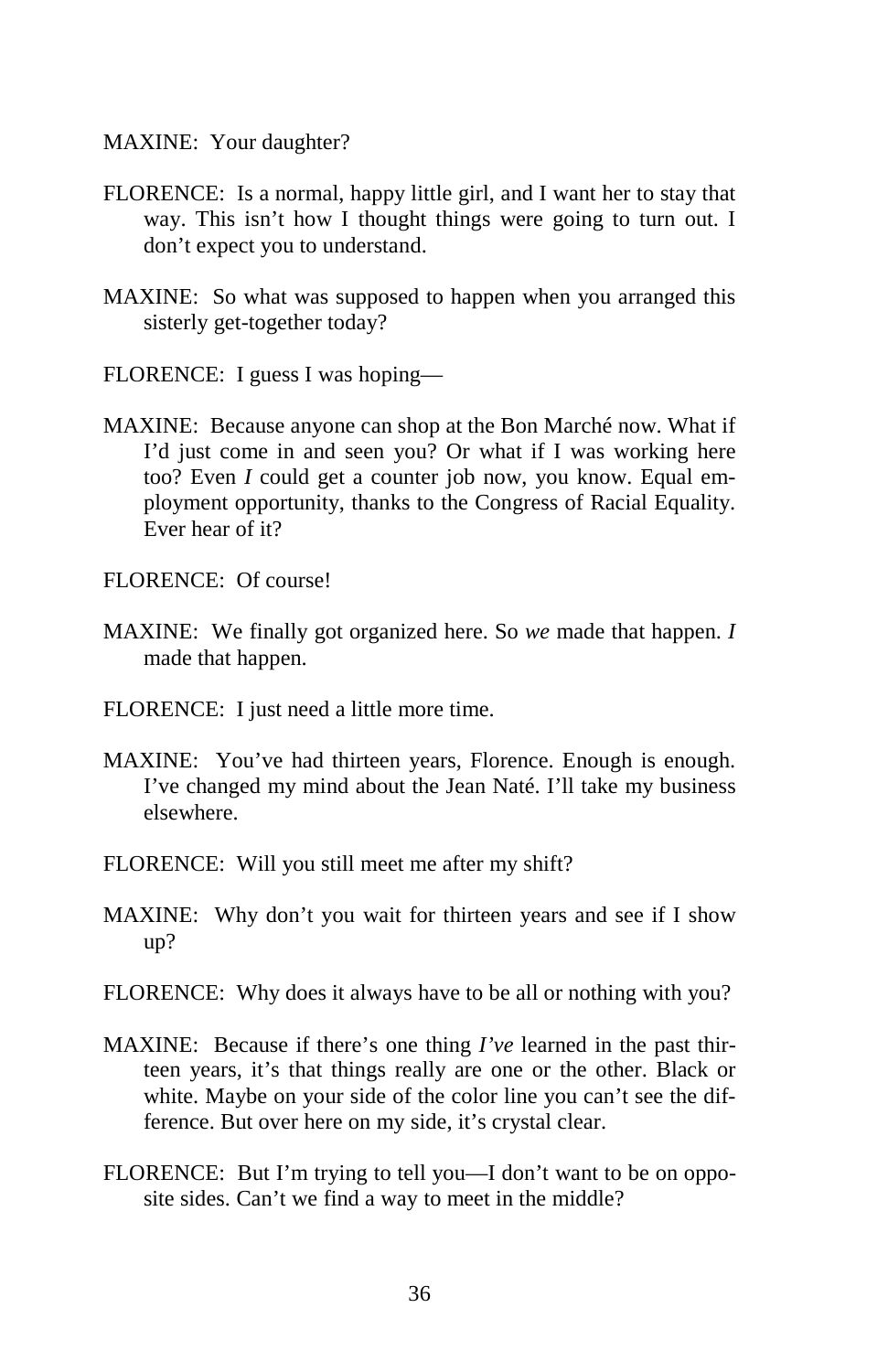MAXINE: No. We can't. Because I know who I am, even if you don't. *(sings as she exits)* Say it loud: I'm Black and I'm proud! Say it loud: I'm Black and I'm proud!

*(Pause)* 

FLORENCE: *(sings quietly to herself)* Say it loud… *(picks up phone from behind counter & dials)* Mama? It's me. It's Florence. *(fade out as conversation continues)*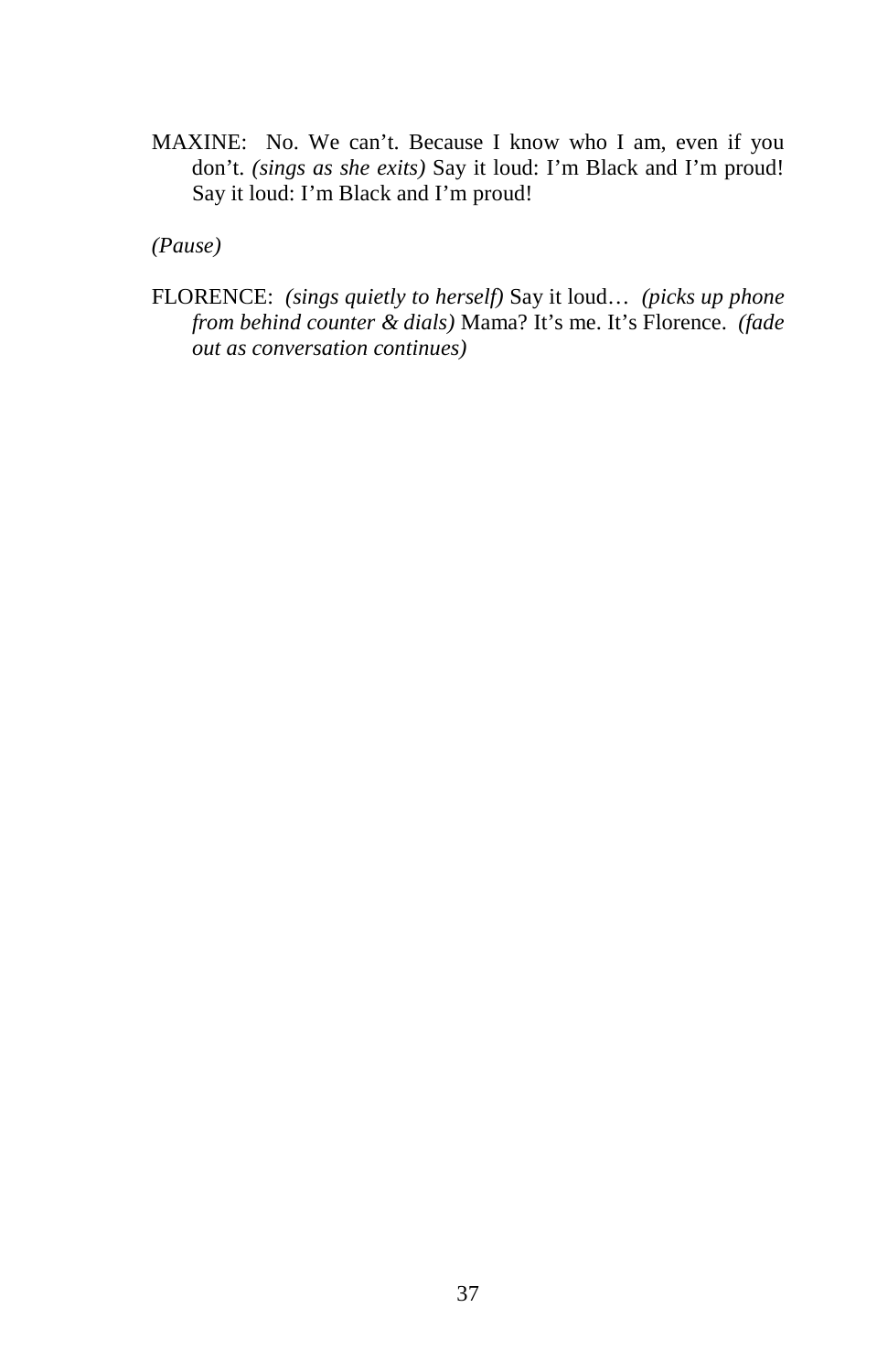*(SANDRA & MICHELLE are at Starbucks.)* 

- SANDRA: Here's your latte! I got us each of one those cute little cake pop things too—
- MICHELLE: Thanks, but I told you I didn't—
- SANDRA: So anyway, like I was saying, you get this 14 day free trial—well, I wound up buying the full World Explorer Plus membership—but you can't believe the stuff I've found so far, and not just about Grammy and the—you know—Black side of the family. Would you believe that Dad might have been part Indian? I mean, Native American.
- MICHELLE: *(fake)* No!
- SANDRA: Like one-sixty-fourth or something.
- MICHELLE: It's like we're a League of Nations.
- SANDRA: I'm thinking about doing their DNA test. They're running a special on it right now.
- MICHELLE: Sandra, it's just another way to get your money.
- SANDRA: Whatever, Michelle, I don't know why you have to be so negative about it.
- MICHELLE: Not negative, just—realistic.
- SANDRA: Same thing.
- MICHELLE: I know.
- SANDRA: *(offering)* Cake pop?
- MICHELLE: No, thanks.
- SANDRA: Anyway. Now that we know all of this stuff…

 $MICHELLE: We?$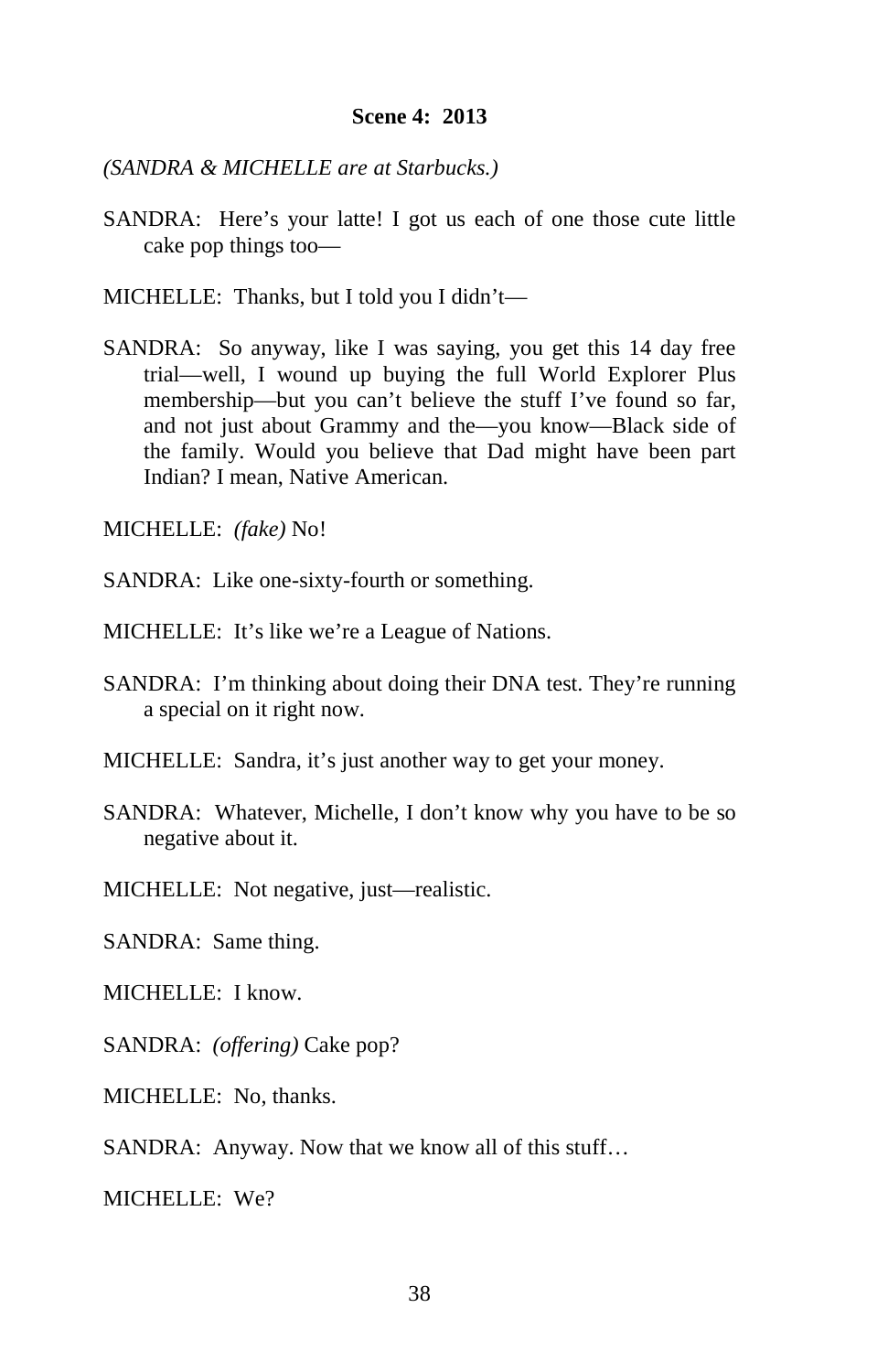- SANDRA: …What are we going to do about Amy?
- MICHELLE: What do you mean?
- SANDRA: You know, saying we should just lock the box back up and pretend we never saw it?
- MICHELLE: She doesn't want to dig any deeper right now. You might not agree with it, but you have to respect it.
- SANDRA: But isn't it going to be weird when we get in touch with them and have to be like "Yeah, we have another sister but she was ashamed to tell anyone that she's part Black." That's the right terminology, by the way. Black people say "Black" with a capital B. I Googled it.
- MICHELLE: Oh my god, Sandra.
- SANDRA: What?
- MICHELLE: Who exactly are we "getting in touch" with?
- SANDRA: With Grammy's family, of course.
- MICHELLE: Our Black family. Capital B.
- SANDRA: Yes! Honestly, I really don't get you or Amy. This is the most interesting thing to happen to us in—I don't know, ever! And you're both acting like you just want it to go away.
- MICHELLE: That's not what I'm saying.
- SANDRA: I mean, think about it. Like, is this why we lived in the Central District? We were practically the only white people in our whole neighborhood.
- MICHELLE: That's a bit of an exaggeration. Besides, I'm pretty sure moving there was Dad's idea, not Mom's. And Grammy hardly ever came to visit.
- SANDRA: Remember how Grampy used to make fun of bad Asian drivers? *(does Grampy's imitation of a slow Asian driver who can't see over the steering wheel)*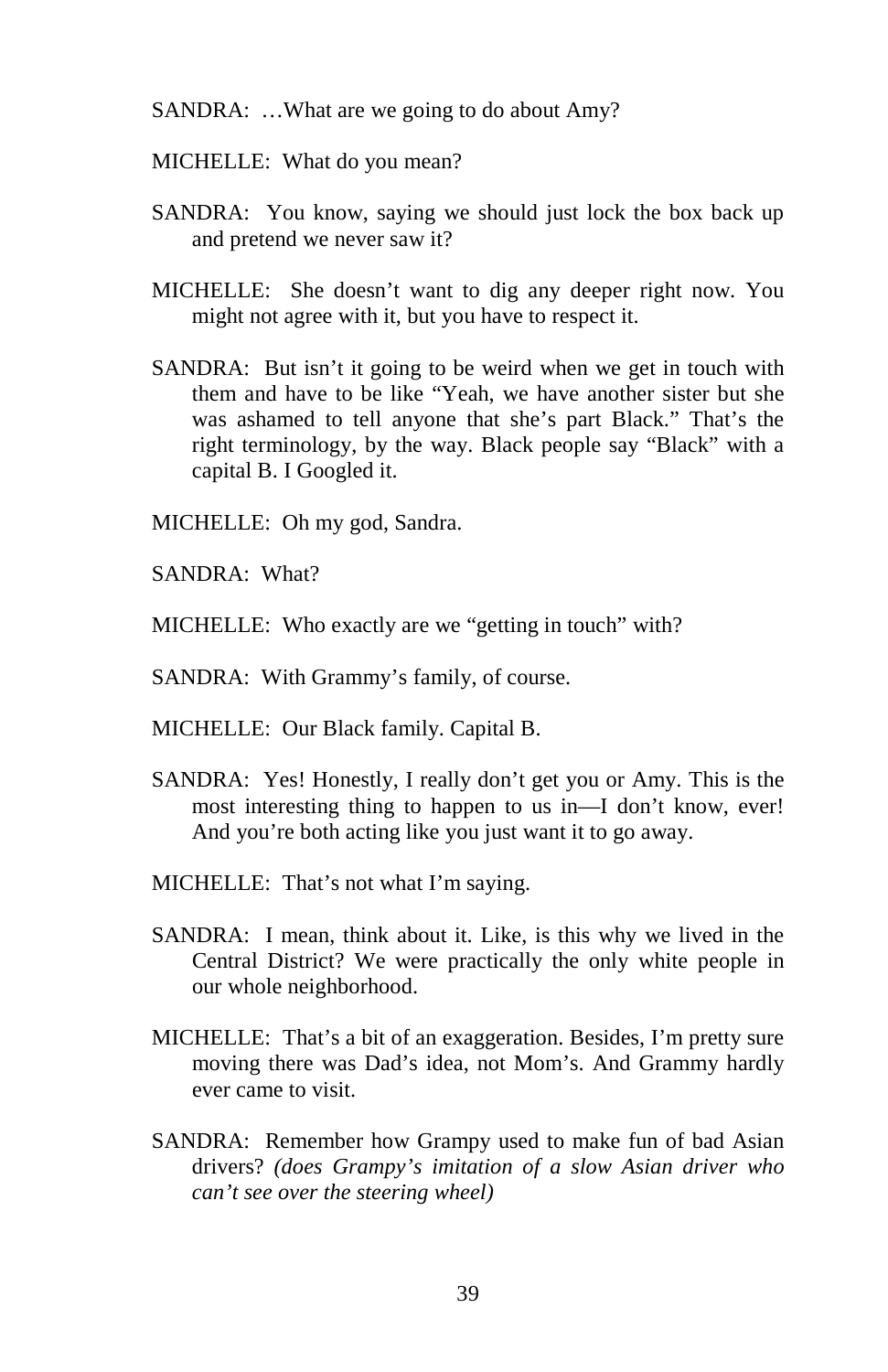MICHELLE: Sandra, stop! People can see you!

SANDRA: *(stops)* Well, that was racist. And when he used to complain about the Black guys he worked with being, you know— *(whispers)* lazy?

MICHELLE: Oh my god.

SANDRA: So doesn't it make you wonder? I mean, did he *know* and still say that stuff in front of Grammy? Or did he *not* know? And either way, how did Grammy feel about it?

MICHELLE: She found it charming, I'm sure—

- SANDRA: Remember when Amy went out with that Mexican guy?
- MICHELLE: Are we really going to re-examine every interaction any of us have ever had with anyone who wasn't white?
- SANDRA: I'm just asking. And it's not going to take that long, really.
- MICHELLE: Look, Sandra. Do your Ancestry.com research, get your DNA tested, whatever. But you have to promise you're not going to try to contact anyone until we're all on the same page. It's not fair.

SANDRA: Life isn't fair!

MICHELLE: I know. But you have to promise.

SANDRA: Fine.

MICHELLE: I need you to use your words and say it, please, Sandra. *(SANDRA's cell phone rings: Ebony & Ivory)* What is that?

SANDRA: David, probably.

- MICHELLE: No, I mean that song—
- SANDRA: *(answering phone)* Hi, honey... No, I'm leaving right now—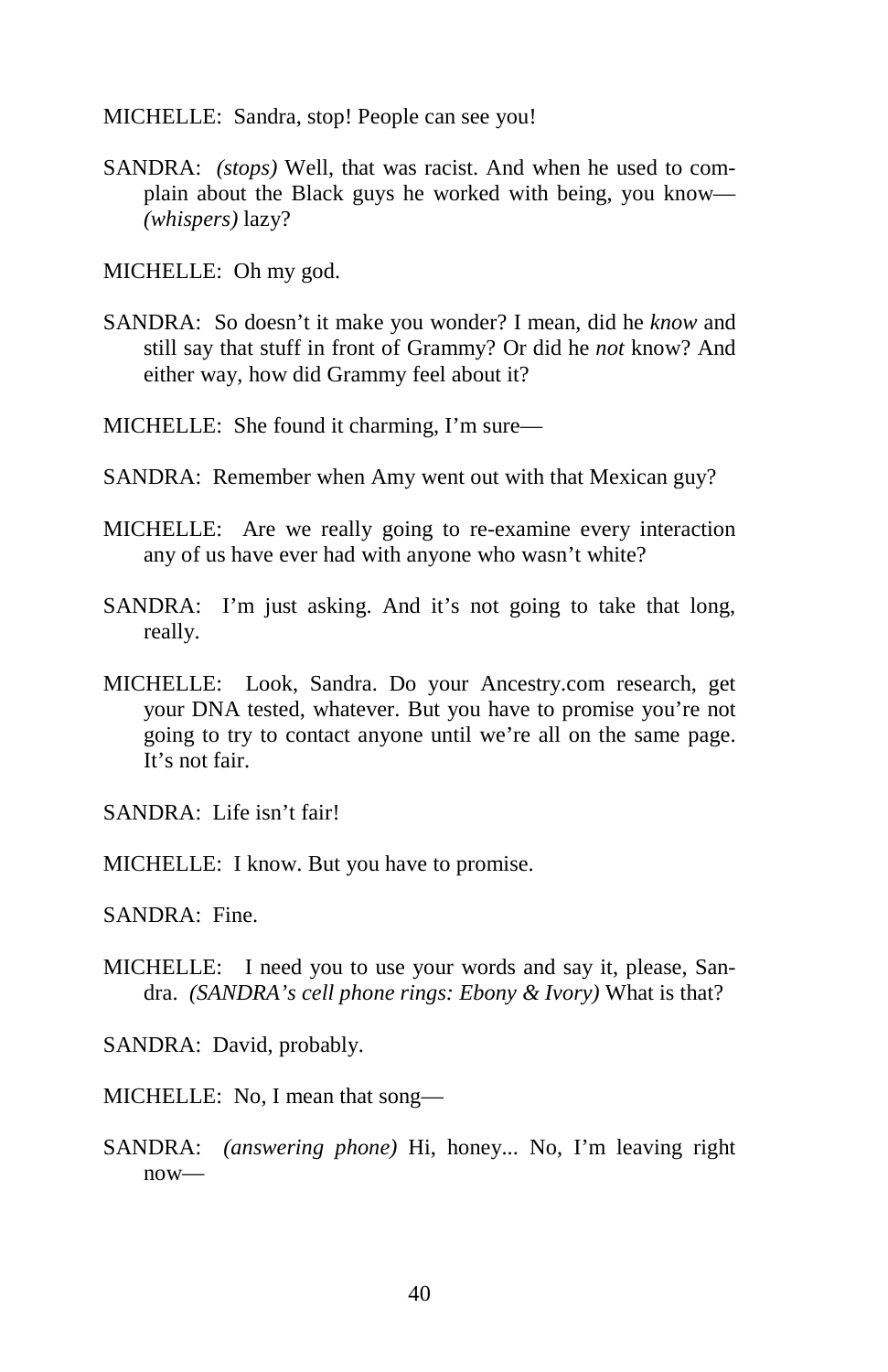MICHELLE: Sandra, wait—

SANDRA: By the way, Michelle, don't think we've forgotten about *your* whole "I knew" thing— *(on phone)* David! What was that?!...You let them do what?! Oh for the love of Mike—*(to MI-CHELLE)* I've got to go. Sorry…

MICHELLE: But Sandra, we're not done—

- SANDRA: *(exiting, still on phone)* David, what have I told you? You cannot turn your back on them for a minute—
- MICHELLE: Sandra— ! *(SANDRA is gone.)* Great. *(takes out her own phone and makes a call)* Hey, it's me. It was…just prepare yourself, OK? She's gonna be like a dog with a bone on this one. Talk to you later. *(hangs up, picks up cake pop and eats it)*

*(Ebony & Ivory plays.)*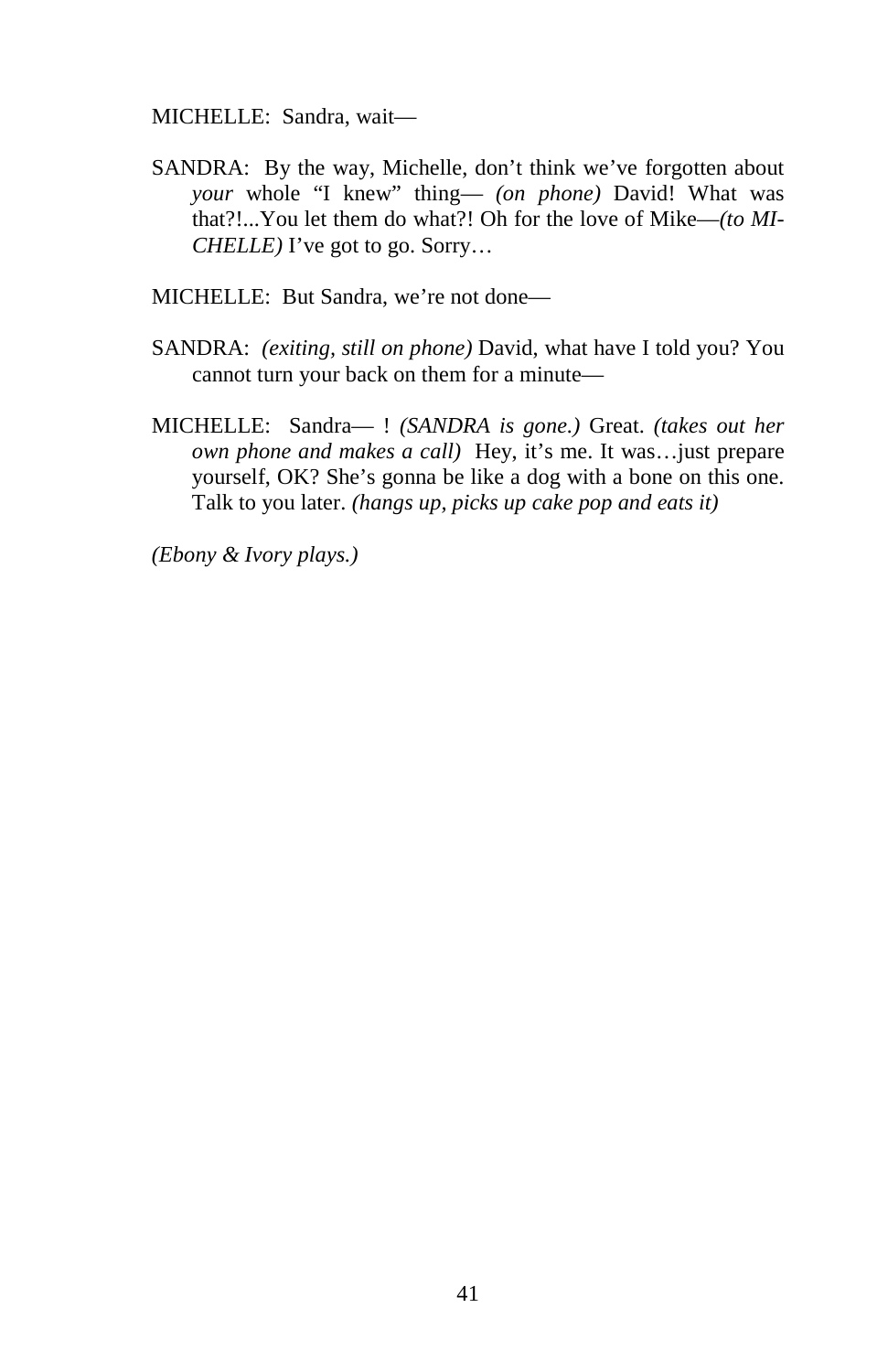#### **Scene 5: 1986**

*(MAXINE is sitting on her front porch, reading the newspaper.)* 

- MAXINE: Well, would you look at that? A motion to rename King County in honor of Dr. Martin Luther King Junior, instead of some crusty old white man nobody's ever heard of. It's about time, County Council! *(turns the page)* Hmm. Now, what is the story with this Oprah Winfrey everyone's talking about these days? I don't see what all the fuss is about…
- DONNA: *(entering)* Excuse me?
- MAXINE: Can I help you?
- DONNA: Hello, ma'am, how are you today?
- MAXINE: I'm fine just as I am, thank you, no need to buy your Avon—
- DONNA: Oh no, ma'am, I'm not the Avon lady—
- MAXINE: Well then Mary Kay or Tupperware or whatever whatnot you've got, no, thank you—
- DONNA: No, ma'am, please, I'm not selling anything, I'm just from the neighborhood.
- MAXINE: *You're* from *my* neighborhood?
- DONNA: Yes, ma'am. We live down in the next block.
- MAXINE: What is this street coming to?
- DONNA: *(reading from her note cards)* Ma'am, I'm here as a member of the neighborhood association. Are you aware of what's going on at the house on the corner of Madison?
- MAXINE: I am neither blind nor deaf nor stupid.
- DONNA: Of course not, ma'am. So then you know it's a crack house, right? Crack cocaine?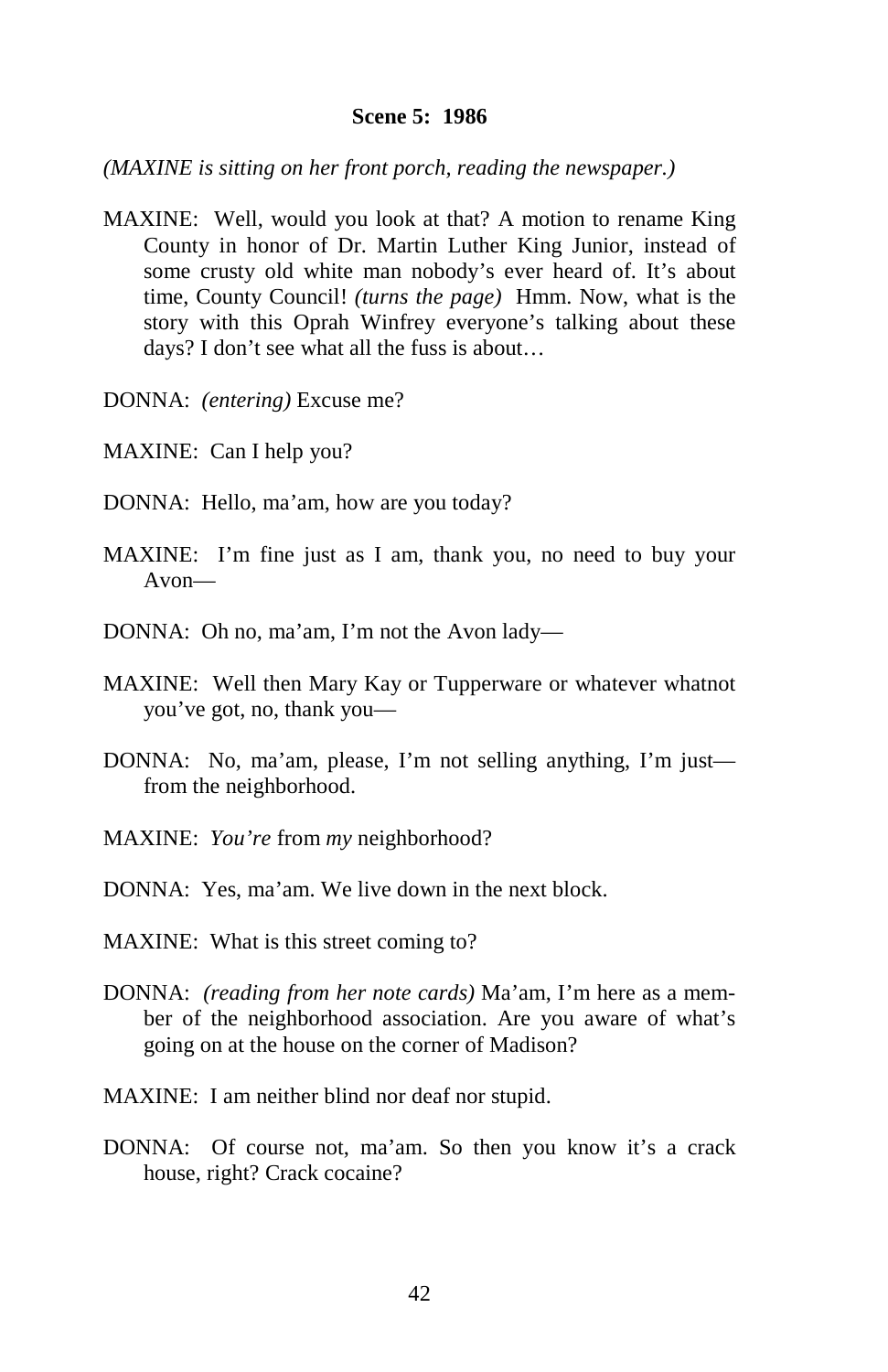- MAXINE: Just how old do you think I am?
- DONNA: It's very dangerous. That shooting last month? It was a miracle no one from the neighborhood got hurt. Children! The police say they've shut the house down, but they've just moved their business to the pay phone on the corner.
- MAXINE: Young lady, you're not telling me anything I don't already know.
- DONNA: The neighborhood association is concerned. We want to do something before this problem gets out of hand, and we're trying to spread the word so that everyone knows what's going on and how they can get involved.
- MAXINE: *(trying to dismiss her)* All right, then. Thank you.
- DONNA: Have you been getting the flyers about the meetings?
- MAXINE: Yes, indeed. You're very industrious.
- DONNA: OK. We just want to make sure everyone knows they're welcome anytime, and that if you see anything going on that shouldn't be, anything at all, the best thing to do is call the police so we can keep building the official report—
- MAXINE: Don't you want to know why?
- $DOMNA \cdot$  Excuse me?
- MAXINE: Why I don't come to your meetings.
- DONNA: Oh. I—
- MAXINE: All right, now. Put away your little notes there and listen. Because I suspect I'm not the only one of your Black neighbors not joining your association, am I right?
- DONNA: That's true, but—
- MAXINE: How long have you lived in this neighborhood?
- DONNA: About a year—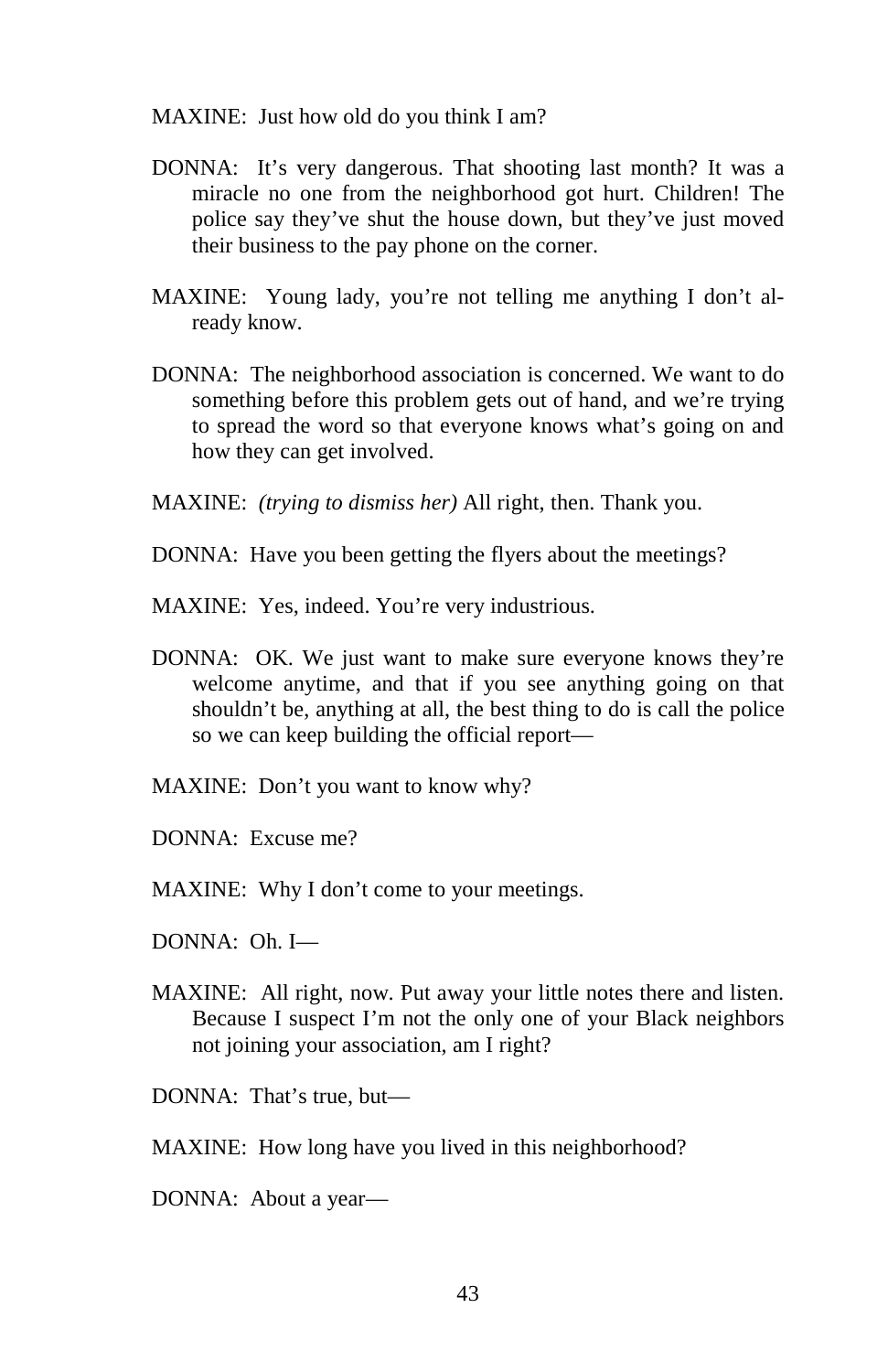MAXINE: Do you know how long I've lived here?

DONNA: A long time?

- MAXINE: You'd better believe it. My whole life. My parents bought this very house before I was born. Raised me and my sister here. Planted this tree in the front yard. I remember when it was just a sapling. Look at it now.
- DONNA: Yes, it's very tall—
- MAXINE: Did you know all this land around here originally belonged to a Black pioneer? One of the first in Washington. When other Blacks starting moving here, he sold them pieces of it so they could have their own community. Ever notice how every other neighborhood on a map of Seattle is labeled except this one? Madison Valley, Capitol Hill. And then just a big black hole in the center of the city. No pun intended. Know what the whites used to call it?

DONNA: Oh, no—

- MAXINE: Coon Hollow.
- DONNA: Oh, that's terrible—
- MAXINE: Back then, of course, there wasn't anywhere else Blacks were welcome. When those laws finally changed, my parents moved out. But my husband and I, we bought this place from them. We were just starting out with kids of our own, and we wanted to raise them in our own neighborhood.
- DONNA: I totally understand! That's what we want too, that's why we care so much about—
- MAXINE: Those drug dealers? We don't want them on our streets any more than you do. But not because we think they're animals.
- DONNA: Well, what kind of animal brings drugs into a family neighborhood—?
- MAXINE: Family. Exactly. Those young men are not animals. They are our children.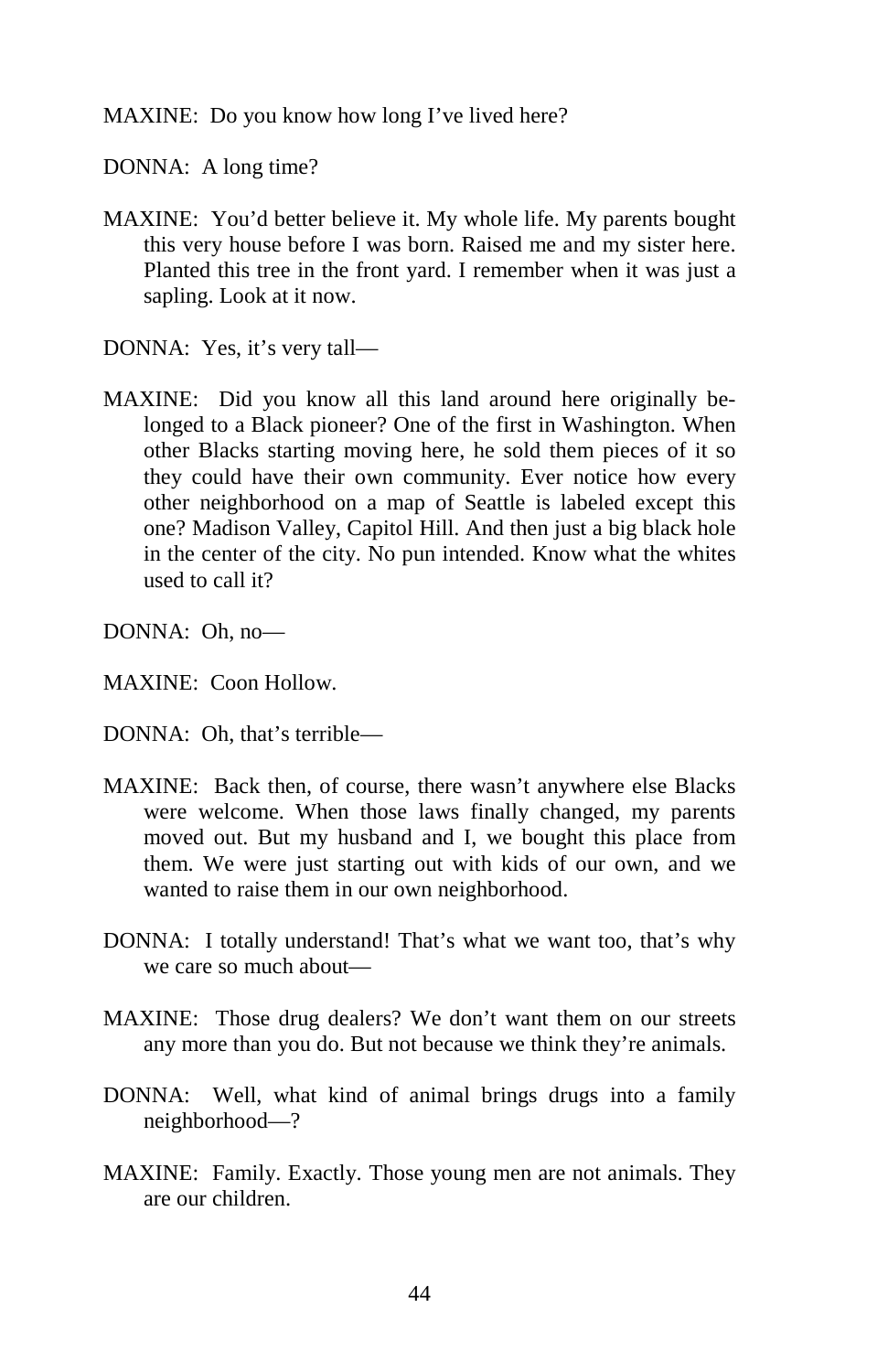- DONNA: Oh my god, your son—?
- MAXINE: I'm speaking metaphorically. Not my son, but some mother's son. Those young men are our brothers, our cousins. And the problem is not just that they're selling drugs, but why. Why would a young person choose a life like that?
- DONNA: Addiction? Money?
- MAXINE: What about lack of opportunity or resources? You want to call the police and have these young people hauled off to jail. But do you really not think that someone else is going to come along and take their place on that corner? And what happens when your so-called animals get back on the streets, but now with a criminal record? Do you suppose they'll have any other options open to them except to go back to dealing drugs? Excuse me for getting up on my soapbox. But you came to my house, so I had to speak my piece.
- DONNA: But you don't want them to keep doing what they're doing, do you? It must make the streets feel as unsafe to you as it does to us. You have to see it from our point of view.
- MAXINE: Why, when you refuse to see it from mine?
- DONNA: A lot of you are older, but we're young. We moved here because we have kids and we want a decent, safe place to raise them.
- MAXINE: And you wanted to buy cheap and watch your property values go up.
- DONNA: Which won't happen if the neighborhood is overrun by crack heads and drug dealers!
- MAXINE: Ain't that the truth.
- DONNA: What's important to me are my three girls. I want to let them play outside without worrying they're going to be hit by a stray bullet. I want to let them make friends with the other kids on the block and not be afraid of what kind of illegal drugs that kid's big brother might be offering them.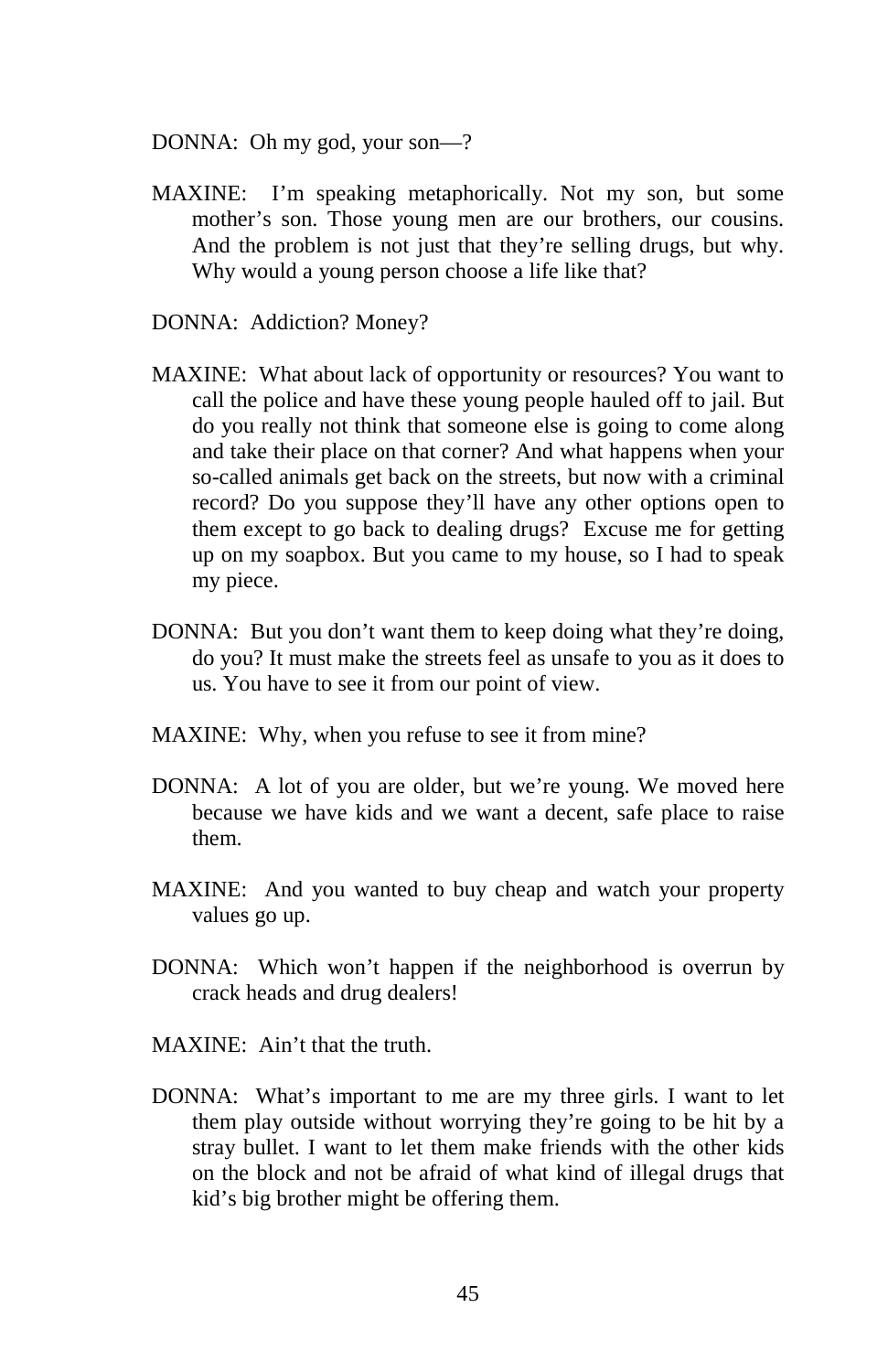- MAXINE: And you think only white parents want that for their children?
- DONNA: Look, I'm not an expert. I'm just a concerned mom.
- MAXINE: I was part of the civil rights movement. You think any of us were experts when we got involved?
- DONNA: You understand I'm not the one in charge, right? I'm just on the committee for making sure people know about the meetings. I don't have any power or anything.
- MAXINE: You know how you get power, young lady? You take it.
- DONNA: You sound like my mother.
- MAXINE: Do I?
- DONNA: She's always been kind of—political, I guess. I remember when Martin Luther King got killed, I was just a kid, but I can still see her sitting in front of the TV and crying.
- MAXINE: *(dismissively)* A lot of people cried that night.
- DONNA: I guess she was more into the feminist movement. Gloria Steinem. Shirley Chisholm.
- MAXINE: Shirley Chisholm. Really?
- DONNA: Even though my dad was always against it. He's pretty old school. My mom was pissed—sorry, not happy with me when I got married before I finished college.
- MAXINE: And how do your parents feel about you living here now?
- DONNA: My mom didn't want us to, to be honest. Not because of the race thing or anything.
- MAXINE: *(sarcastically)* Oh no, of course not.
- DONNA: I think she just wanted us to be closer to her, you know, for the grandkids. Plus, I'm an only child.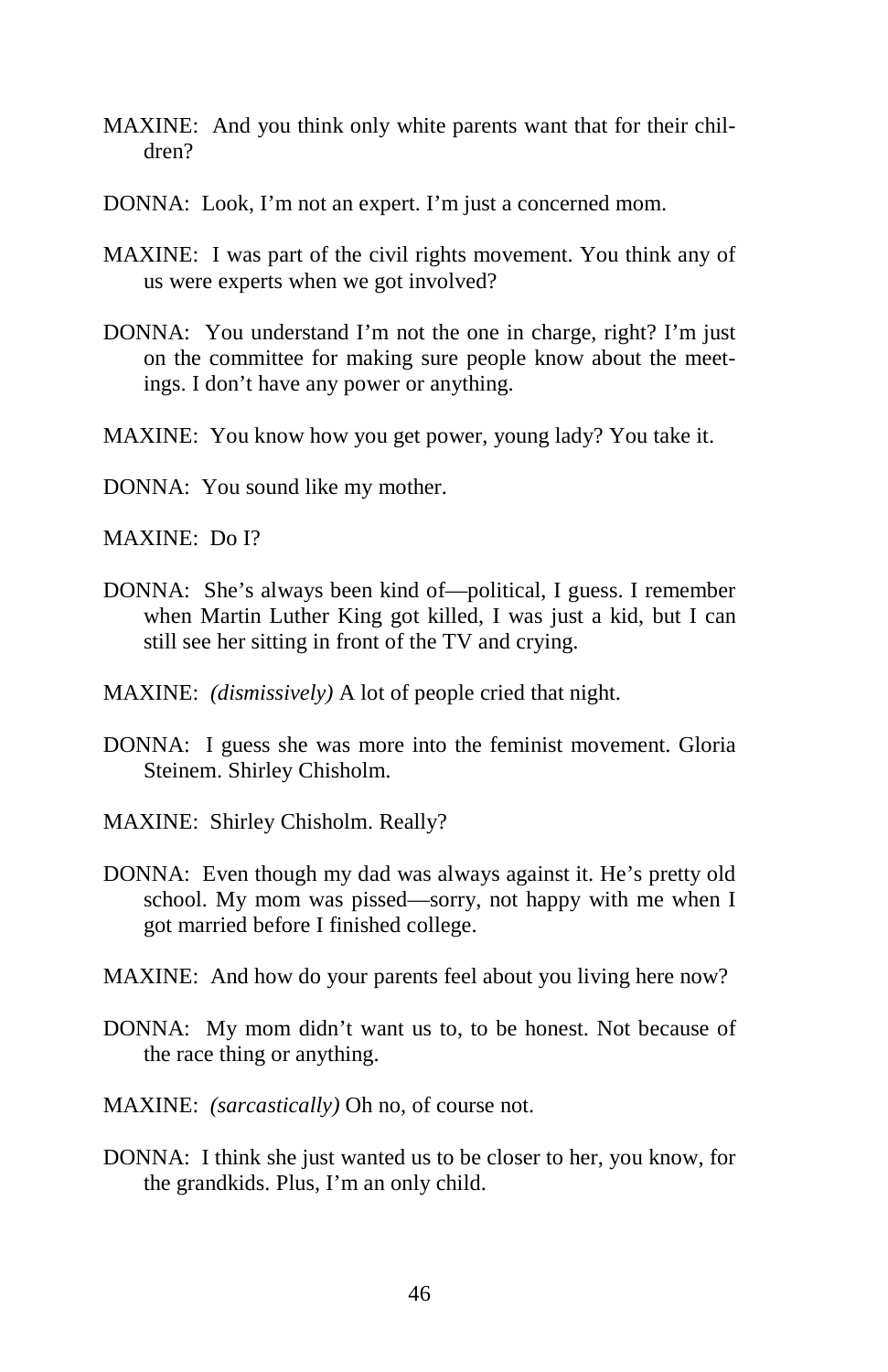- MAXINE: Sounds like you have some experience standing up and doing what you want to do when you need to.
- DONNA: I guess.
- MAXINE: This is the same thing, isn't it? You want to be a neighborhood association? Then you need to respect and represent the *neighborhood*.

*(Pause)* 

- DONNA: I guess I could talk to the rest of the association about what you've told me. And maybe then we can figure out how to do this with all of us?
- MAXINE: That would be a start.
- DONNA: OK, well, thank you very much for your time. I really appreciate it, Mrs.—I'm sorry, I don't know your name.
- MAXINE: It's Slade, dear. Mrs. Maxine Slade.
- DONNA: Well, thank you again, Mrs. Slade.
- MAXINE: And yours?
- DONNA: Oh—I'm Donna. Donna Rossetti-Jensen.
- MAXINE: Donna Rossetti?
- DONNA: I know, it's a mouthful. I promised my mom when I got married not to give up my maiden name, you know? For feminism. So it's hyphenated.
- MAXINE: Well, isn't that interesting. Donna Rossetti.
- DONNA: You can just call me Donna.
- MAXINE: You know, I have a daughter about your age. She's got little girls also. She's been thinking about putting them into a dance class. Ballet. You know anything about that?
- DONNA: Oh yeah, I took ballet when I was a kid.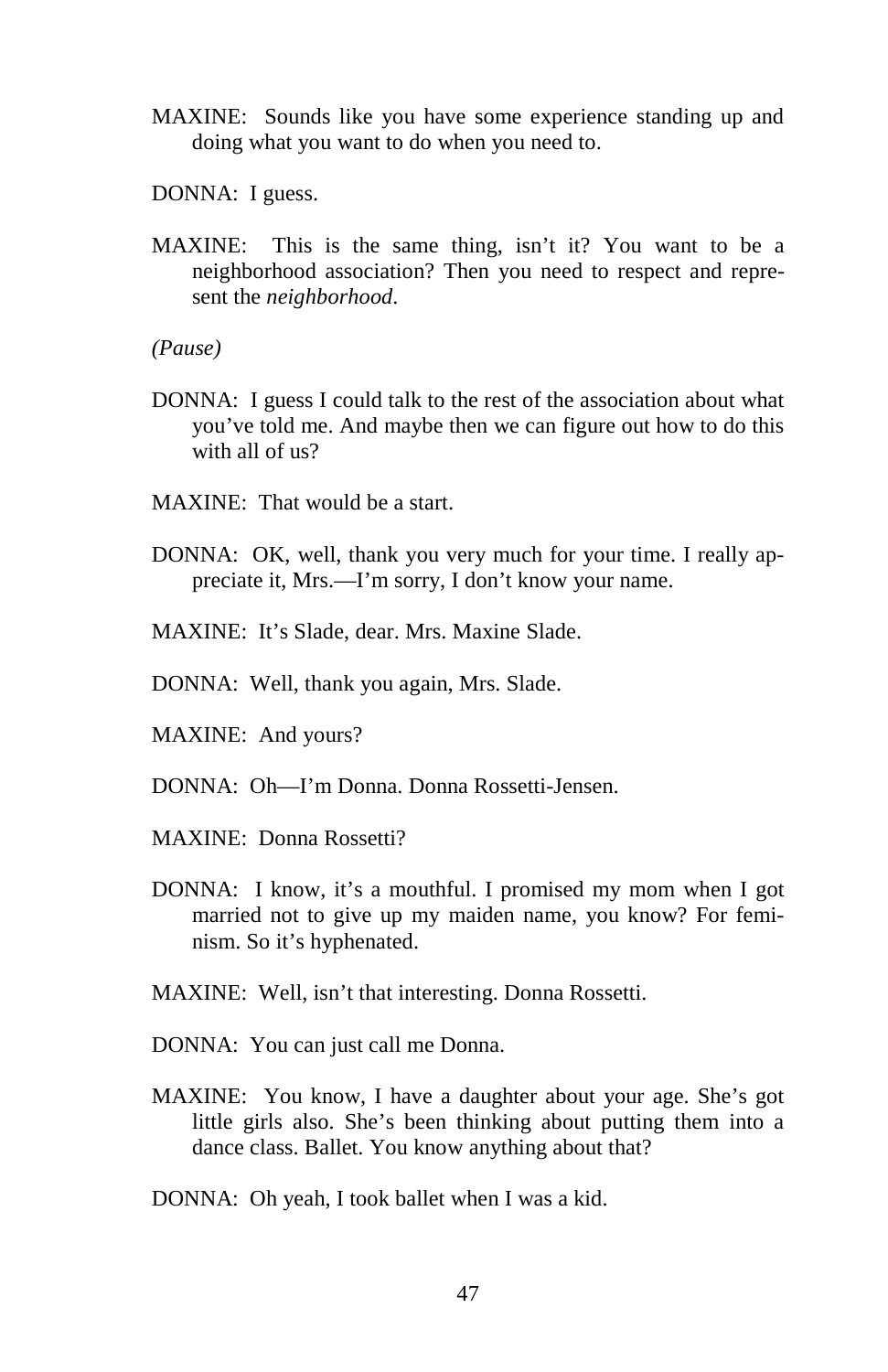#### MAXINE: Did you?

- DONNA: I loved it, but I was terrible. Two left feet. Then my mom became a feminist and decided that ballet was sexist, so I stopped going.
- MAXINE: Your mother sounds like a very interesting woman.
- DONNA: I should go. I'm supposed to get to the rest of this block before the girls' bedtime.
- MAXINE: Donna Rossetti, it's been quite an experience meeting you, I have to say.
- DONNA: You too, Mrs. Slade. *(checking note cards again)* I hope we can make the neighborhood a better place for everyone. *(exiting)*
- MAXINE: Good luck with that— *(DONNA is gone.)* Well, Florence, what do you know? I finally met your Donna after all. Isn't that something?
- *(Sly and the Family Stone's Family Affair plays.)*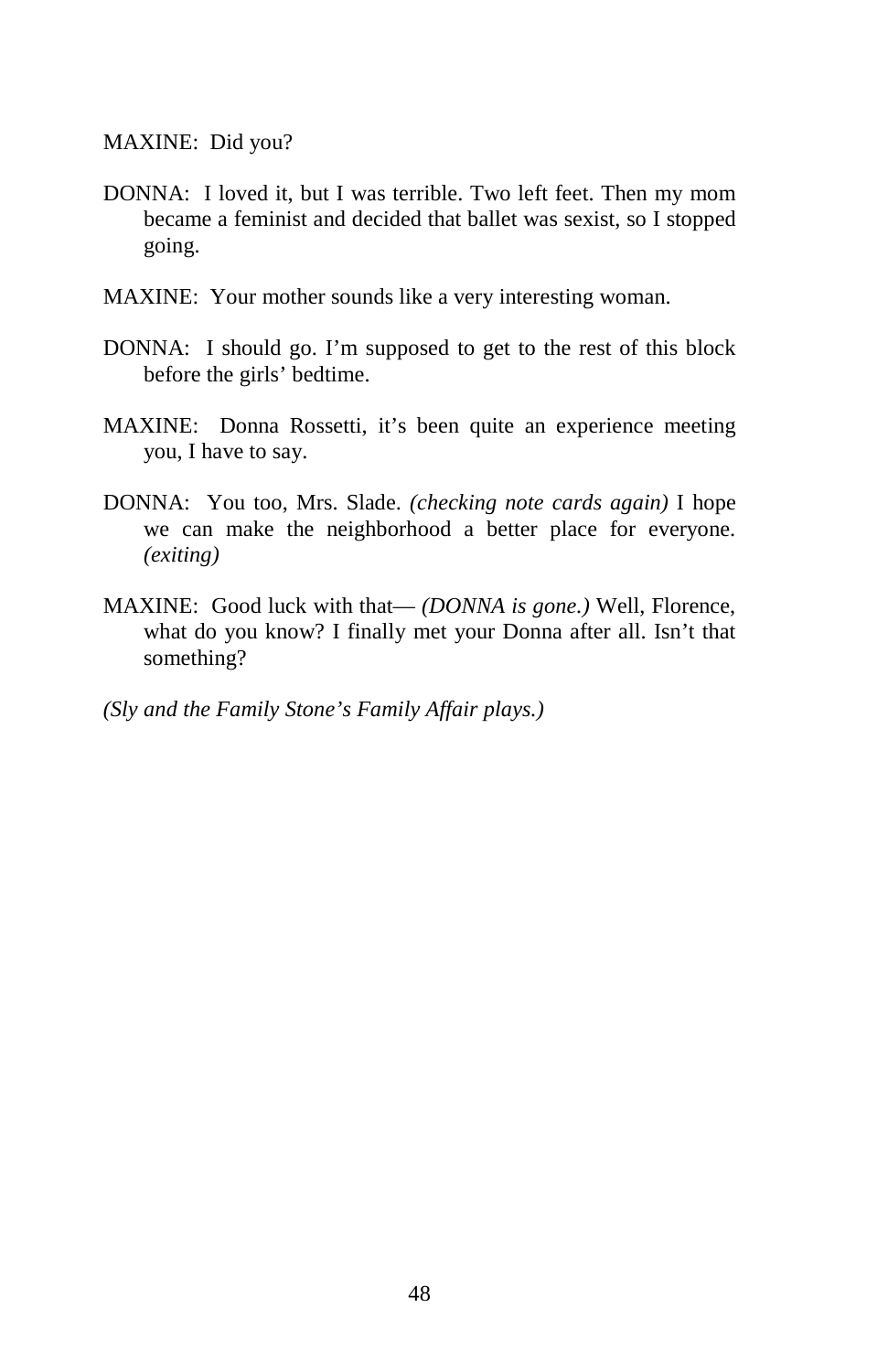#### **Scene 6: 2013**

*(AMY's apartment. AMY is on the phone, waiting for SANDRA.)* 

- AMY: I told you, didn't I? I told you this was going to happen... No, she's late, of course. As usual, *I'm* the one waiting for *her* when *she's* the one who's pissed *me* off!... Well, it doesn't matter if she promised you or not now, does it?... And honestly, Michelle, you're no help with this "I know something but won't say what it is." Don't think I've forgotten—
- SANDRA: *(entering)* Who wants a drumstick?
- AMY: *(on phone)* I've gotta go. But you are *not* off the hook. *(hangs up)* Are you kidding me?
- SANDRA: What? I brought you lunch.
- AMY: You brought Ezell's.
- SANDRA: You love Ezell's. What, suddenly you don't eat fried chicken? What's the problem?
- AMY: You know what the problem is.
- SANDRA: No, I don't.
- AMY: *(meaningfully)* Fried chicken?
- SANDRA: So now we can't eat fried chicken because it means we're trying to be Black?
- AMY: Aren't you?
- SANDRA: Come on, Amy! We just like fried chicken. It doesn't have to *mean* anything. Lots of people like Ezell's. *Oprah* likes Ezell's!
- AMY: You're not helping yourself here. *(SANDRA waves chicken under AMY's nose)* You think I can be bribed with chicken?
- SANDRA: Everyone has their price.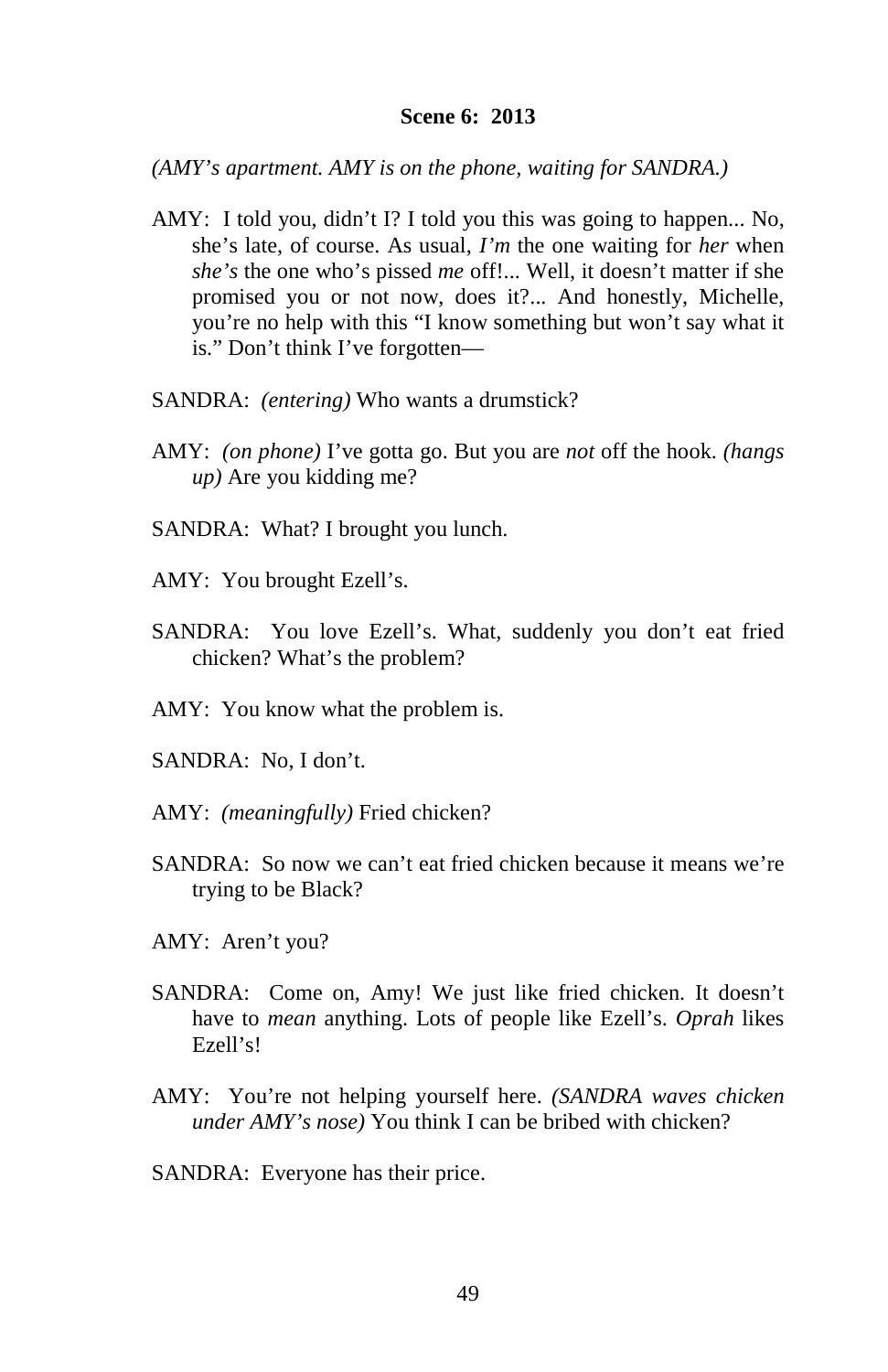AMY: You must give a damn good blowjob, that's all I have to say.

SANDRA: The secret is—

- AMY: Never mind! Sandra, I know what you did, and you can't show up here—late, as usual, by the way—and think lunch is going to fix everything.
- SANDRA: Amy. I really think you're blowing this whole thing out of proportion.
- AMY: I'm sorry, what part of "don't do anything until we've all agreed" was confusing to you?
- SANDRA: I just did a little investigating. It's like a treasure hunt! Then one thing led to another—
- AMY: And suddenly, oops! You're getting in touch with people when you've been explicitly told not to.
- SANDRA: Well, it's too late. Because I've already sent out the messages.
- AMY: Messages? Plural?
- SANDRA: Walker's a common name!
- AMY: How many, Sandra?
- SANDRA: I just cut and pasted, no big deal. I'm sure not all of them are our actual relatives. But look! Now we have a family tree! I brought you your very own copy…but if you sign up for an Ancestry.com account—

AMY: No, thank you.

SANDRA: Anyway, I just want to be ready when someone replies. I'm working on a list of questions. You know, stuff I couldn't find on Ancestry.com. Like: what part of Africa are we from?

AMY: Oh my god.

SANDRA: And: were any of our ancestors slaves?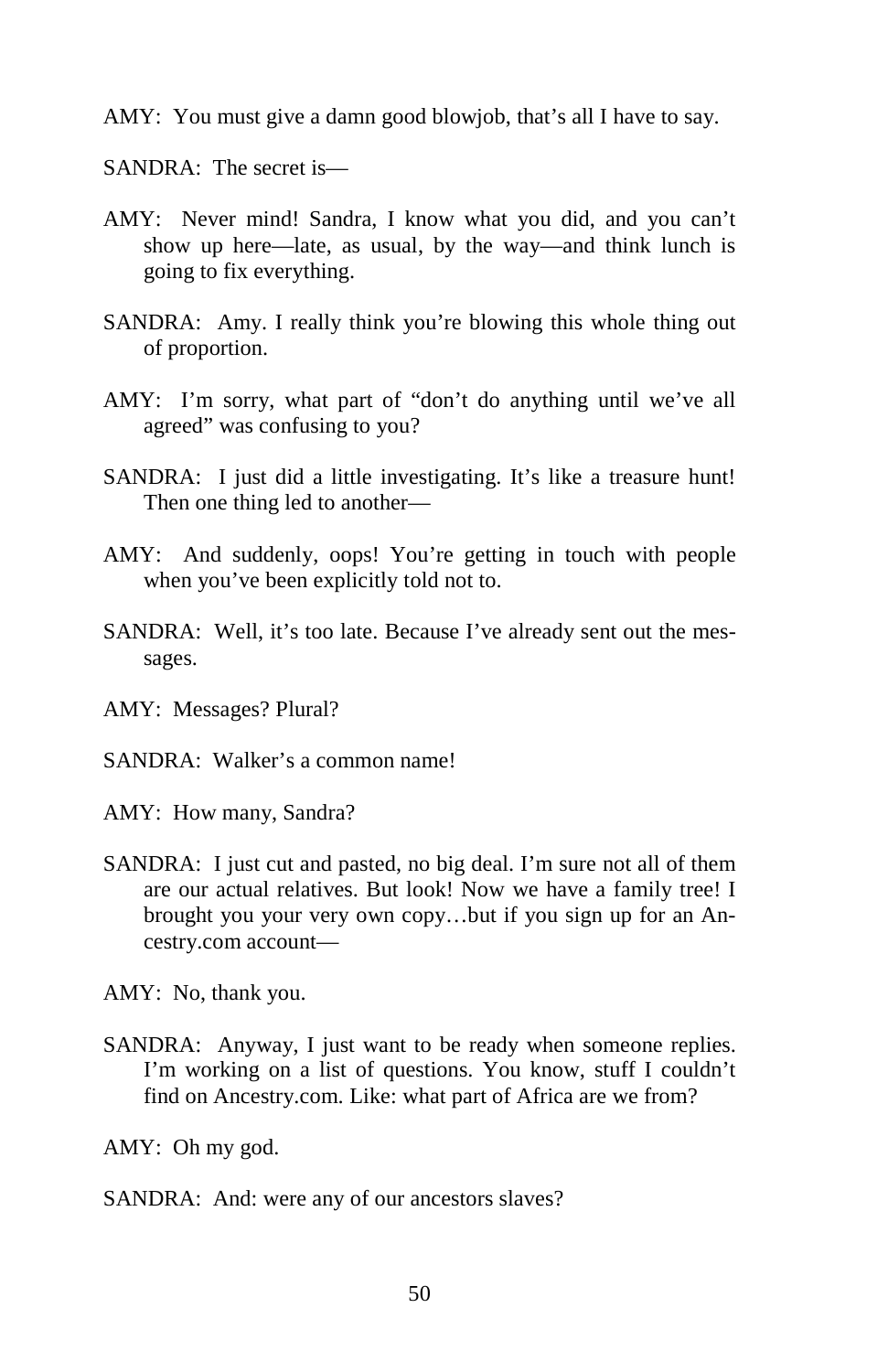AMY: Sandra, you cannot ask that question.

- SANDRA: Why not?
- AMY: It's offensive.
- SANDRA: It's an important part of our history.
- AMY: You might not even hear back from any of these people.
- SANDRA: Sure, I will. They've got to be as curious as we are, right?
- AMY: I'm not curious! Look, Sandra, you're going to have to count me out.
- SANDRA: But I've told everyone there are three of us.

AMY: So?

- SANDRA: Well, so when we meet them and only two of us show up—
- AMY: When we *meet* them?
- SANDRA: …They might think it's because you're—you know racist.
- AMY: What do I care what some theoretical stranger thinks about me?
- SANDRA: But it won't be a stranger—it'll be family!
- AMY: Family? Don't even get me started! And what makes you so sure there will even be two of you?
- SANDRA: You might not care if some stranger thinks you're racist, but Michelle will.
- AMY: Thank you! Michelle! That's who we should be talking about. I mean, what's up with this "I knew" thing?
- SANDRA: I don't know.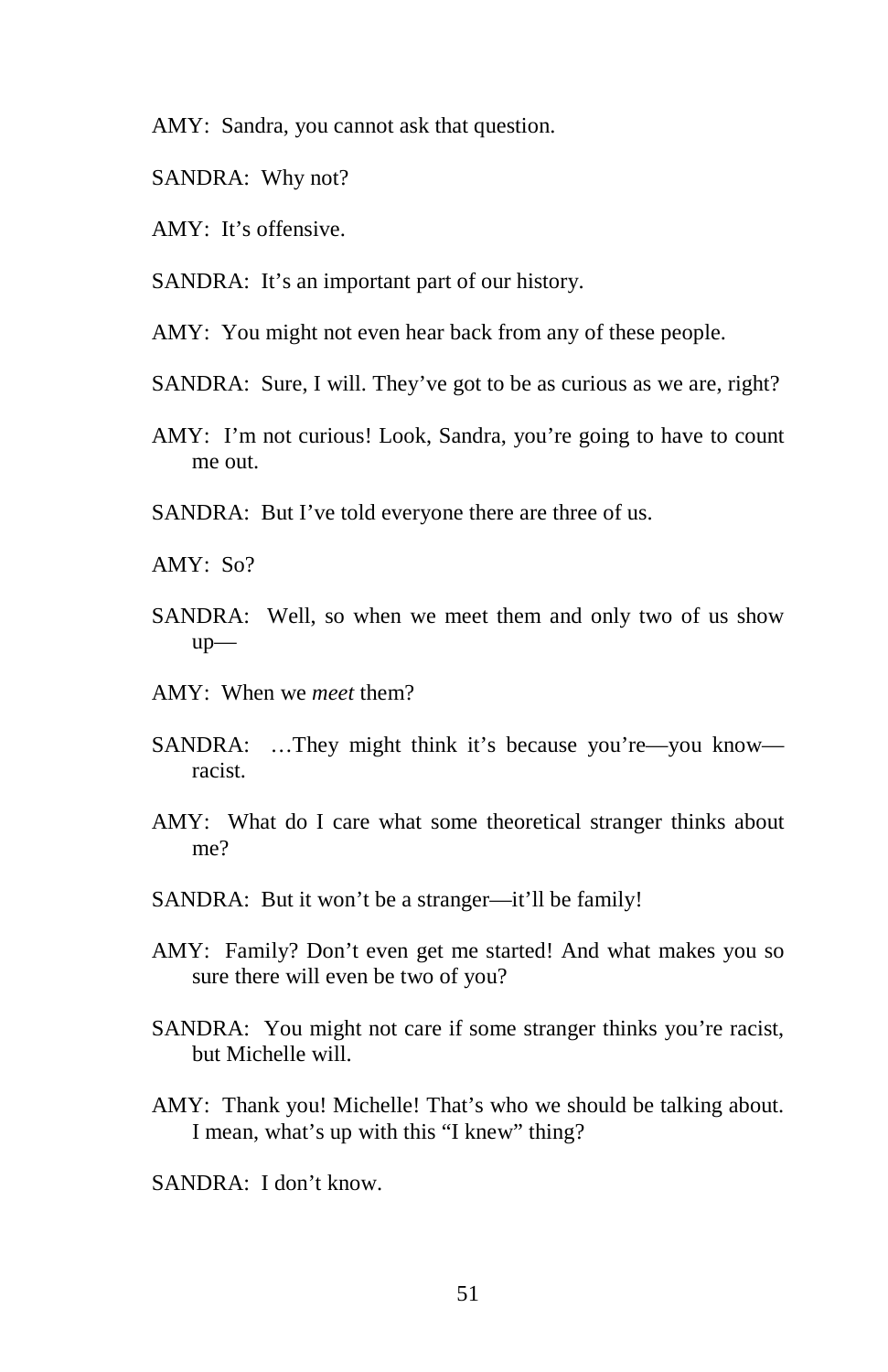AMY: You were supposed to ask her about it.

- SANDRA: I tried, but—
- AMY: But what?
- SANDRA: It seemed like she didn't really want to talk about it.
- AMY: Since when has that ever stopped you?
- SANDRA: I guess I figured if it were something important, she'd tell us.
- AMY: You didn't think that was important. You're curious about all this other stuff but not that? See, this is why I want no part of it. If someone is working this hard to keep a secret from me, whether it's Grammy or Michelle or whoever, I don't need to know it.
- SANDRA: But I'm not trying to keep a secret. I'm trying to get everything out in the open!
- AMY: Wait a minute.
- SANDRA: Sweet potato pie?
- AMY: Did you know too?
- SANDRA: What?
- AMY: Did you both know? All that stuff about finding the key and the mysterious box—was it all an act? Did *everyone* know and keep it a secret from me all these years?
- SANDRA: Seriously? Now you're just being paranoid.
- AMY: Of course that's what you'd say. Why would I ever think that *you'd* tell me the truth?
- SANDRA: Are you calling me a liar?
- AMY: Now you're going to play innocent?